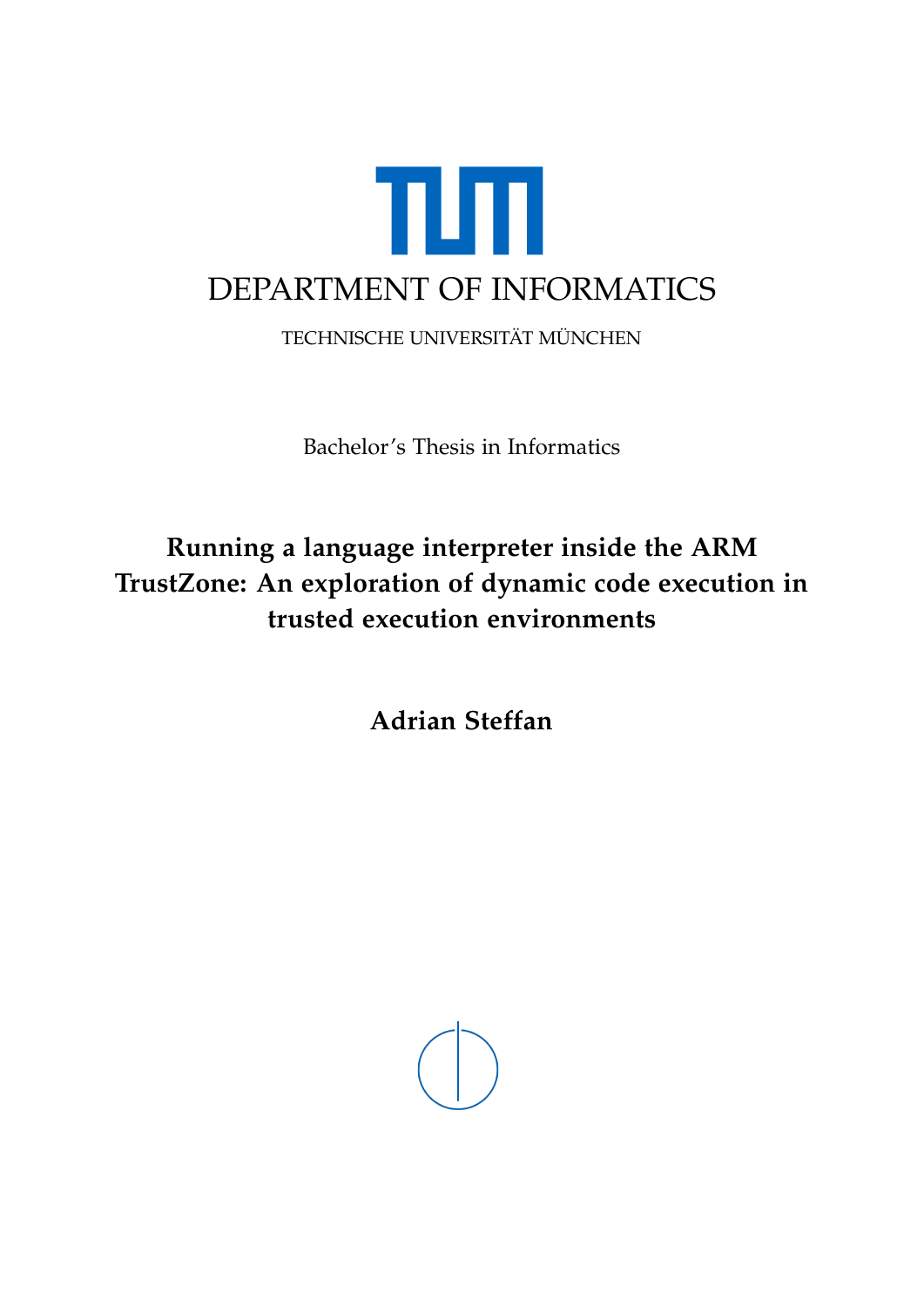

TECHNISCHE UNIVERSITÄT MÜNCHEN

Bachelor's Thesis in Informatics

## **Running a language interpreter inside the ARM TrustZone: An exploration of dynamic code execution in trusted execution environments**

**Betreiben eines Interpreters in der ARM TrustZone: Eine Untersuchung dynamischer Programmausführung in vertrauenswürdigen Laufzeitumgebungen**

> Author: Adrian Steffan Submission Date: 19.10.2020

Supervisor: Prof. Dr.-Ing. Jörg Ott Advisor: M.Sc. Teemu Kärkkäinen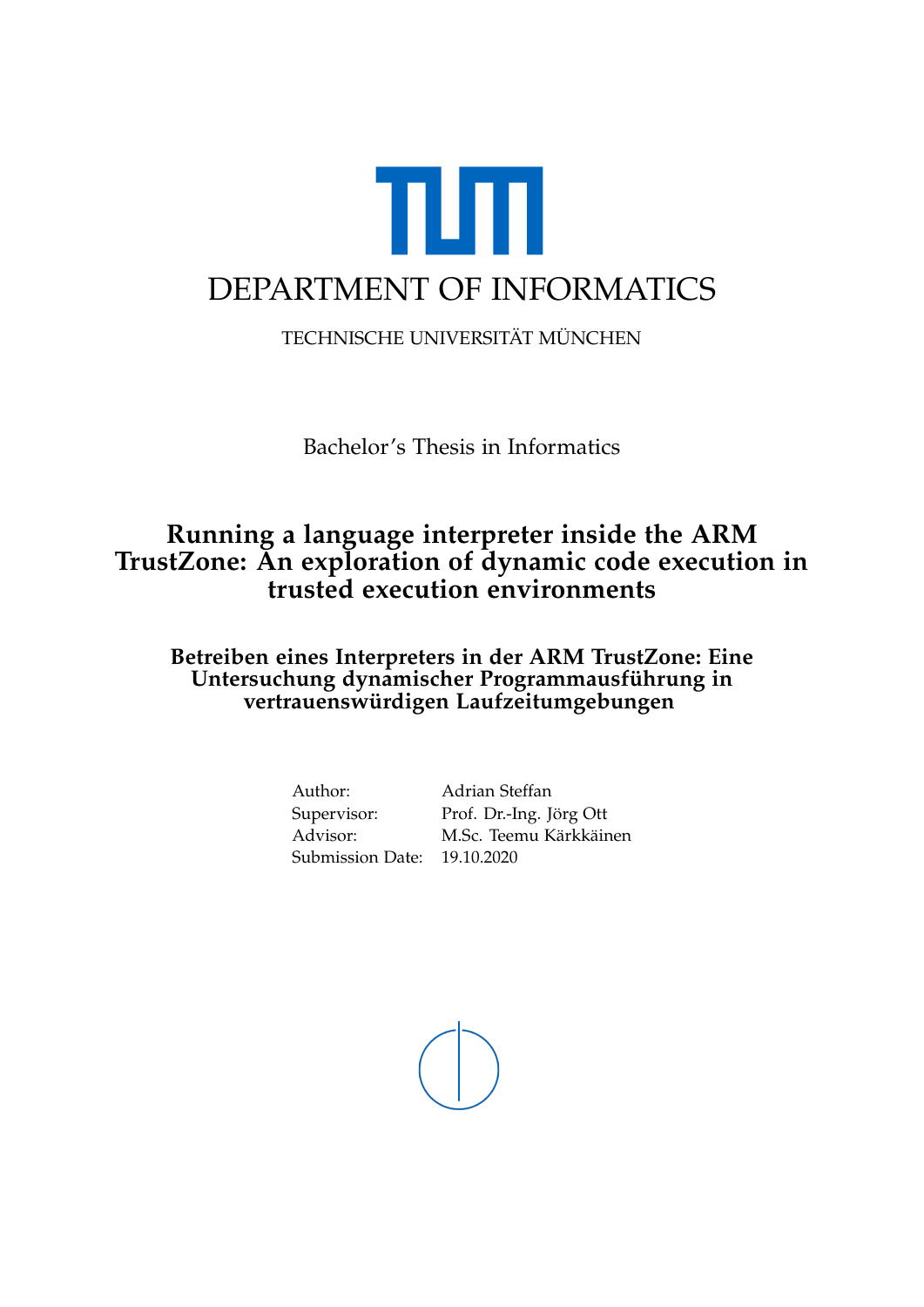I confirm that this bachelor's thesis in informatics is my own work and I have documented all sources and material used.

Munich, 19.10.2020 Adrian Steffan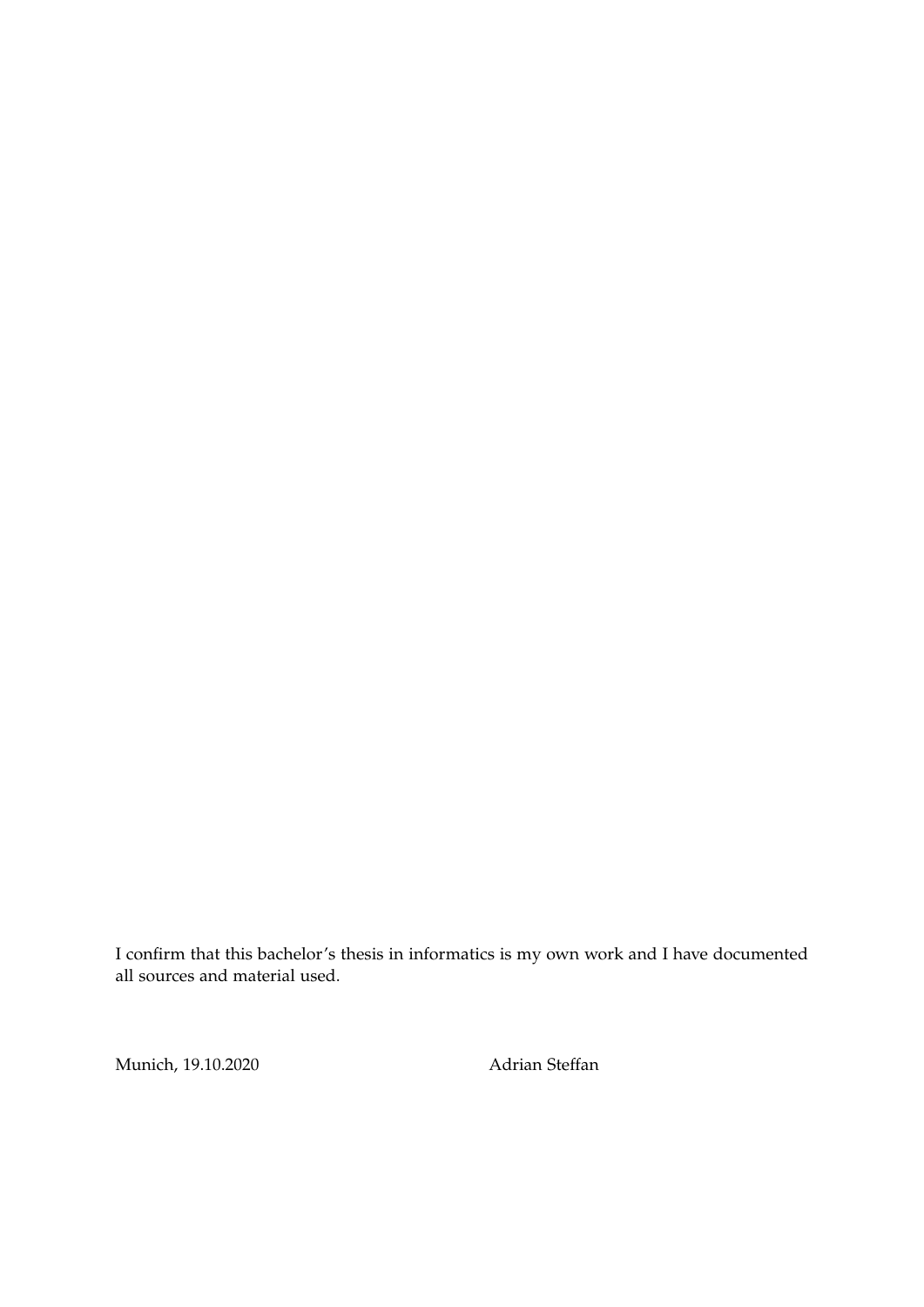## <span id="page-3-0"></span>**Abstract**

Dynamic execution environments allow clients to remotely execute arbitrary functions and, as a result, have special needs in terms of security. Servers can offer security-critical functionality by utilizing trusted execution environments (TEE) to run certain parts of a program in isolation. However, using TEEs for dynamic code execution presents challenges, as the programs targetting these secure environments are often not portable and unfit for dynamic loading. Conversely, scripts written in interpreted languages are easily transmittable and can run cross-platform.

In this work, we propose a system that combines the flexibility of using interpreted languages with the isolation provided by TEEs. Our system enables the execution of scripts inside a TEE. Additionally, it allows for persistently storing scripts in the TEE for repeated invocation. We further present a prototype implementation using the Lua language, the source code of which was made publicly available as an open-source project. Our evaluation shows that our system introduces a performance overhead when running Lua scripts over native applications in the TEE. This slowdown falls in the same order of magnitude as the overhead normally found when comparing Lua and C. We conclude that our system can offer developers a tradeoff between flexibility and performance when developing for TEEs.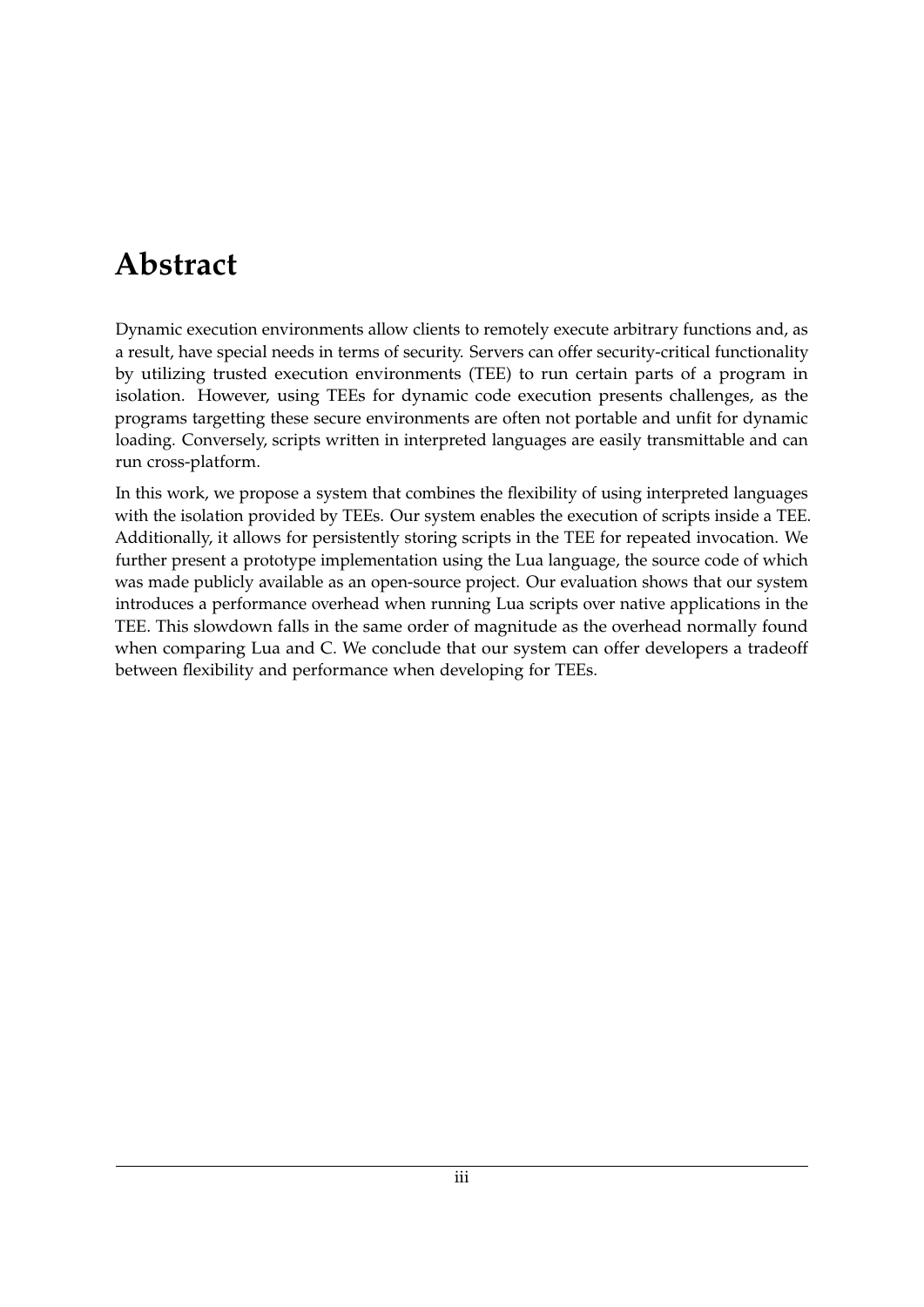## **Contents**

|                | Abstract                                                            |                                                                                                                                                     | iii                                                                                                       |  |  |  |  |  |  |
|----------------|---------------------------------------------------------------------|-----------------------------------------------------------------------------------------------------------------------------------------------------|-----------------------------------------------------------------------------------------------------------|--|--|--|--|--|--|
| 1              |                                                                     | Introduction                                                                                                                                        |                                                                                                           |  |  |  |  |  |  |
| $\overline{2}$ | 2.1<br>2.2<br>2.3                                                   | Background<br>2.2.1<br>Related Work: Using TEEs in remote execution<br>2.3.1<br>2.3.2<br>Related Work: Running language interpreters inside of TEEs | $\overline{\mathbf{3}}$<br>$\mathfrak{Z}$<br>3<br>$\overline{4}$<br>$\overline{4}$<br>7<br>$\overline{7}$ |  |  |  |  |  |  |
| 3              |                                                                     | <b>System Design</b>                                                                                                                                | 9                                                                                                         |  |  |  |  |  |  |
|                | 3.1<br>3.2<br>3.3                                                   | 3.2.1<br>3.2.2<br>3.2.3<br>3.2.4<br>3.2.5                                                                                                           | 9<br>11<br>12<br>13<br>15<br>18<br>18<br>19                                                               |  |  |  |  |  |  |
| 4              |                                                                     | Implementation                                                                                                                                      |                                                                                                           |  |  |  |  |  |  |
|                | 4.1<br>4.2<br>4.3<br>4.4<br>4.5<br>4.6<br>4.7<br>4.8<br>4.9<br>4.10 |                                                                                                                                                     | 21<br>21<br>22<br>23<br>24<br>27<br>28<br>28<br>29<br>31                                                  |  |  |  |  |  |  |
| 5.             | Evaluation                                                          |                                                                                                                                                     |                                                                                                           |  |  |  |  |  |  |
|                | 5.1                                                                 |                                                                                                                                                     | 32                                                                                                        |  |  |  |  |  |  |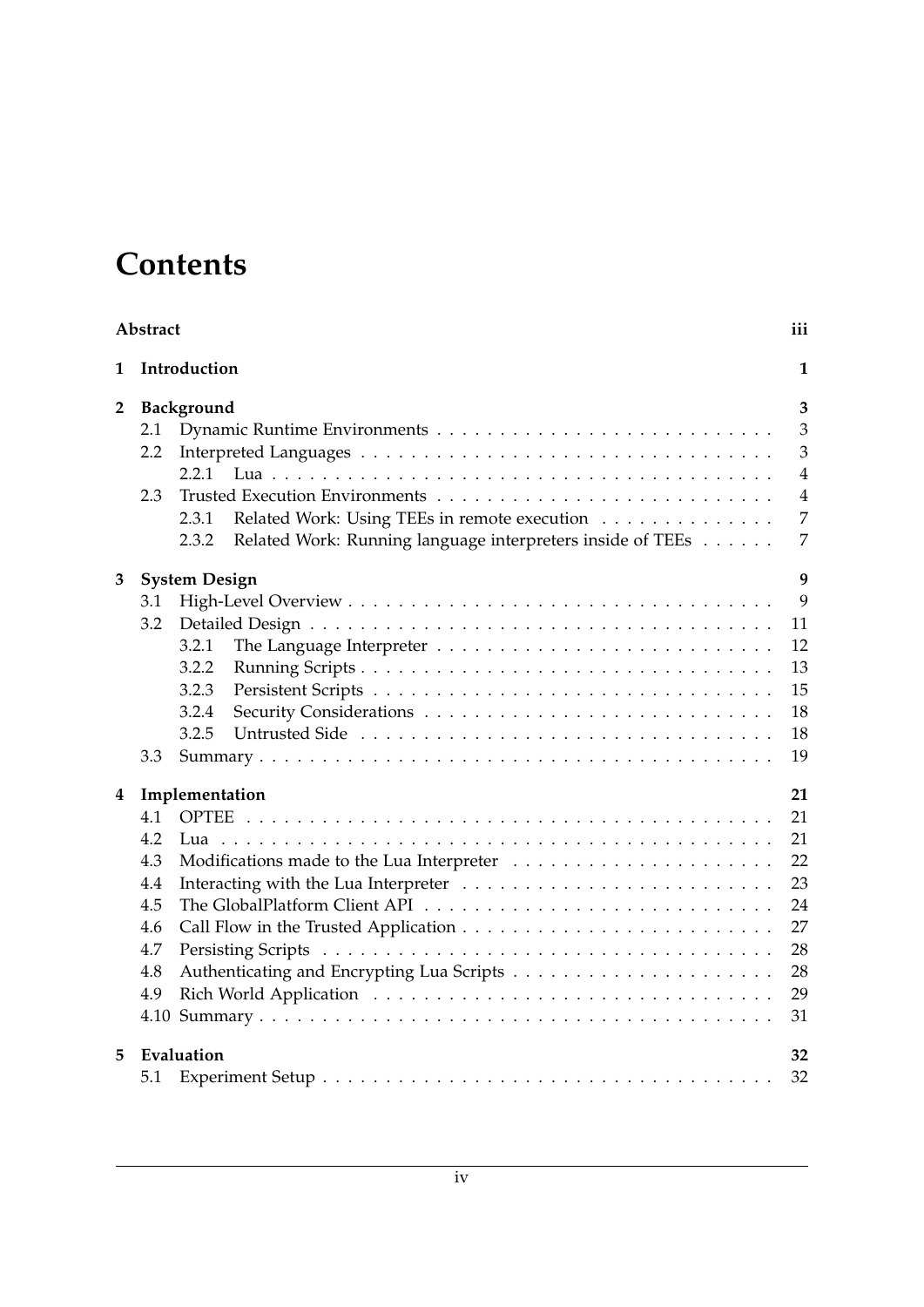#### *Contents*

|   | 5.2                |                        |                                                  | 32 |
|---|--------------------|------------------------|--------------------------------------------------|----|
|   |                    | 5.2.1                  |                                                  | 33 |
|   |                    | 5.2.2                  |                                                  | 34 |
|   |                    | 5.2.3                  |                                                  | 34 |
|   |                    | 5.2.4                  |                                                  | 36 |
|   | 5.3                |                        |                                                  | 37 |
|   |                    | 5.3.1                  | Performance: OPTEE Trusted Execution Environment | 38 |
|   |                    | 5.3.2                  |                                                  | 38 |
|   |                    | 5.3.3                  |                                                  | 39 |
|   |                    | 5.3.4                  |                                                  | 40 |
|   | 5.4                |                        |                                                  | 41 |
| 6 |                    | Conclusion             |                                                  | 43 |
|   | 6.1                |                        |                                                  | 44 |
|   |                    | <b>List of Figures</b> |                                                  | 45 |
|   |                    | <b>List of Tables</b>  |                                                  | 46 |
|   | Bibliography<br>47 |                        |                                                  |    |
|   |                    |                        |                                                  |    |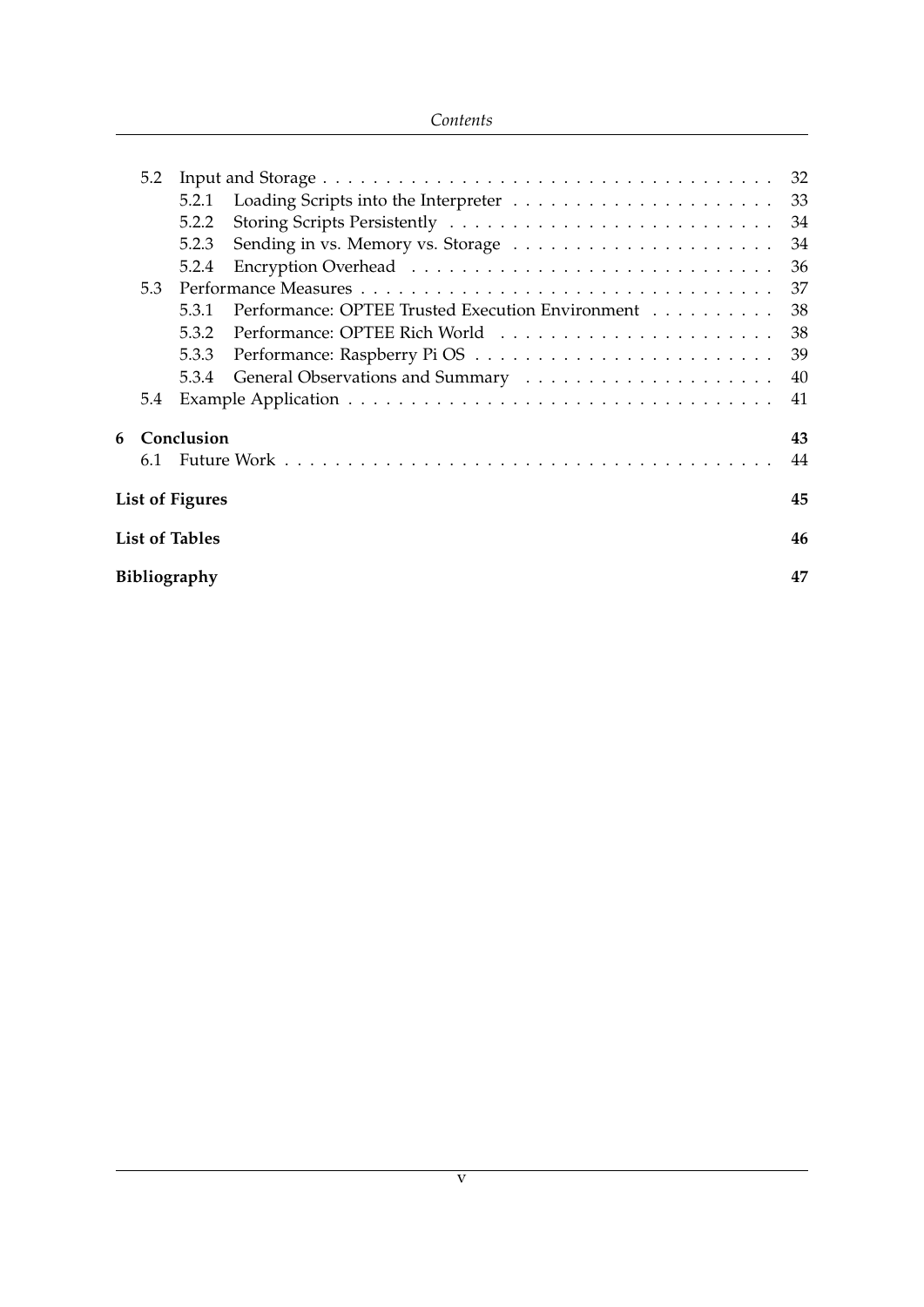## <span id="page-6-0"></span>**1 Introduction**

In environments where computing power is limited, it is common to delegate computationally heavy tasks to a remote server. In traditional setups, these servers offer a predefined set of functions or application programmable interfaces (APIs) that expect data input from the client. Typical examples of such a setup are mobile voice assistants: Here, the client sends voice data to the vendor's server, which then runs the data against a pre-deployed voice analysis algorithm.

In contexts where more dynamic task offloading is required, servers in this static model might not offer all of the functionality a client desires. One approach that solves this is to allow clients to send the code required to run their desired functions to the server (alongside the input data). The server then acts as a general computing platform that provides a runtime environment (RE) for the transmitted code. Similar approaches have been used for popular services like Amazons AWS Lambda [\[1\]](#page-52-1).

As the offloaded functions grow in complexity, they might have special requirements in terms of software security. These requirements could include: Protecting sensitive data, isolating the executed functions from other programs running on the system, and ensuring the calculations' integrity with cryptographic algorithms.

One way remote and potentially untrusted machines can offer such security-critical functionality is the employment of trusted execution environments (TEE). These environments use specialized hardware that allows for the execution of certain program parts in isolation and guarantees the integrity of calculations performed in them. For example, systems like VoiceGuard [\[2\]](#page-52-2) and Occlumency [\[3\]](#page-52-3) utilized TEEs to protect user data in static task offloading scenarios.

However, using TEEs for dynamic code execution presents challenges, as the programs utilizing these secure environments are often not portable. Conversely, scripting languages offer a portable format for their programs, but interpreters for these do not run natively inside of trusted environments.

The goal of this thesis is to bridge this gap by embedding a language interpreter inside a TEE. More specifically, our approach targets the Arm TrustZone platform, as similar work has been conducted for Intel SGX  $^1$  $^1$  [\[4\]](#page-52-4).

<span id="page-6-1"></span><sup>&</sup>lt;sup>1</sup>Intel SGX is an implementation of TEEs available on Intel processors.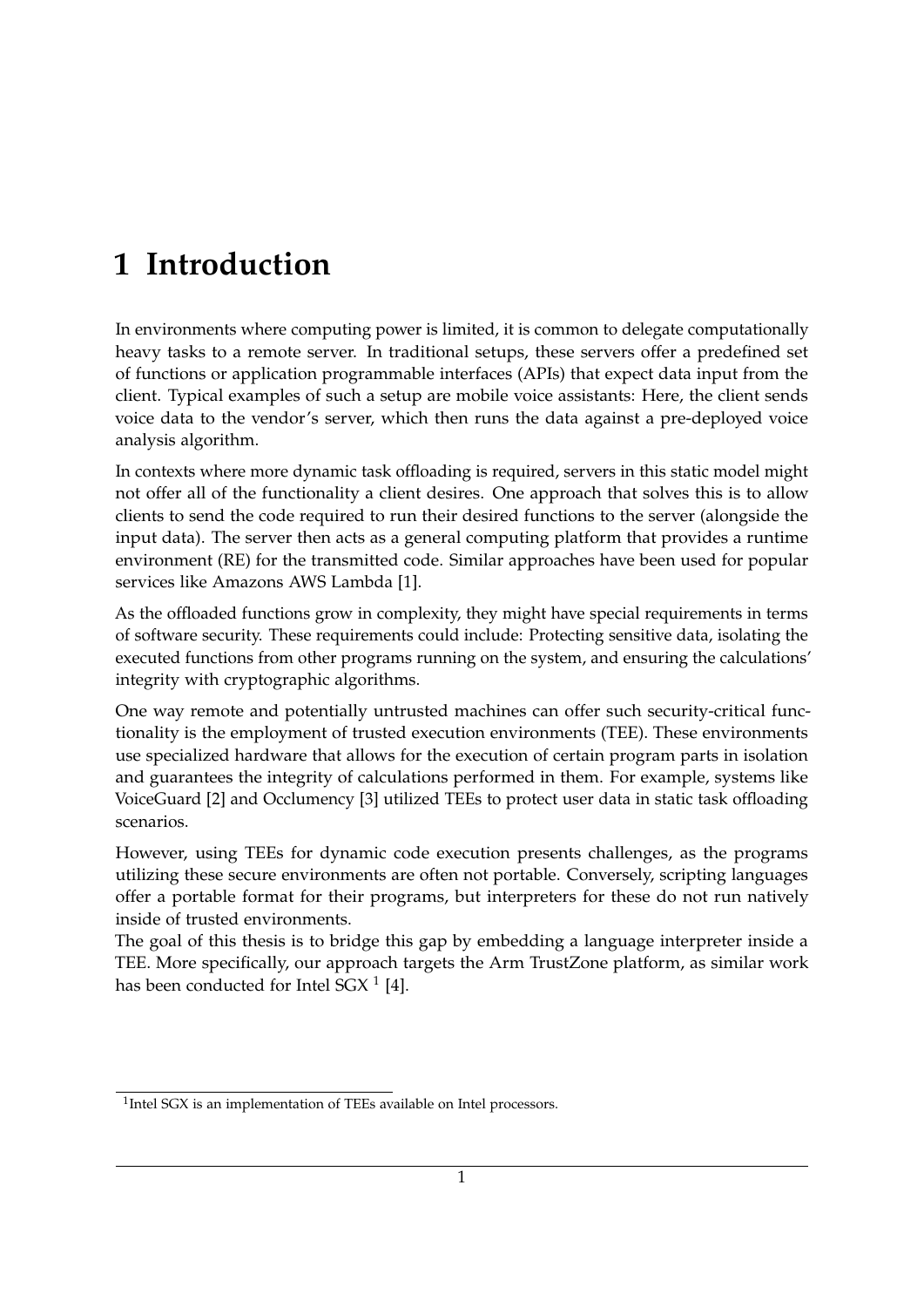Our main contributions are as follows:

- We propose a system that enables the execution of scripts inside a TEE using language interpreters. We extend this system to support the persistent deployment of scripts to the TEE and make them callable by interpreters running outside of the secure environment.
- We present a prototype implementation of our system using the OPTEE platform and the Lua scripting language.
- We demonstrate the practicability of our system and examine general performance properties by evaluating our prototype implementation.

This thesis will first explain the concepts behind the used technologies and discuss related research. We then detail our conceptual system design and highlight relevant design decisions. Afterward, we describe our reference implementation and focus on the Lua interpreter's modifications required to run in the TEE. Following this is a discussion of the experiments that we ran on our implementation and the notable results. Lastly, we summarize our findings and provide a list of topics for further research.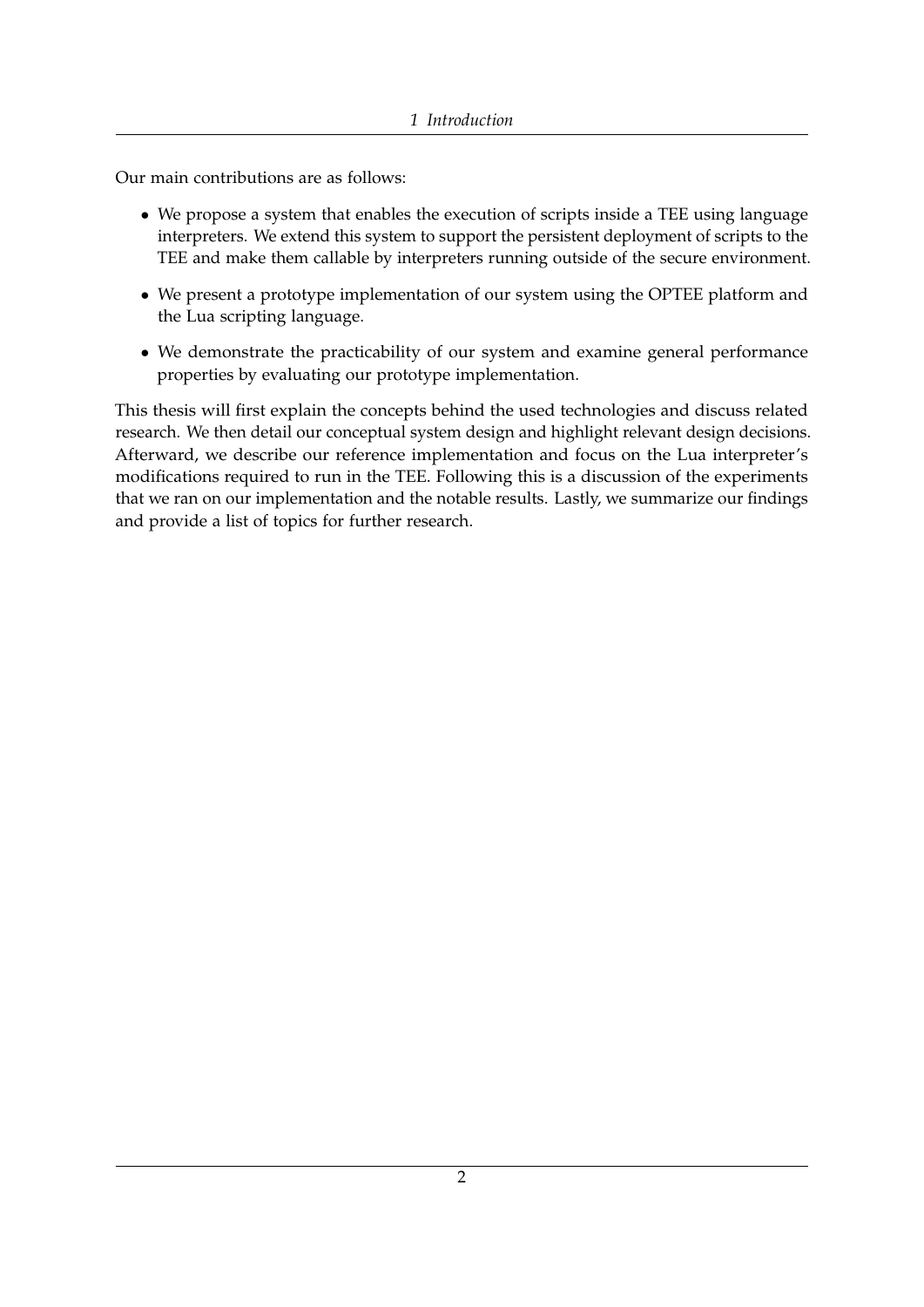## <span id="page-8-0"></span>**2 Background**

This chapter will discuss the concepts that build the technological basis for the system that we created. Furthermore, it will examine related research that deals with similar topics to those presented in this work.

## <span id="page-8-1"></span>**2.1 Dynamic Runtime Environments**

The primary motivation for this work is to provide an extension for dynamic runtime environments. We define these environments similar to Guerin, Kärkkäinen, and Ott [\[5\]](#page-52-5): They offer flexible computing platforms that dynamically receive and execute code from clients. This concept allows clients to dictate how they use the resources available on the server that performs the computation. In the use case presented by [\[5\]](#page-52-5), the code is run on microcontrollers to capture sensor data and control actuators in their surroundings. They also orchestrate multiple microcontrollers with their loaded code, which allows them to compose significantly more complex services than static functions would be able to provide. To make the code snippets portable across different machines [\[5\]](#page-52-5) uses Lua, an interpreted language. We adopt this approach in our system design.

## <span id="page-8-2"></span>**2.2 Interpreted Languages**

Traditionally, compiled languages like C use a compiler to translate the high-level source code written by the developer to low-level machine code understandable by machines. This machine code makes up the executable binary and is tailored to the architecture of a specific platform. The executable artifact is, therefore, distinct from the source code that the developer wrote.

Conversely, programs written in interpreted languages are translated concurrently to the program's execution on an instruction-by-instruction basis. The so-called interpreter handles this translation. The developer's code and the executable artifact are the same. In the remainder of this thesis, we will refer to such a piece of code as "a script".

As the translation happens repeatedly with every execution of a program as opposed to only once during compile time, interpreted languages can introduce a performance overhead compared to compiled languages. Even though compiled languages can be more performant, interpreted languages bring other advantages in simplicity and portability. The syntax focuses on developer productivity, and the same script can be reused on multiple different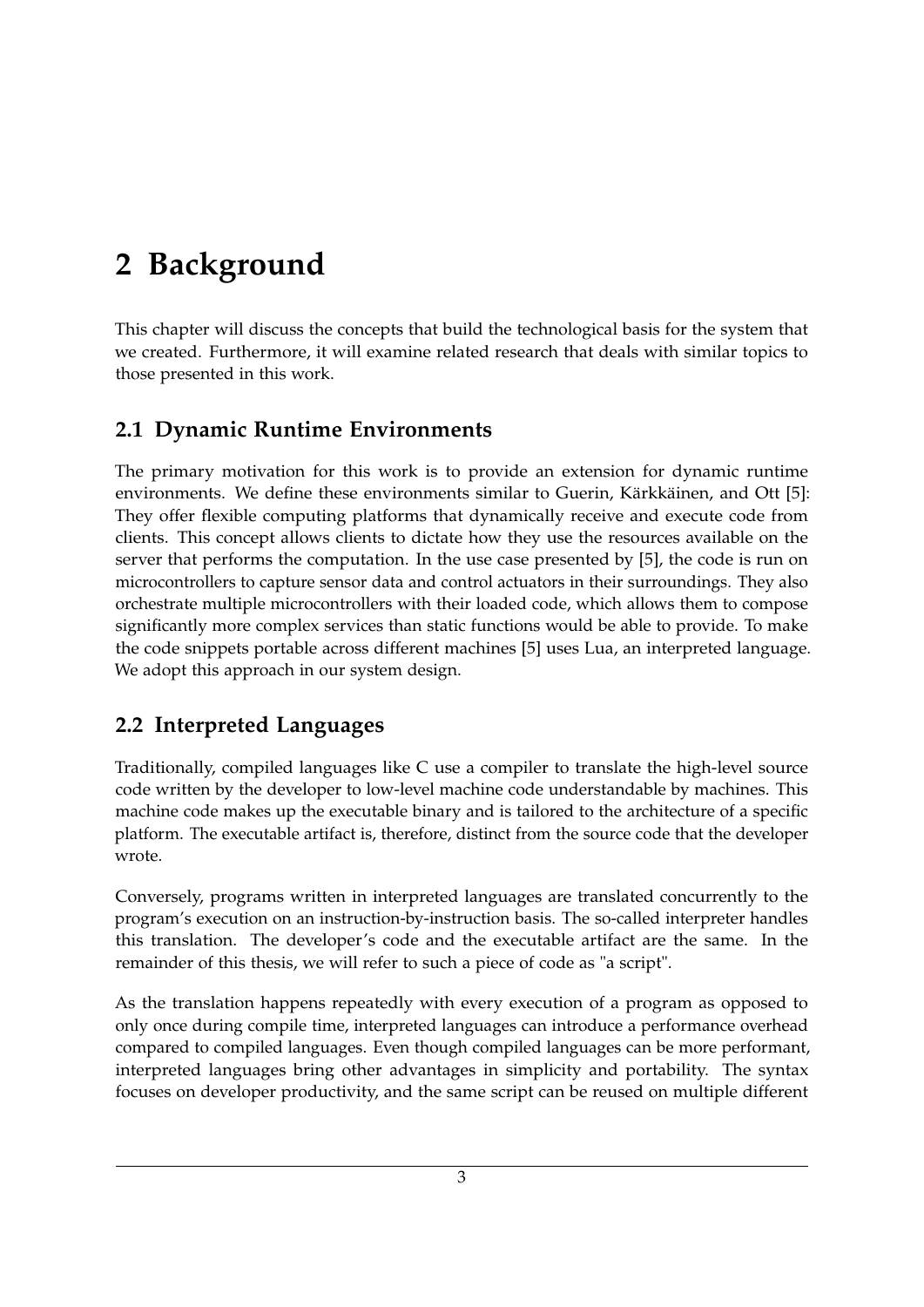machines. The only part that needs to be adjusted to the target platform is the interpreter itself, whereafter all scripts written in the given language can be executed. This property makes scripting languages attractive for dynamic runtime environments: Clients looking to run their code only need to know whether a given interpreter is available on the target machine. Therefore, servers do not have to expose information about their architecture, and scripts stay compatible with platforms introduced in the future.

Hybrid languages combine properties from both compiled and interpreted languages. They translate a program's source code into bytecode, which is then run on virtual machines that fill a role similar to interpreters. This partial translation reduces the performance overhead for each run while still keeping the code's representation portable between virtual machines running on different platforms. Java is a prevalent example of such a hybrid language, popularizing its Java Virtual Machine with the slogan "write once run everywhere" [\[6\]](#page-52-6).

#### <span id="page-9-0"></span>**2.2.1 Lua**

One example of an interpreted scripting language is Lua. It was designed as an extension language that dynamically extends the functionality of other programs [\[7\]](#page-52-7). Even though Lua is referred to as an interpreted language by its authors, it is translated to bytecode and runs on a virtual machine for improved performance, sharing properties with hybrid languages [\[7\]](#page-52-7). For this thesis's reference implementation, we chose Lua as the scripting language to run inside the TEE. Lua is open source, has an interpreter with a small footprint, and offers an easy to use API to communicate with C programs [\[8\]](#page-52-8). These properties greatly facilitated the development of our prototype. Furthermore, as Lua was developed as an extension language usable by non-programmers, the syntax and structure of Lua scripts are simpler than those of other programming languages. This property makes it a prime choice to showcase our system, as the language itself does not add unnecessary complexity.

### <span id="page-9-1"></span>**2.3 Trusted Execution Environments**

[\[5\]](#page-52-5) states that allowing for the execution of code from external sources can be problematic for a system's security. Furthermore, isolating scripts provided by clients could also offer protection to the client, who might want to hide computed data from other programs running in the dynamic runtime environment. One way these REs could offer isolation and related security features to clients is by employing trusted execution environments.

A trusted execution environment is a processing environment that runs on a kernel that is separated from the normal operating system (OS) [\[9\]](#page-52-9). It guarantees security-critical aspects like the authenticity of the code that runs in it and the integrity of runtime states like CPU registers and memory [\[9\]](#page-52-9). If it offers persistent data storage, the confidentiality of the stored data is also guaranteed [\[9\]](#page-52-9). These features provide an elevated level of security compared to execution on the normal OS kernel. Therefore, it makes sense to delegate the execution of security-critical code (e.g., verification of cryptographic hashes, key derivation) to this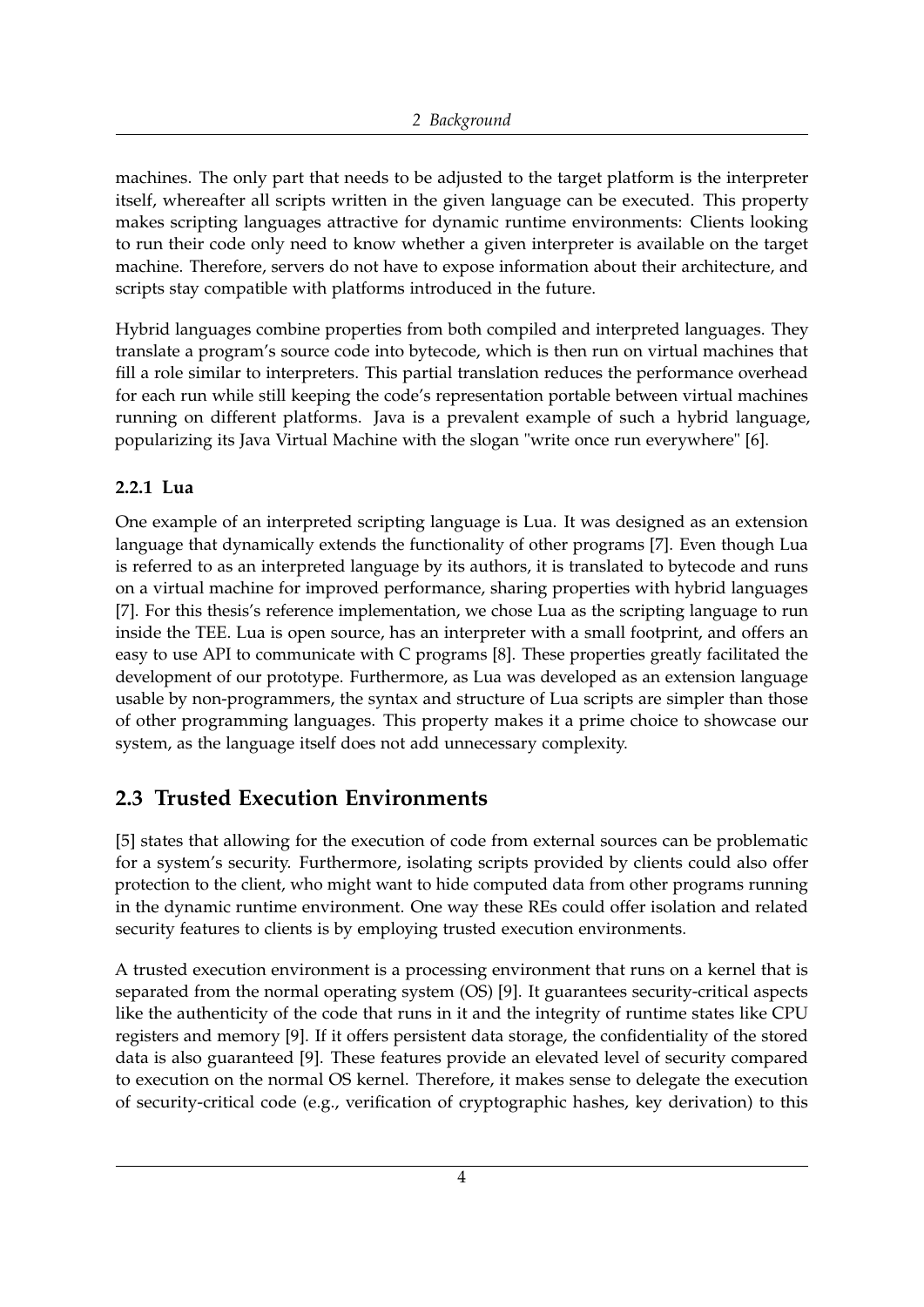<span id="page-10-0"></span>

Figure 2.1: Structure of a TEE architecture. Source: [\[13\]](#page-53-0)

secure environment. Due to the code running on a separate kernel, the execution is isolated from other processes running on the same machine. Furthermore, as only a small portion of programs are executed on the trusted side, the overall attack surface is minimized.

**GlobalPlatform API**. For the rest of this thesis, we will use the terminology and structure from the TEE specification proposed by GlobalPlatform [\[10\]](#page-52-10). Both our design and implementation section are based on the GlobalPlatform TEE Internal Core API [\[11\]](#page-52-11) and the TEE Client API Specification [\[12\]](#page-53-1).

Figure [2.1](#page-10-0) shows the overall structure of a system that incorporates a TEE. The non-trusted side (also referred to as "rich world" or "rich OS") is separated from the trusted side (also referred to as "TEE", "secure world", or "secure side") on a hardware level. The programs running on both sides can only communicate by accessing the APIs defined by GlobalPlatform.

Programs running on the trusted side are called trusted applications (TA). These are not executed as standalone programs, but they act as APIs that provide callable functions for the non-trusted side. Once a program running on the rich OS calls a trusted function, the underlying OS handles the context switch to the trusted environment and prompts the TA's execution.

A more detailed view of this process can be seen in Figure [2.2.](#page-11-0) A rich world program that accesses a trusted function is called a client. Clients start their interaction with a TA by opening a session, which triggers the creation of a TA instance with its own physical memory space. The session represents the connection between the client and the TA instance and logically groups the commands issued by a single client. The client can now repeatedly invoke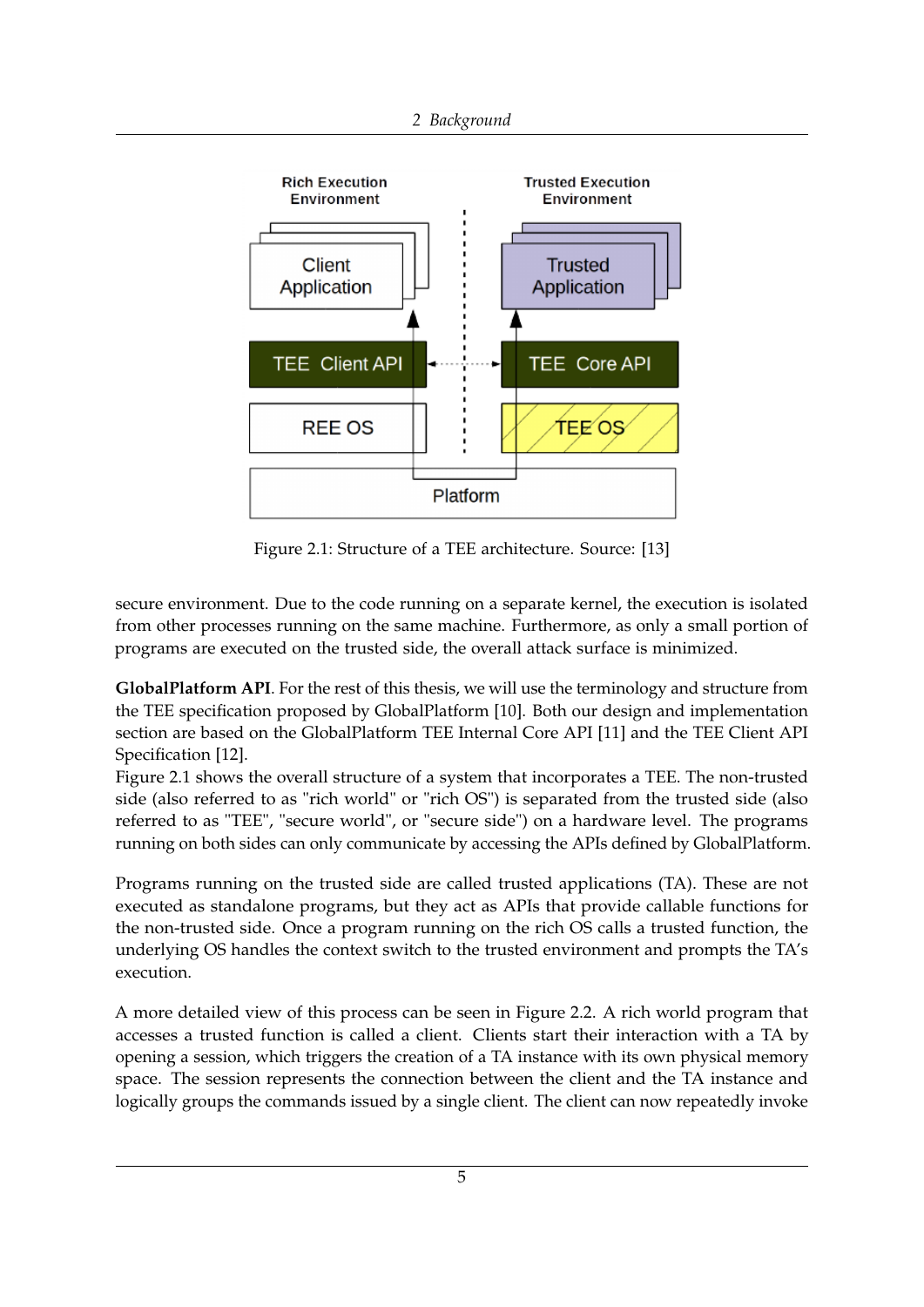<span id="page-11-0"></span>

Figure 2.2: Basic lifecycle of a TA instance.

commands to call functions of the TA and pass argument data. When the client finishes its communication with the TA, it closes down the session, whereafter, the resources used by the TA instance are freed.

**Arm TrustZone**. In order to isolate resources for the execution in the different worlds, the underlying hardware needs to support this kind of separation. For this thesis, we looked towards Arm TrustZone. TrustZone is a collection of hardware extensions built into both Arm application processors (Cortex-A) and Arm microcontrollers (Cortex-M) [\[14\]](#page-53-2). It supports the partitioning of systems into two worlds with a special hardware mode. A physical processor core is virtualized as two virtual cores that represent the two distinct execution environments [\[9\]](#page-52-9). This virtualization ensures that the core operates in exclusively one of the worlds at any given time [\[14\]](#page-53-2). TrustZone uses a 33rd processor bit, the so-called Non-Secure bit, to signal in which world the current instruction is being executed [\[14\]](#page-53-2). Security-critical peripherals can read this bit via a bus to determine the current processor state [\[14\]](#page-53-2). A privileged instruction, the "Secure Monitor Call", was introduced to set this bit and switch between the secure and non-secure world [\[14\]](#page-53-2). The separation of physical memory for the two worlds is enabled by the TrustZone Address Space Controller (TZASC) and the TrustZone Memory Adapter (TZMA) [\[15\]](#page-53-3). Certain parts of the memory can be restricted so that they are only accessible by the secure world. This mechanic enables TAs to have memory separated from rich world programs and still get input from clients via a shared memory space. [\[14\]](#page-53-2), [\[9\]](#page-52-9), and [\[15\]](#page-53-3) provide further, more detailed surveys of the TrustZone architecture.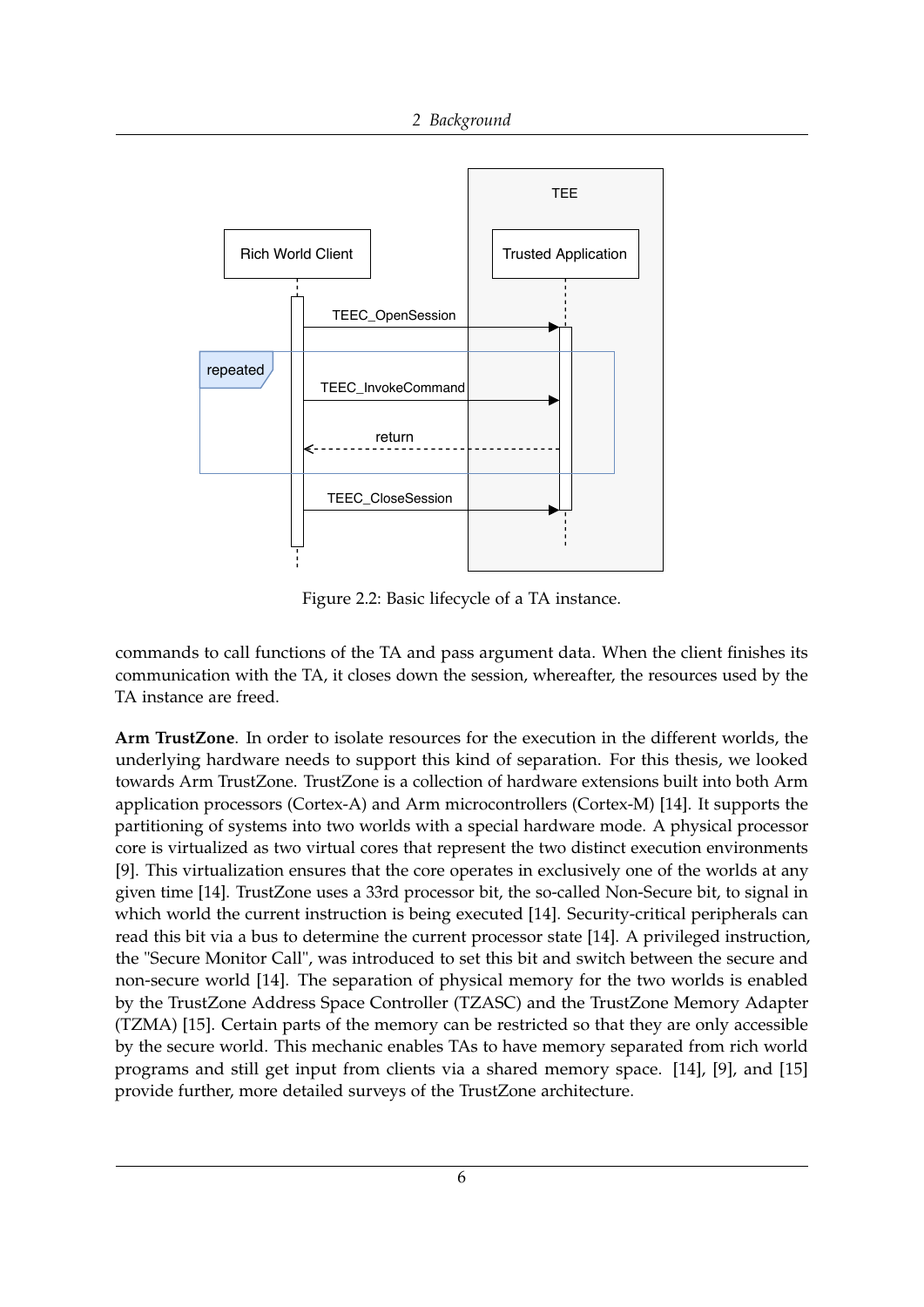TrustZone does not pose any restrictions on the TA developer, as TEE implementations based on GlobalPlatform abstract away the details of the underlying hardware system. Therefore, the code written for our TA is not dependant on the hardware platform that enables the isolation.

#### <span id="page-12-0"></span>**2.3.1 Related Work: Using TEEs in remote execution**

Multiple research projects have been dedicated to using TEEs in order to protect clients' data in remote execution scenarios. For example, Voiceguard [\[2\]](#page-52-2) uses Intel SGX to protect user voice data in remote voice analysis tasks. In their architecture, the client can share a symmetrical encryption key with the secure environment by leveraging Intel's remote attestation service. The voice data is then sent to the server encrypted and is only deciphered inside the TEE for analysis. This setup ensures that neither the machine owner nor other programs running on the server can access the unencrypted voice data.

While voice processing has been shown to have acceptable performance in TEEs, Intel SGX has memory limitations that introduce a significant performance overhead for deep learning tasks involving convolution [\[3\]](#page-52-3). Occlumency [\[3\]](#page-52-3) proposes a new way of performing convolution to accelerate deep learning inference, speeding up the computation by a factor of 3.6 compared to non-modified convolution in Intel SGX. Research in this area can make TEEs viable for running more intensive inference tasks on images or videos.

Similar works show the potential of building applications around security features of TEEs that protect user data in static remote execution environments. Our work extends this idea and aims to make the TEE's security features themselves available to users deploying scripts to a server.

#### <span id="page-12-1"></span>**2.3.2 Related Work: Running language interpreters inside of TEEs**

This thesis is not the first work that runs language interpreters inside a TEE. Previous research by Wang et al. proposed ScriptShield [\[4\]](#page-52-4), a framework that enables the execution of unmodified interpreters inside Intel SGX TEEs. The main challenge of porting programs to these secure environments is that certain code (like system calls) is incompatible with TEEs [\[4\]](#page-52-4). ScriptShield solves this issue by wrapping the language interpreter and redirecting the execution of system calls back to the normal world. Using this method, they manage to run interpreted scripts inside Intel SGX TEEs with a minor performance overhead.

Our work differs from theirs by explicitly targeting Arm TrustZone. As Arm TrustZone offers no feature for redirecting system calls back to the normal world, the approach presented by [\[4\]](#page-52-4) is not applicable. To run under TrustZone implementations, language interpreters would need to be modified. Even though this increases development overhead compared to ScriptShield, porting these interpreters enables machines with Arm architectures to act as dynamic execution environments.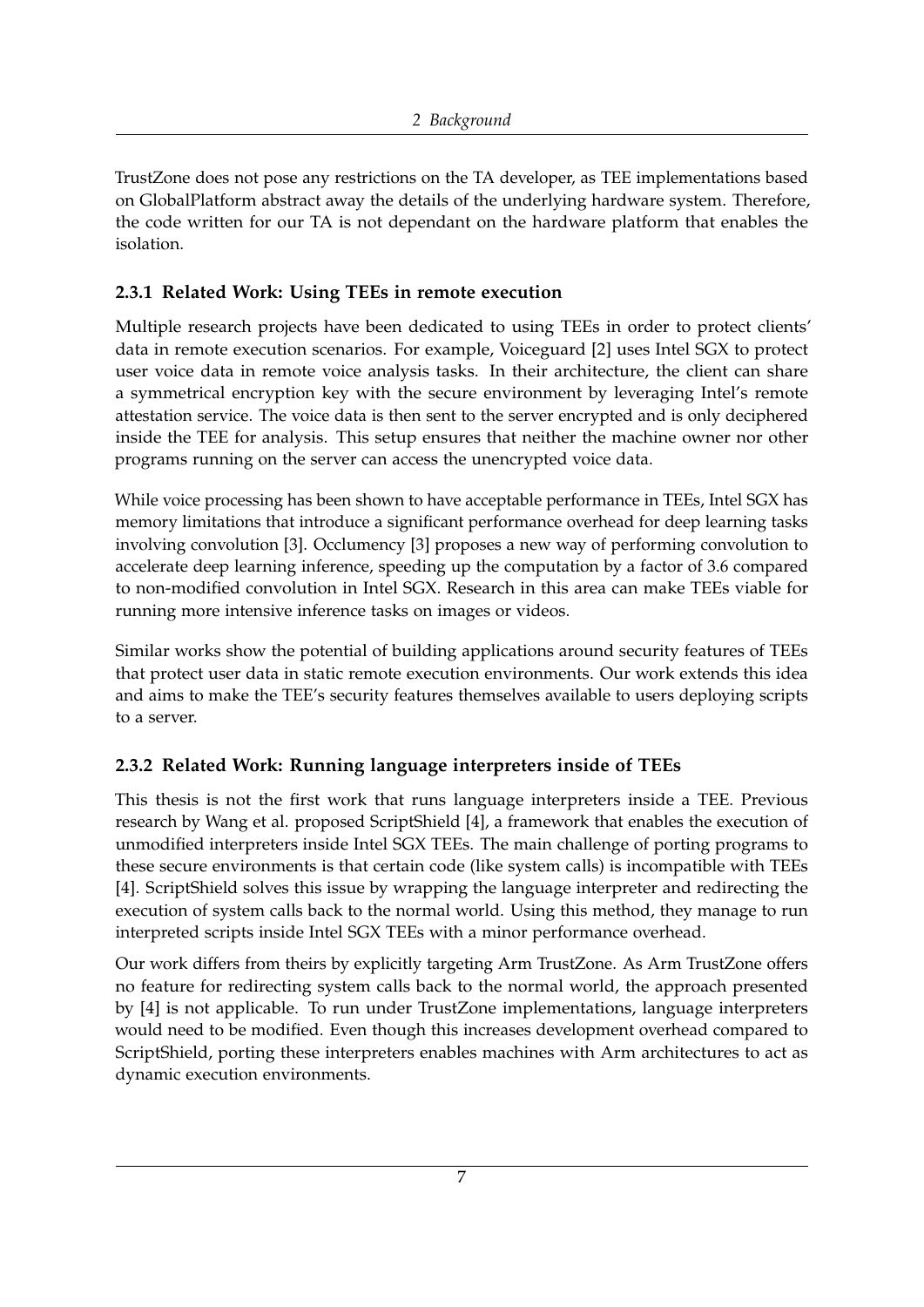Feifan Chen and Mehrotra [\[16\]](#page-53-4) successfully ported a Lua interpreter to OPTEE, an opensource implementation of TrustZone TEEs. They used Lua scripts to define access policies for data, which were to be evaluated inside a trusted environment. As they did not need all functionality of the Lua interpreter for their purposes, their port resulted in a reduced feature set (further elaborated in Section [4.3\)](#page-27-0). Their implementation of the interpreter targeted a specific use case. This thesis builds upon that implementation to generalize its applicability: We design a system that wraps the interpreter to provide a dynamic execution environment similar to the one shown in [\[4\]](#page-52-4).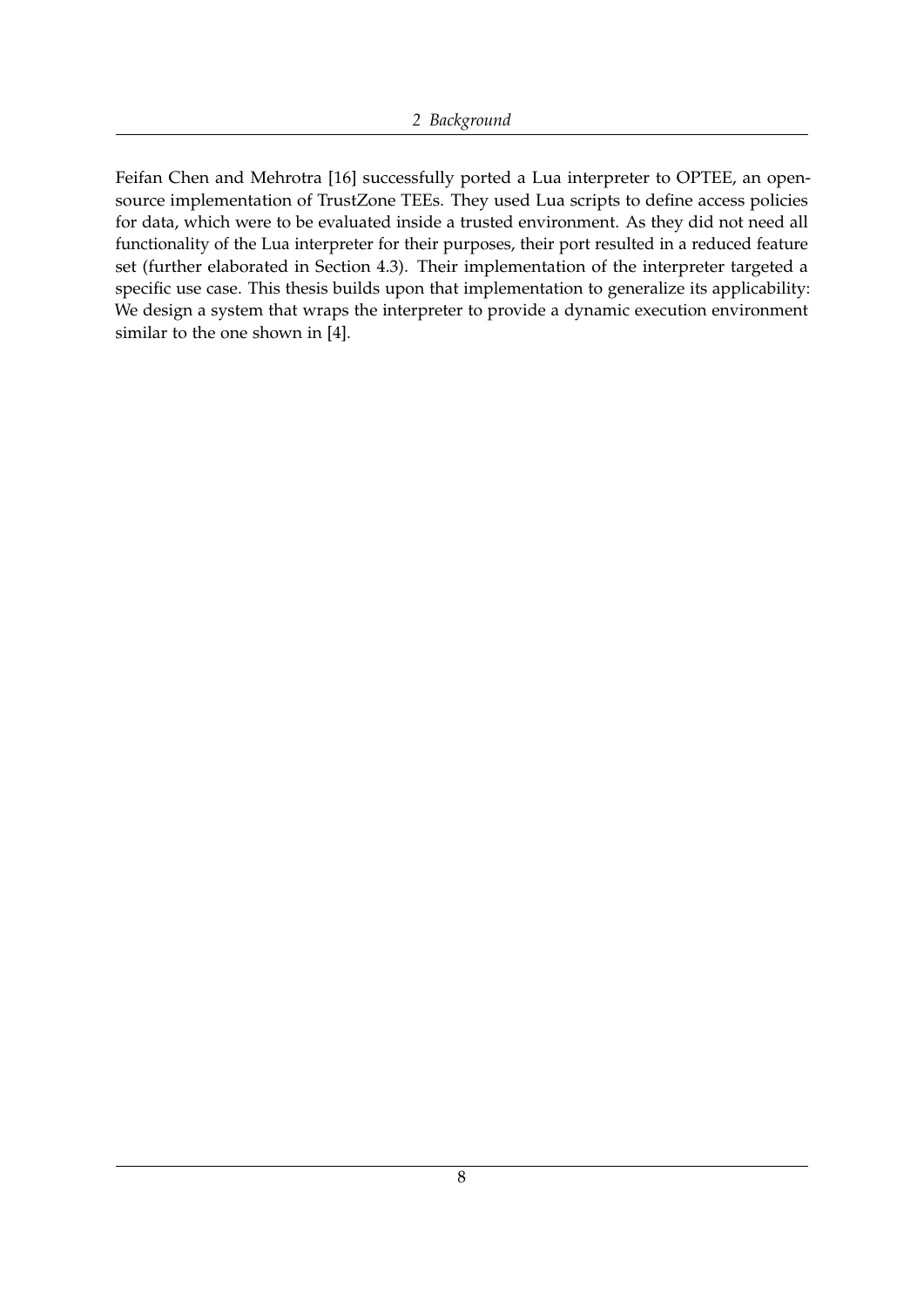## <span id="page-14-0"></span>**3 System Design**

This chapter will look at the general system design of an architecture that allows dynamic code execution on platforms with trusted execution environments. We will first briefly overview the entire system with its core functionality and then discuss the critical design considerations taken while examining the system's parts in more detail.

### <span id="page-14-1"></span>**3.1 High-Level Overview**

Platforms that support TEEs allow for the partitioning of programs, running certain parts isolated in the trusted environment. Our overarching goal was to make the loading and execution of new programs on these platforms as frictionless as possible, while still retaining the ability to use the TEE for critical security operations. For this purpose, we propose a system that utilizes language interpreters so that programs written in scripting languages can dynamically be loaded to extend a system's capabilities. The overall structure of the system can be seen in Figure [3.1.](#page-15-0)

The following is an overview of the main set of features that our system provides at a high level:

- Run language interpreters both inside the TEE and on the rich OS side
- Load scripts into both sides and execute them using the language interpreter
- Enable the communication between scripts on both sides using the underlying interfaces provided by the  $TEE<sup>1</sup>$  $TEE<sup>1</sup>$  $TEE<sup>1</sup>$
- Give the TEE persistent access to scripts deployed to it so that they can be used to build up callable trusted APIs
- Enable scripts in the TEE to call other scripts living there in order to allow the composition of functionality
- Provide a mechanism to control what scripts are allowed to run in the TEE

<span id="page-14-2"></span><sup>&</sup>lt;sup>1</sup>This communication only flows in one direction. Rich world scripts invoke trusted scripts and provide arguments, while trusted scripts pass return values back to the rich side.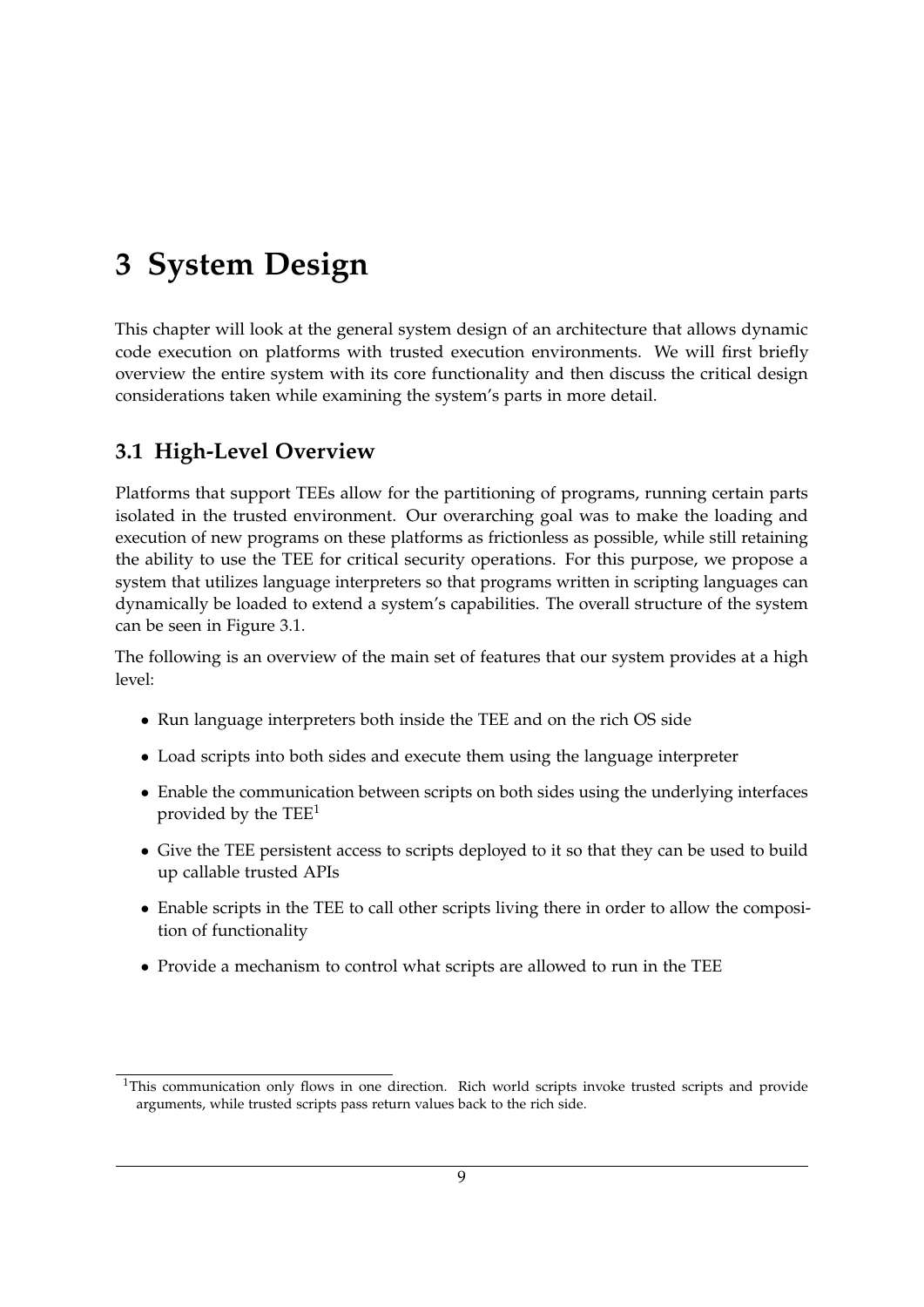<span id="page-15-0"></span>

Figure 3.1: High-Level System Overview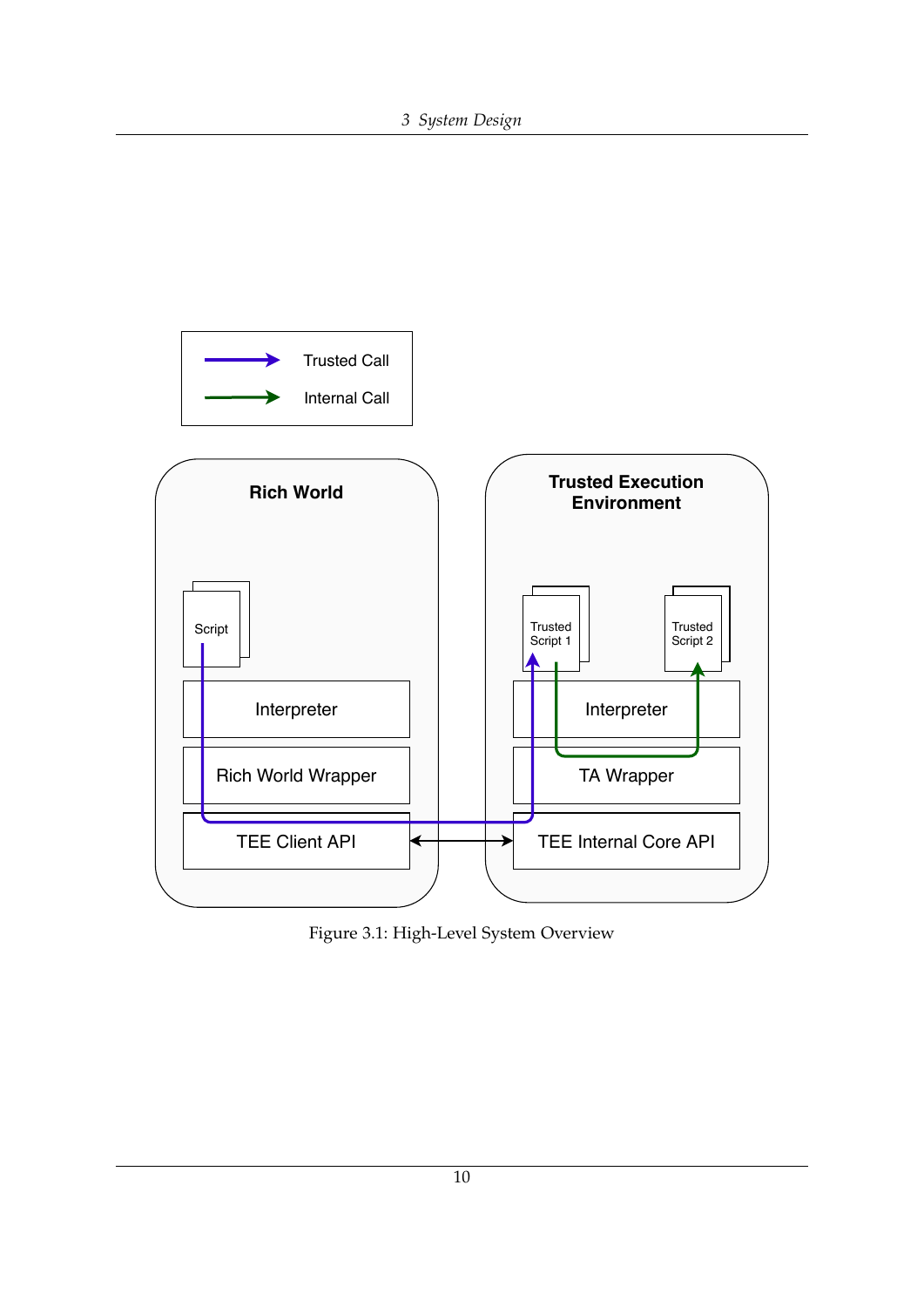These features allow us to compose applications that utilize both the trusted and untrusted side of a given trusted platform. Because these applications consist of interpreted language snippets that need no compilation, they can run on any platform that supports our system without modification. The interfaces offered between scripts inside the TEE and to scripts outside the TEE allow building the application's secure parts in a modular fashion, reusing previously deployed functionality.

While we can use the system to develop both the trusted and untrusted parts of the application in a scripting language, we do not necessarily have to use the same scripting language on both sides. If the implementation handles the serialization of the data that is passed over the underlying TEE interface accordingly, two different interpreted languages can be employed on both sides. The TEE scripts could even be invoked by other rich world applications that are not part of our system. This flexibility allows for integrating our system and the scripts with existing applications that rely on TAs. Therefore, developers can implement specific parts of an application in lower-level languages if they better fit their needs while still accessing the APIs provided the deployed scripts.

In the following section, we will take a closer look at how we designed the various parts of our system to include the features listed above.

### <span id="page-16-0"></span>**3.2 Detailed Design**

While the general concepts of this architecture can be applied to any TEE, we will focus on TEEs that follow the GlobalPlatform TEE System Architecture for the rest of the design section. Additionally, we devised the system design to target ARM TrustZone [\[17\]](#page-53-5). While the choice of the hardware platform had no significant impact on the overall design, we want to highlight that similar approaches have already been found for other architectures, like the Intel SGX [\[4\]](#page-52-4).

At its core, our goal is to add functionality to an operating system in the form of new trusted applications. These should then later be consumable by programs in the rich OS. Some implementations of the GlobalPlatform API, like OP-TEE [\[18\]](#page-53-6), already offer the ability to add pre-compiled TAs while the system is running. However, we argue that this method of adding TAs has downsides that make it unfit for various situations.

Due to differences in the platforms that implement the GlobalPlatform API, a TA is compiled for a specific target platform [\[19\]](#page-53-7). This fact might cause problems if we want to use the same application on different machines or deploy a TA over a network where information about the target platform is not exposed. Even if this information is available, adding new functionality to a system would be restricted to sources that either a) carry a set of pre-compiled binaries or b) have the toolchains necessary to build one. Scenarios in which clients with restricted operating systems (e.g., mobile devices) act as sources would be problematic. Likewise,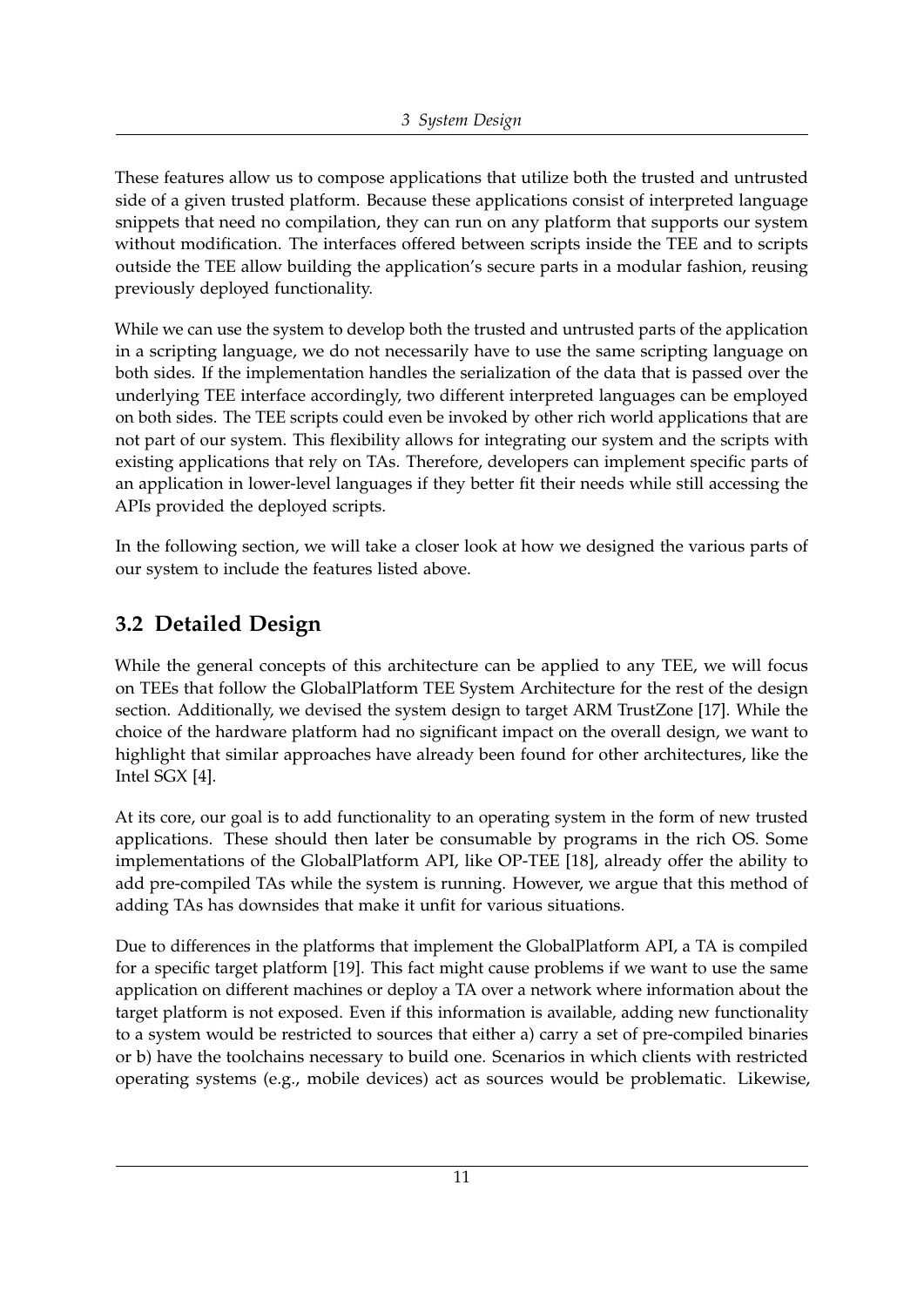situations, where we add machines with different architectures over time, would require updates for all sources.

Furthermore, by adding new TAs as pre-compiled binaries, we rely on the access control mechanisms set by the TEE implementation. TEEs need to ensure that they only execute TAs from trusted sources. For example, OP-TEE achieves this by signing TAs with a single key pair [\[20\]](#page-53-8). We may want to differentiate between sources and restrict access to certain trusted environment features (e.g., access to storage) for different TAs. When relying on pre-compiled binaries, this might not be achievable without modifying the specific TEE implementation itself.

Our proposed solution to these problems is the use of interpreted languages to build TAs. Like we have discussed in Section [2.2,](#page-8-2) scripts for these can run on any platform that offers an interpreter for the given language. This property makes the TAs portable, not only for different TrustZone platforms but also for different TEEs and architectures. On top of that, we can define more fine-grained mechanics for controlling the deployment of new TAs by extending the interpreter. For example, we could define a set of trustworthy sources and identify these by verifying digital signatures when loading in new scripts. The main drawback of using scripting languages is the decreased performance compared to lower level implementations. This work will address these drawbacks by performing performance measurements in Section [5.3](#page-42-0) .

The remainder of the design section will focus on the following two parts: We will first discuss how we can utilize language interpreters so that scripts can act as trusted applications. Once that is established, we will examine how we can enable interpreters on the rich OS side to consume these scripts.

#### <span id="page-17-0"></span>**3.2.1 The Language Interpreter**

Theoretically, one could use any interpreted language with our design. However, the language interpreter running inside the trusted environment needs to have two properties, which are important to consider when deciding what language to use in an implementation.

For one, the version of the interpreter used needs to be able to run inside a TEE. Because TEEs try to minimize their attack surface, they often do not offer the same system calls or standard C library functions as the rich OS. For example, OP-TEE does not offer any Linux system calls, and their libc is not complete [\[21\]](#page-53-9). Accordingly, if the language interpreter depends on syscalls or standard library functions, the interpreter needs to be modified in order to operate in the TEE. Modifications involve removing functionality that is unnecessary for our system and reimplementing the library functions needed for operation. An example of this can be found in Section [4.3,](#page-27-0) where we look at a modified Lua interpreter that runs on OPTEE-OS.

Secondly, the interpreter needs to offer an interface that the TA can call in order to execute scripts. More specifically, the TA needs to be able to set up an interpreter environment, load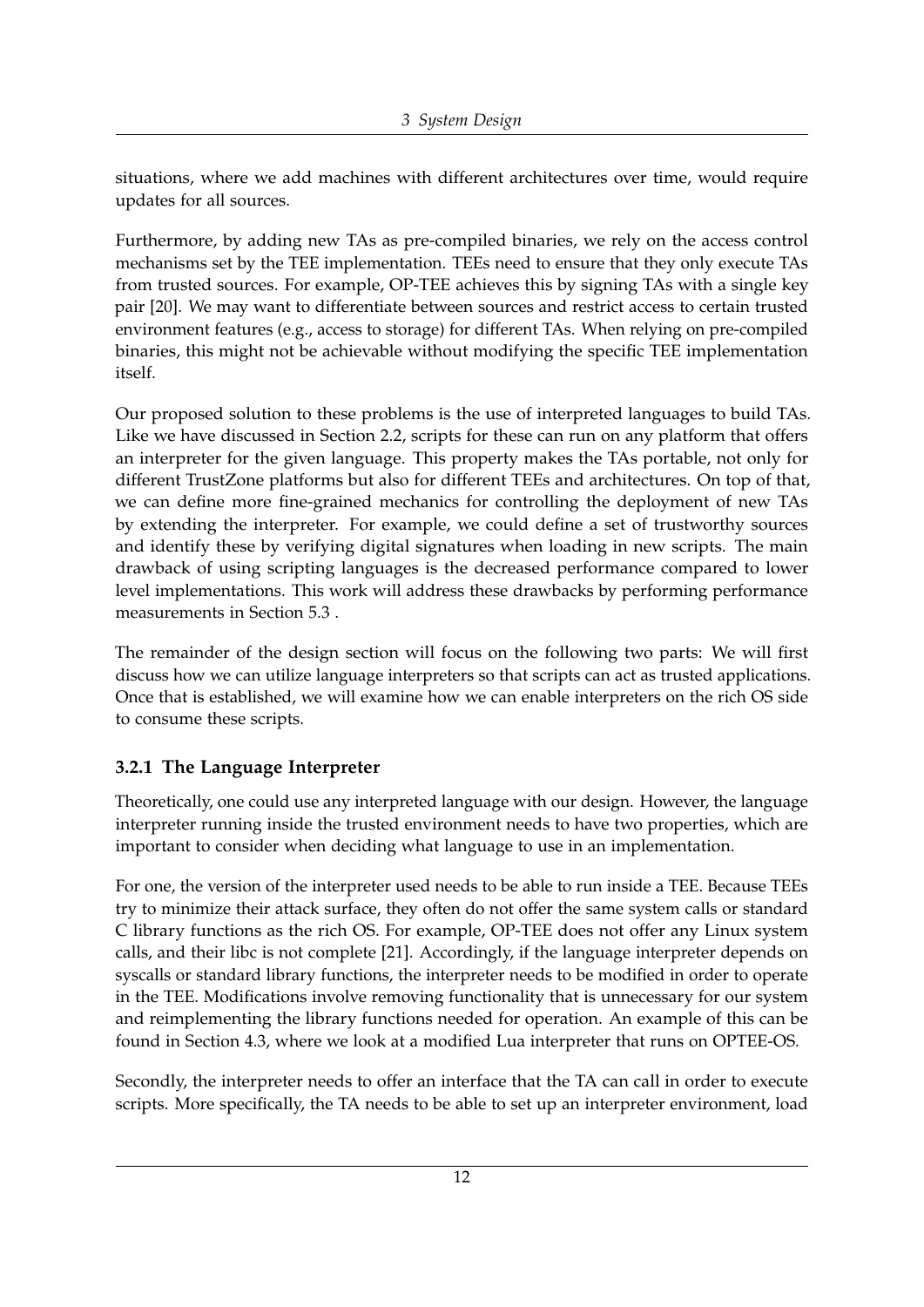in the script and arguments, execute the script, and get return values from the interpreter. Popular interpreted languages like Python and Lua offer APIs that accomplish this [\[22\]](#page-53-10) [\[8\]](#page-52-8).

#### <span id="page-18-0"></span>**3.2.2 Running Scripts**

The basis of our system is made up of a traditional TA that wraps the modified language interpreter. For applications to be able to use the interpreter running on the secure side, our TA needs to offer the following interface to the rich world:

```
run_script(script, args)
```
The first parameter refers to the script we want to run inside the trusted application. It represents a single function with no external dependencies that takes an input and provides a return value. It can either be represented by a string containing the script text or bytes containing the intermediate bytecode if the chosen interpreter supports that.

The second parameter can be any data we wish to pass to the script as input. As we are working with TAs like they are defined in the GlobalPlatform TEE Internal Core API [\[11\]](#page-52-11), our interface targets the C language. It is unlikely that every datatype of the chosen interpreted language has a direct equivalent in C. This is why the consumer of the TA's API needs to serialize the script's input arguments into an intermediate form that can be passed to our interface. Once our wrapper TA receives the data, it will then deserialize it into a format that the interpreter running the script can work with. Consequently, the script's return value also needs to be serialized before passing the data back to the rich world.

Figure [3.2](#page-19-0) depicts the sequence of events that happen when the run\_script interface is called. Note how the TA acts as a mediator between the interpreter and the rich word caller by setting up the interpreter environment, loading in the script, and serializing/deserializing the script's input and output values.

Since every script gets a new execution context in the interpreter, the scripts being run in the TEE act like stateless functions. Variables, functions, and loaded modules are not shared between script calls. As this work mainly focuses on the interfaces needed to make such a system operate, we found this to be sufficient. Additionally, separating state prevents accidental variable shadowing between scripts. However, if one wanted data to persist between script calls, this could be achieved by keeping the current interpreter state in memory and reusing it with each subsequent call to the TA.

Similarly, every instance of the TA gets its own memory space. If multiple clients in the real world were to invoke trusted scripts, they would each get served by different trusted interpreter instances with separate memory spaces. We found this separation to be practical, as memory overflows in one instance would not affect the other instances of the interpreter. GlobalPlatform does, however, allow for a single TA instance to serve all incoming rich world calls, so the system could be changed to operate on shared memory space [\[23\]](#page-53-11).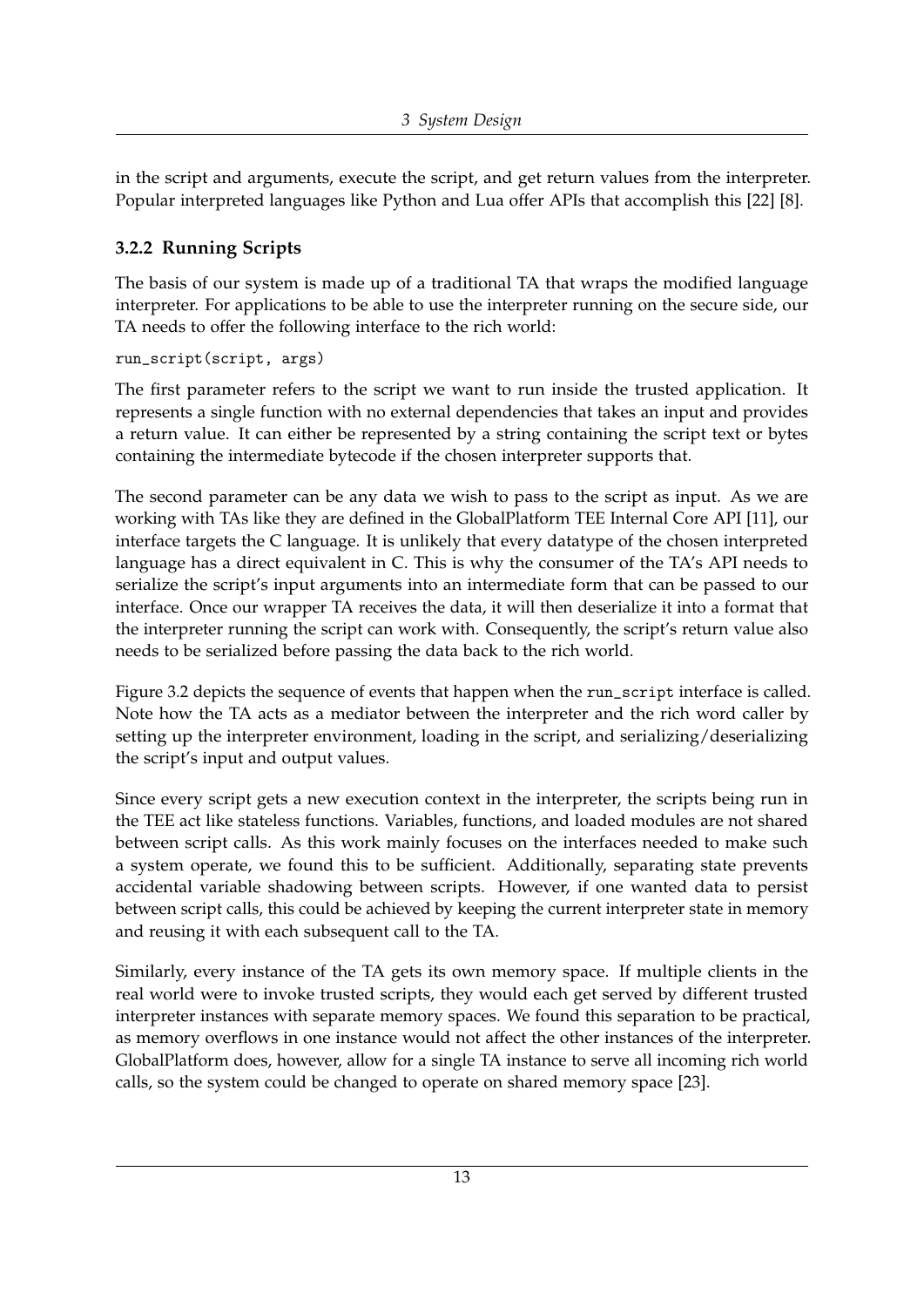<span id="page-19-0"></span>

Figure 3.2: The sequence diagram for calls to run\_script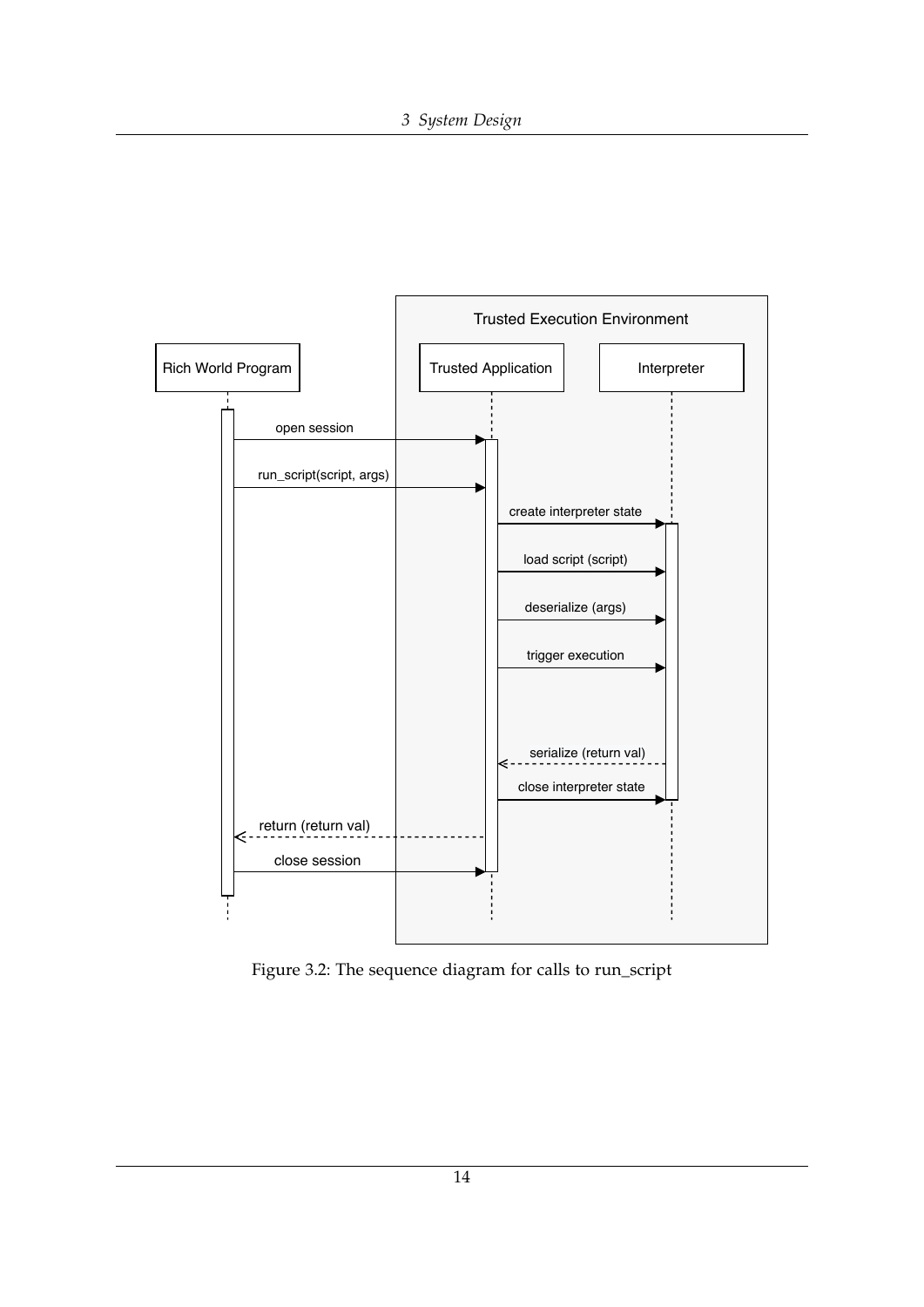Combining these two properties allows for three possible setups:

- Every script gets its own interpreter state
- Interpreter state is shared between scripts of the same rich world client
- All scripts share the same interpreter state (if multiple rich world apps want to run scripts concurrently, access control mechanisms would need to be used to keep a consistent interpreter state)

We designed the system with the first option in mind; however, many of the presented concepts also apply to the other setups.

#### <span id="page-20-0"></span>**3.2.3 Persistent Scripts**

The above interface allows us to input scripts into our TA and execute them with the modified interpreter. However, this requires us to pass scripts into the TEE every time we want to run them. It might be desirable to deploy scripts to the TEE in a persistent way so that we can invoke them later without repeatedly providing a particular script as input.

There are several advantages to this approach: For one, it enables us to preload scripts in order to optimize performance. In situations where getting the script into the TA is time-consuming (e.g., a large-sized script being provided via poor network conditions), it can be cheaper to store it and perform a lookup when invoked. Storing scripts also allows other rich world applications to use the interface that our TA provides. Suppose there is functionality that is commonly used in the TEE (e.g., checking signatures, performing symmetrical encryption). In that case, we can deploy scripts for these tasks so that other rich world applications can use that functionality without creating TAs of their own. Lastly, scripts running in the TA can be enabled to directly call other scripts that were previously deployed without leaving the TEE. This mechanic allows for the composition of multiple TAs in order to create more complex programs. It also makes it possible for TAs to reuse standard functionality already present in the TEE, making the development of new scripts more efficient.

To store and access scripts on the trusted side, we use the permanent storage offered by the GlobalPlatform API. All instances of a particular TA share access to the same part of the secure storage [\[24\]](#page-53-12). That means that if one instance of the wrapper TA saves a script, a different instance can later access the script form the storage. We consider writing to the storage to be necessary to make the scripts reusable between runs of the TA. However, not every call that invokes a saved script also needs to access the permanent storage. Keeping scripts in the memory of a TA instance can reduce the total computation time, as memory access is generally faster than reading from permanent storage. We will explicitly measure and further discuss this difference in Section [5.2.3.](#page-39-1)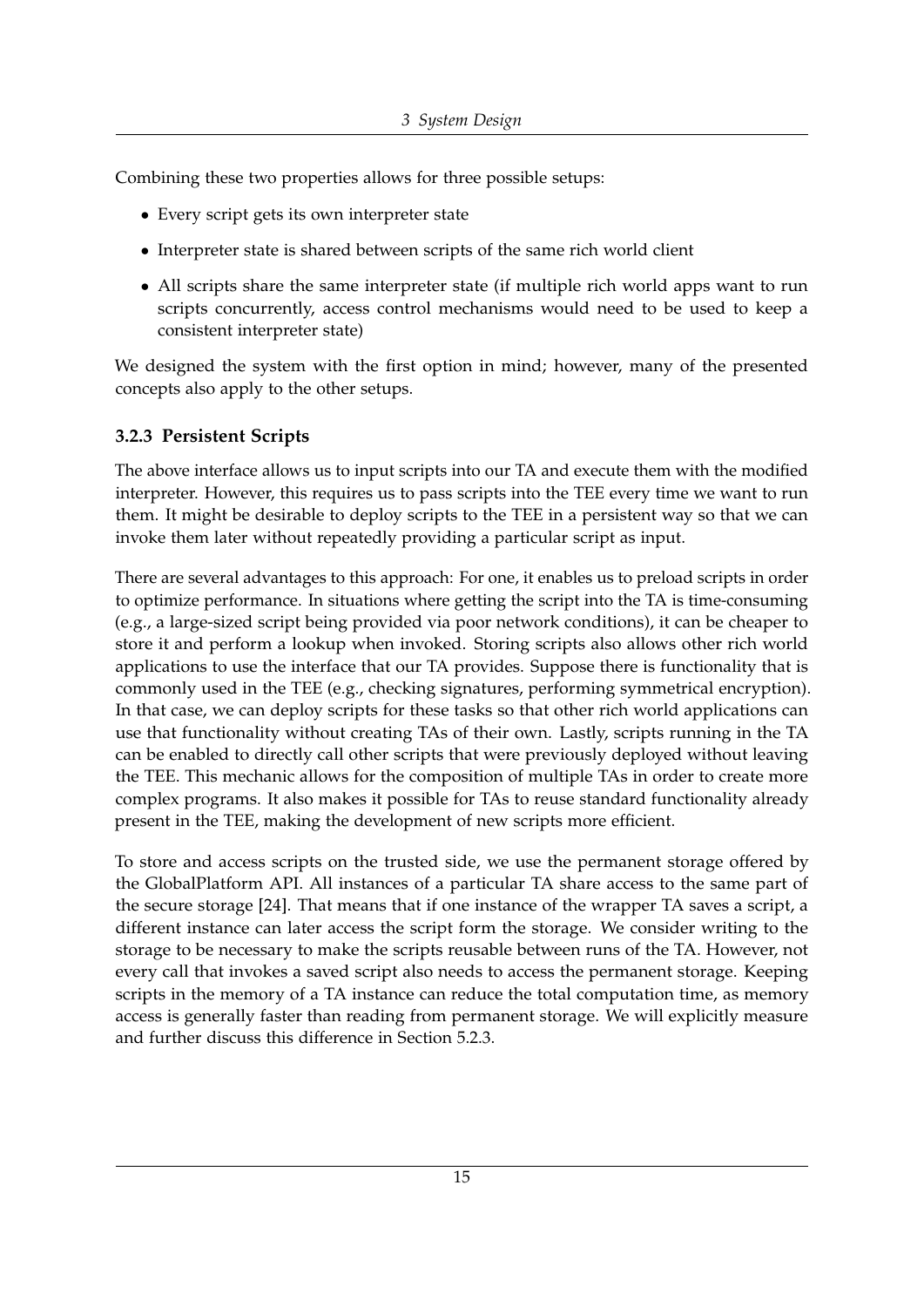To enable the saving of scripts, our trusted application offers the following interface to the rich world:

save\_script(script, script\_id)

The script argument can either be a string containing the script text or intermediate bytecode. The format of the script is the same for the run\_script interface.

The script\_id is an identifier that will later be used to access the saved script. For small scale setups, we propose using a string representation of the function name to make calling the scripts from the rich world intuitive. In larger systems with multiple independent sources, the usage of Universally Unique Identifiers (UUIDs) [\[25\]](#page-53-13) could be considered, as our design does not include an explicit way of handling identifier collisions. For comparison, the TEE Internal Core API Specification also employs UUIDs to reference the binary TAs [\[26\]](#page-54-0).

We do not specify what return value this function passes back to the real world, as we think this aspect should be adjusted to the specific implementation. An example would be the transmission of error codes to signal possible failures during the saving process (insufficient memory or storage space, script id collisions, invalid script formats).

To later call the saved scripts, we define the following interface:

```
run_saved_script(script_id, args)
```
The script\_id specifies which of the deployed scripts is to be invoked. It has the same form as in save\_script. The second parameter is the intermediate representation of the data that should be passed to the script as input. It has the same form as in run\_script. The function returns the serialized value that the interpreter returns after running the specified script.

During a run of the function, the TA loads the referenced script from either the storage or memory. It then proceeds to deserialize the data and call the interpreter in the same way as in run\_script. In Figure [3.3](#page-22-0) , the sequences of events for both save\_script and run\_saved\_script are shown.

In setups where the interpreter state is to be shared between script calls, the additional serialization and deserialization are not needed. We can use the interpreter specific mechanics of passing open arguments between script functions in a single state (e.g., passing arguments to a function via the call stack).

The three interfaces run\_script, save\_script, and run\_saved\_script describe the core functionality of the trusted interpreter. Even though additional interfaces like delete\_script make sense for the system's practical implementation, we deemed the three core interfaces sufficient to explore the ideas behind this system.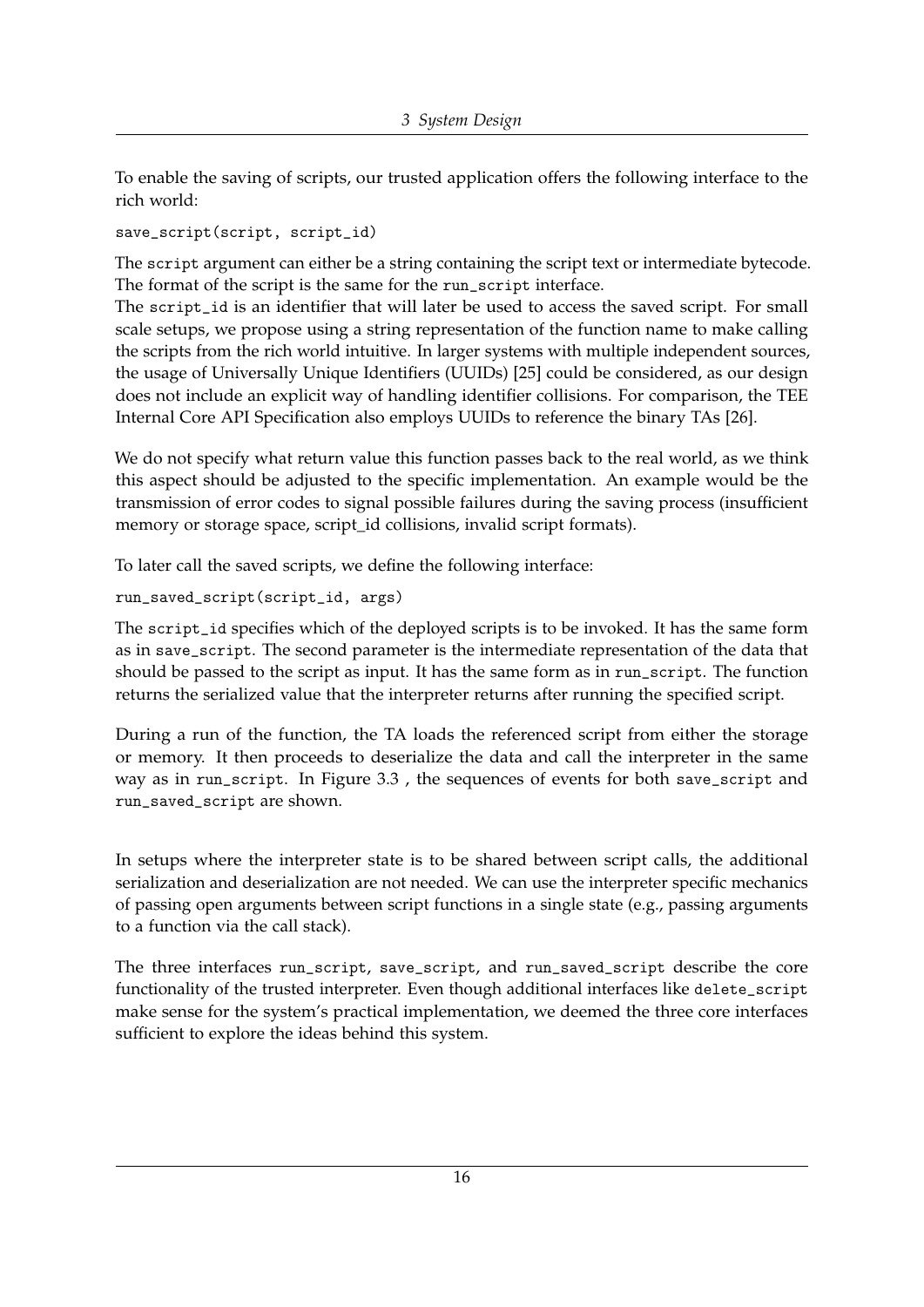<span id="page-22-0"></span>

Figure 3.3: The sequence diagram for calls to save\_script and run\_saved\_script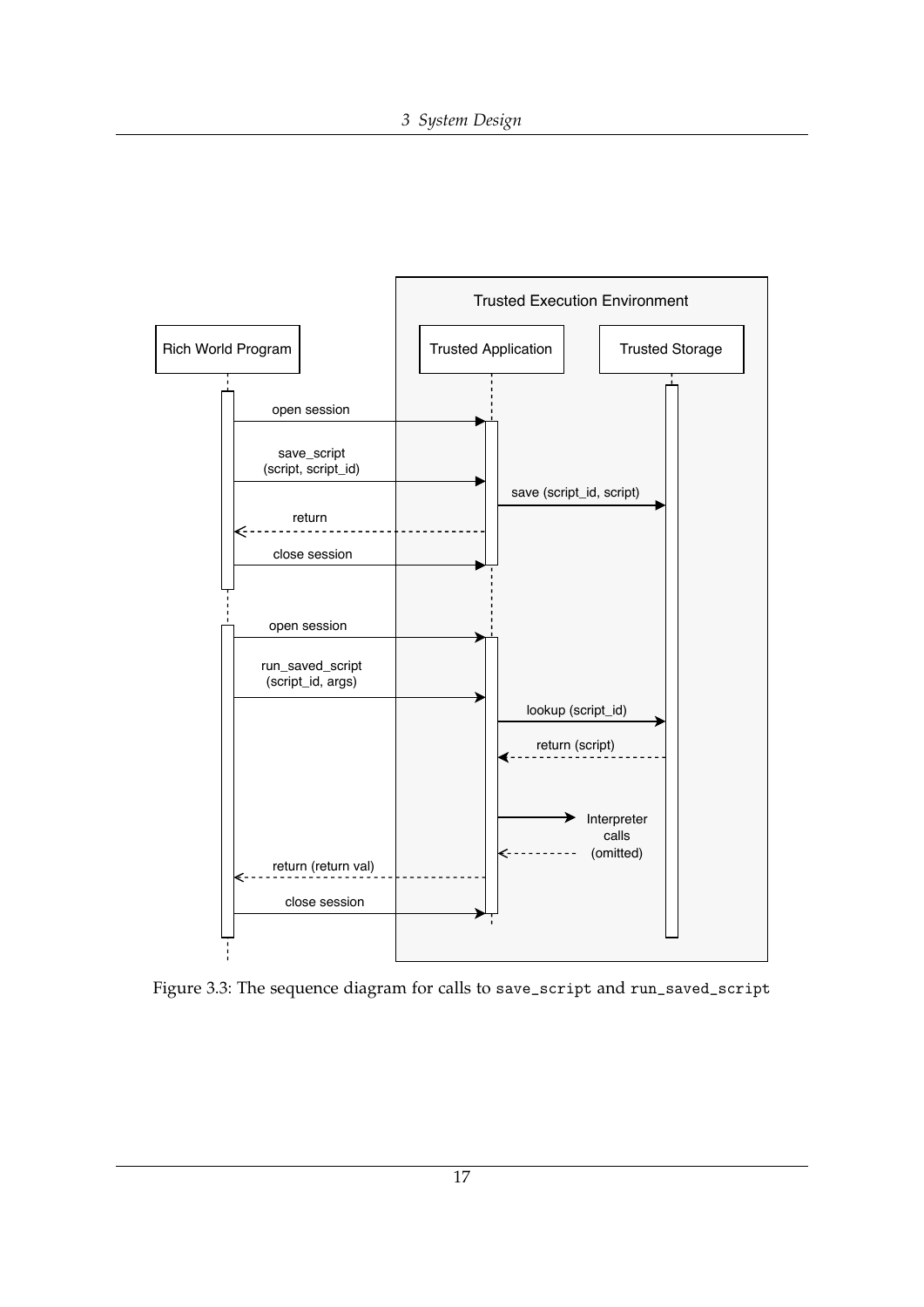#### <span id="page-23-0"></span>**3.2.4 Security Considerations**

Until now, our interfaces permit any rich world application to deploy and execute arbitrary scripts in the TEE. To prevent untrusted sources from doing so, we mimicked the principles employed by OP-TEE for regular TAs. TAs are cryptographically signed during the build process in order to make sure only scripts coming from trusted sources are executed [\[20\]](#page-53-8). Optionally, they are also encrypted to keep their contents secret while stored in the untrusted storage [\[20\]](#page-53-8).

To replicate this behavior for our interpreter, we employ both encryption and signing in an Encrypt-then-MAC scheme [\[27\]](#page-54-1). We first need a shared secret that we communicate with our interpreter out of channel. As Encrypt-then-MAC requires two keys, we employ a key derivation function (KDF) to generate them from our shared secret. Scripts that should run inside the TEE are now first encrypted symmetrically using the first generated key. Afterward, we append the initialization vector (IV) used by the encryption algorithm to the ciphertext. We then use the second key to generate a message authentication code (MAC) over the ciphertext and IV. Our new script representation is the concatenation of the MAC, ciphertext, and IV.

To integrate this into the system described above, we can redefine our interfaces run\_script and save\_script. Instead of taking in a string or bytecode representation of the script, they now take in the composite of MAC, ciphertext, and IV. Before passing the script to the interpreter, the system uses the shared secret to derive the necessary keys, check the MAC, and decrypt the ciphertext to restore the script. This sequence allows us to reject any input that either comes from non-trusted sources or was tampered with. It also protects the contents of the script while being stored outside the TEE. If the TEE implementation is following the GlobalPlatform standard, functions to perform all of the actions specified above are available as APIs from inside the trusted application [\[11\]](#page-52-11).

Naturally, this is only one possible way of increasing the security of such a system, and different use cases might require more sophisticated approaches. A comprehensive security analysis of the system falls out of the scope for this work.

#### <span id="page-23-1"></span>**3.2.5 Untrusted Side**

With the system described in the last section, we can use scripting languages to implement TAs. However, programs on the rich world can only call these TAs via the C interface specified in the GlobalPlatform API. We also want to enable scripting languages in the rich world to consume the APIs offered by the scripts running in the TEE. To achieve this, we need to define interfaces that connect the calls made by the rich world scripts to the C interfaces defined in the last section.

We propose a modification to a rich world interpreter that would enable this. The interpreter's input consists of both the scripts running on the non-secure side and those that will act as TAs.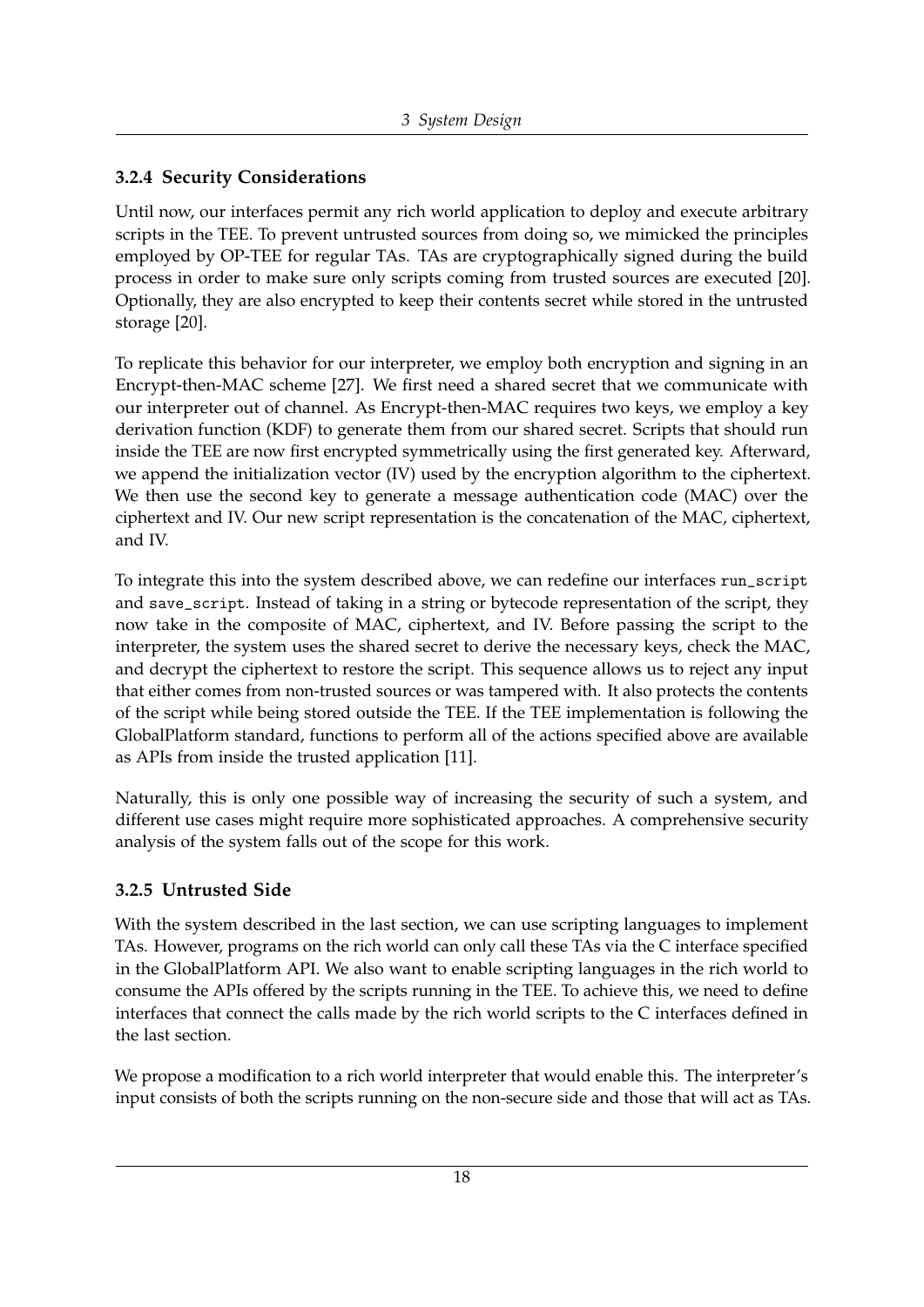An additional function, TA\_call(script\_id, arguments), is offered by the interpreter. It takes in both an identifier of the script and arbitrary arguments. When called, the interpreter fulfills three tasks: First, it serializes the arguments from the language-specific data types into a general representation that can be passed to the TAs API. Next, it calls the TA script specified by script\_id by passing the needed script alongside the arguments to the run\_script interface. Optionally, the interpreter can call save\_script on all the TA scripts it received as input on startup, in which case TA\_call only needs to pass the scripts identifier and the arguments to the run\_saved\_script interface. (We will discuss the performance difference of these approaches in Section [5.2.3.](#page-39-1)) After the TA returns, the interpreter needs to deserialize the return values and pass them back to the rich world script.

Using the described modified interpreter in the rich world combined with the one integrated with the TA allows us to write applications that have communicating parts in both the rich world and TEE. Finally, it is important to state that the rich world interpreter's integrity is not guaranteed because it runs in the non-secure part of the os. For important return values coming from the TEE, it would therefore make sense to employ a signing process using the TEE's cryptographic functions. When looking at the results later, we can verify that these values were computed in the TEE and that they were not tampered with by a compromised interpreter. In conclusion, the rich world interpreter provides a convenient way of accessing the secure APIs but does not add an additional security layer.

#### <span id="page-24-0"></span>**3.3 Summary**

We have established that portability and the ability to run cross-platform make scripting languages a primary choice for writing dynamically loadable TAs. These properties lead us to design a system around the idea of executing scripts on an interpreter that runs in the TEE. For this system, we specified the required steps to load the scripts and accompanying arguments into the interpreter's environment. Our system treats scripts as stateless functions; however, minor modifications could enable us to keep some state in between script calls. Both storage and memory were deemed viable options to store scripts in the TEE across multiple invocations. Furthermore, persisting scripts in such a way can enable scripts in the TEE to call each other, allowing for the orchestration of more complex trusted programs.

Even though our system does not dictate any security measures to control the source of scripts, a combination of encryption and signing could be used to emulate the security provided for regular TAs.

We defined the three interfaces, run\_script, save\_script, and run\_saved\_script, for our system to enable rich world applications to deploy and run scripts on our TA. One possible consumer of these interfaces could be a modified language interpreter on the rich side, which would allow users to develop entire applications utilizing the TEE in scripting languages.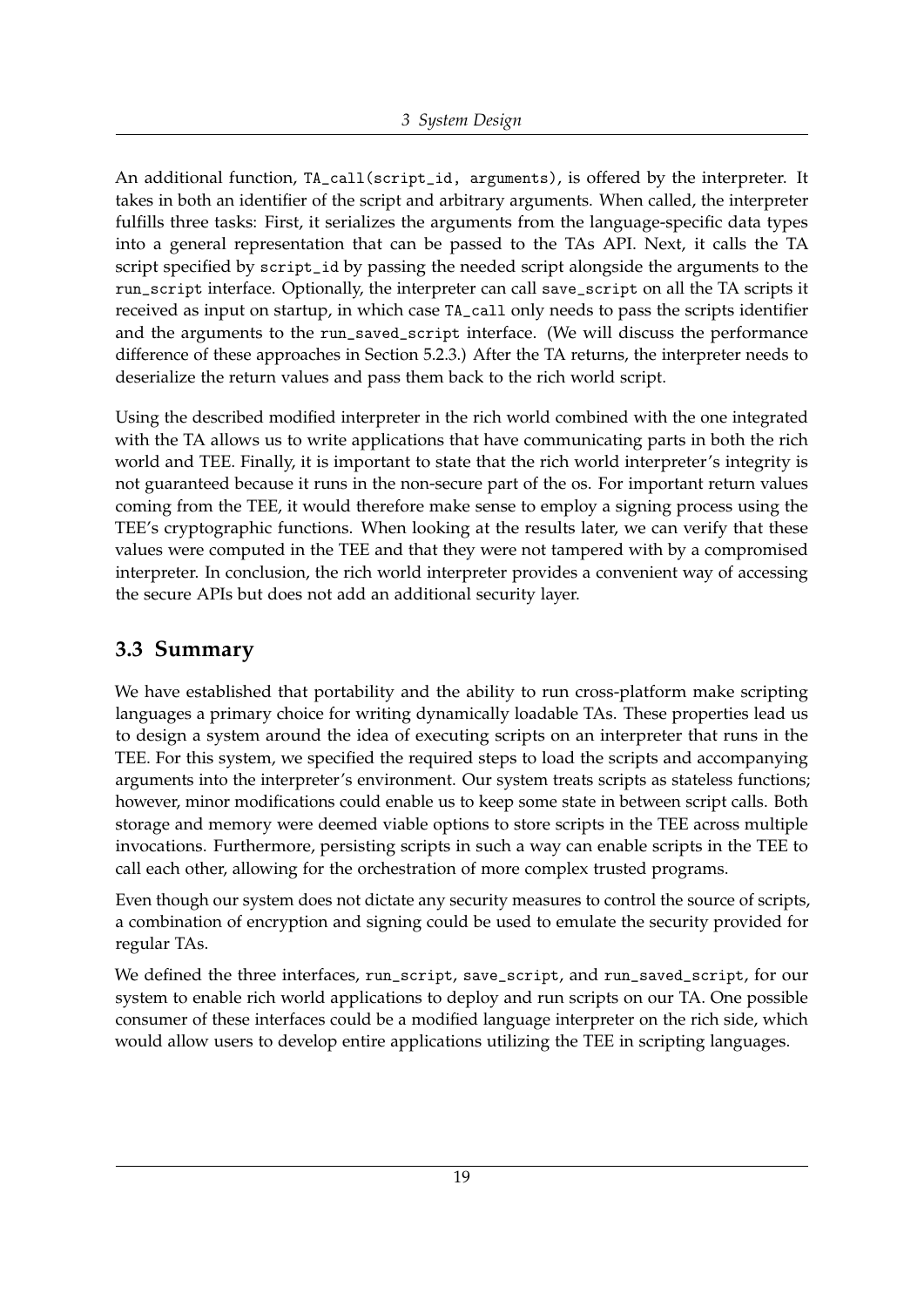<span id="page-25-0"></span>

Figure 3.4: The sequence diagram showing the wrapper communicating between the TA and the rich world interpreter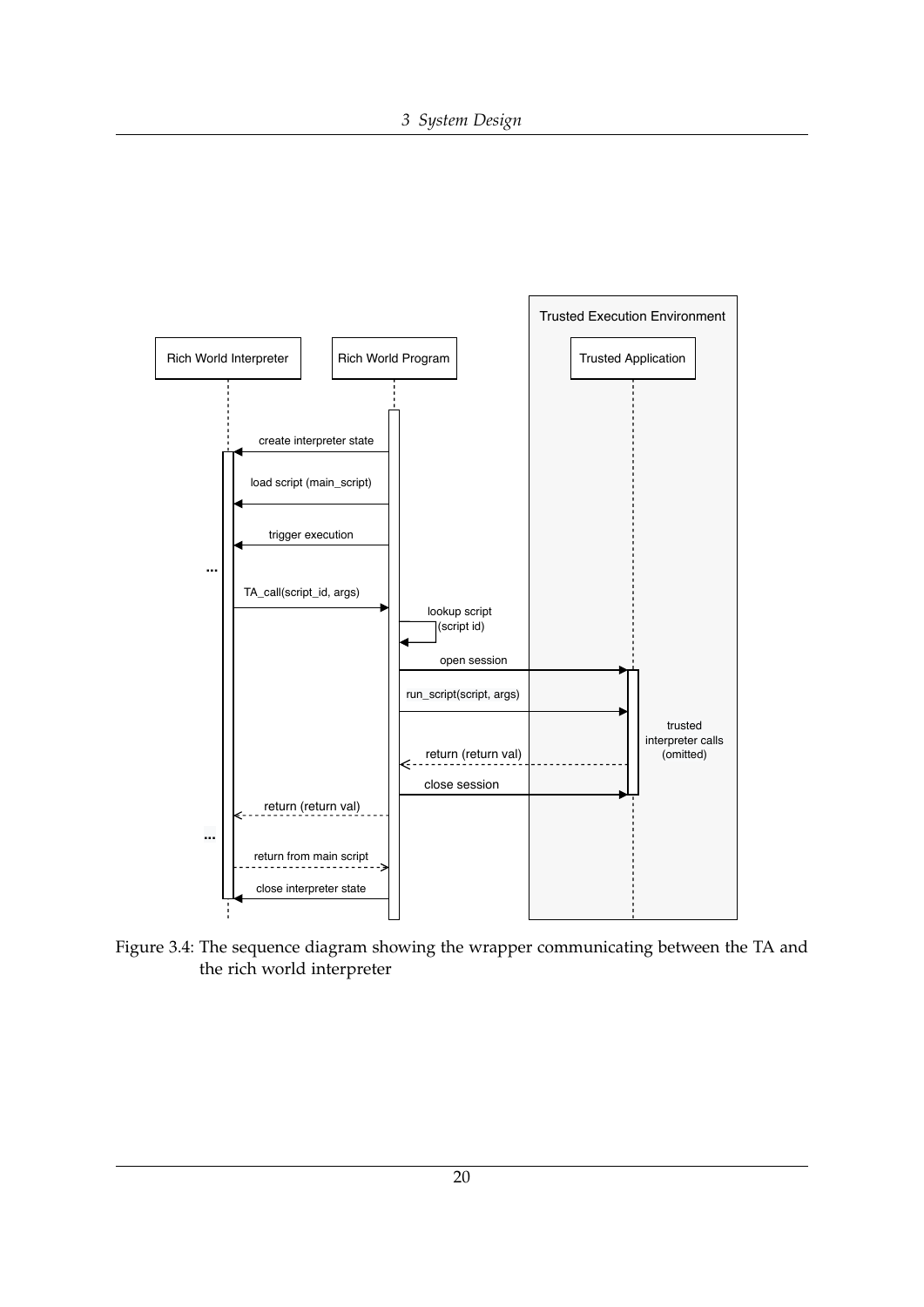## <span id="page-26-0"></span>**4 Implementation**

This section will detail a reference implementation<sup>[1](#page-26-3)</sup> of the described system used to assess the overall feasibility and measure different performance aspects. We will briefly overview the technologies used and go over the concrete implementation details of the most important parts.

### <span id="page-26-1"></span>**4.1 OPTEE**

The Open Portable Trusted Execution Environment (OPTEE) [\[18\]](#page-53-6) [\[13\]](#page-53-0) is a TEE implementation based on Arm TrustZone developed by Linaro<sup>[1](#page-26-4)</sup>. OPTEE is open-source and has extensive documentation, which is why we chose it as the platform for our reference implementation. The builds of OPTEE act as operating systems on target devices and provide both a rich world and a trusted environment. While OPTEE supports a variety of devices [\[19\]](#page-53-7), we opted to use a Raspberry Pi 3 for our implementation and experiments. While this made for a convenient prototyping platform, we do not recommend this combination for production environments: At the time of writing, the Raspberry Pi family does not offer the full feature set of TrustZone, so running OPTEE on it will not result in a secure setup [\[28\]](#page-54-2). In addition to being based on TrustZone, OPTEE implements its TEEs according to the GlobalPlatform Specification. Our implementation can therefore be built for any platform that implements this specification.

### <span id="page-26-2"></span>**4.2 Lua**

We chose Lua as the interpreted language for our scripts. The main advantage for our purposes was the fact that Lua can be seamlessly embedded in C [\[8\]](#page-52-8). All of the functionality we need from an interpreter was exposed as a C API that our TA could use. To access the API, we linked the source of Lua to our TA during the build. Lua is also one of the faster scripting languages [\[29\]](#page-54-3), which meant that we expected the performance tradeoffs compared to TAs written in C to be less significant. Most importantly, the interpreter is both open source and relatively small, so porting it to the TEE was feasible. To exchange data with C, Lua stores values on a virtual stack that can be manipulated using API calls [\[8\]](#page-52-8). The stack is part of a Lua "state" that needs to be passed to every API function. For example, a function call that

<span id="page-26-3"></span><sup>1</sup>https://gitlab.lrz.de/adriansteffan/optee\_lua\_runtime

<span id="page-26-4"></span><sup>1</sup>https://www.linaro.org/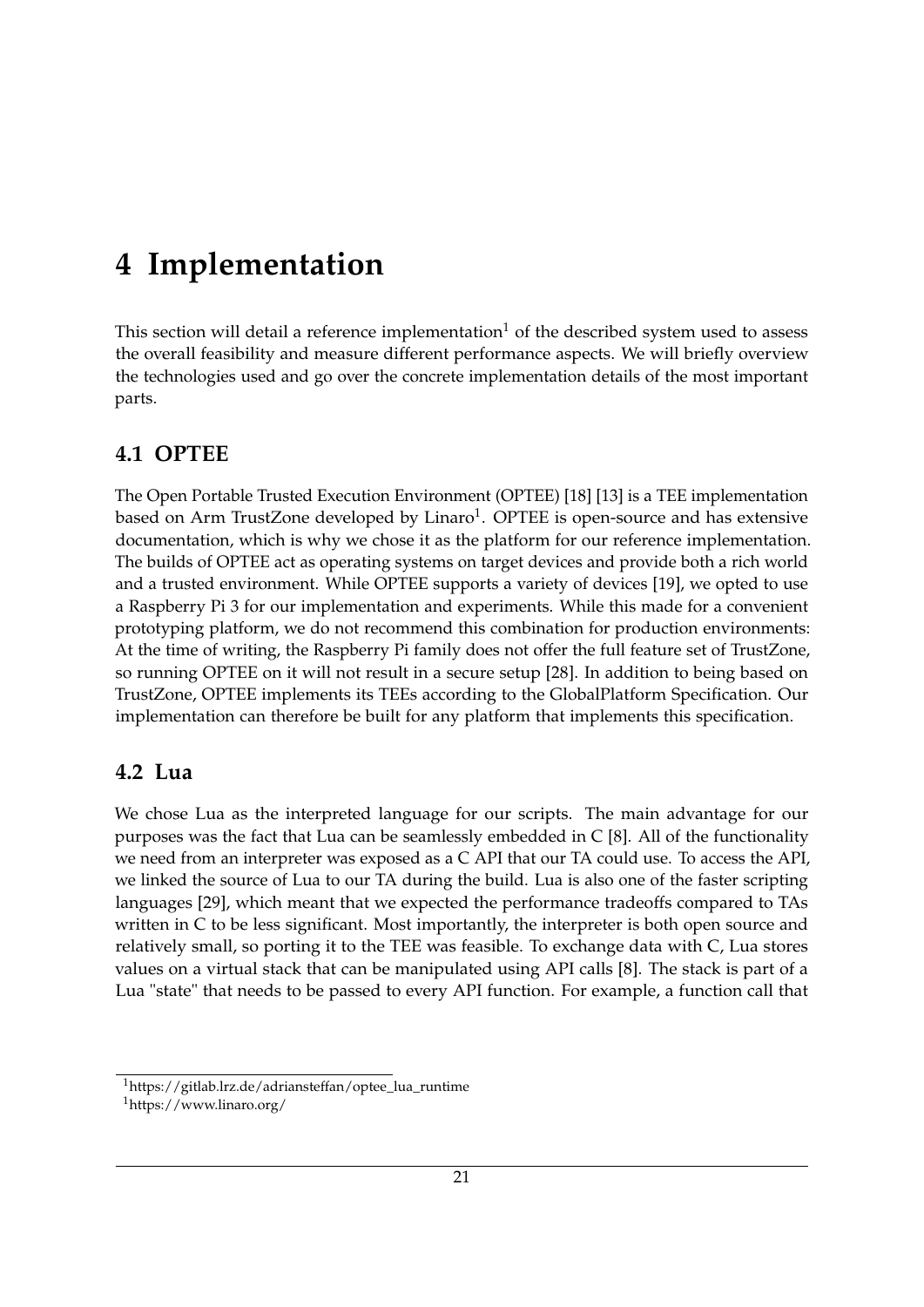we made use of would be const char lua\_pushstring (lua\_State \*L, const char \*s), which pushes the C string s onto the Lua stack.

Another convenient feature of Lua is the fact that C functions can be setup up to be directly callable by the scripts running on the interpreter [\[8\]](#page-52-8). This interface enabled us to implement the internal calling between trusted scripts without further modifying the interpreter.

## <span id="page-27-0"></span>**4.3 Modifications made to the Lua Interpreter**

OP-TEE does not offer Linux system calls and comes with a reduced libc [\[21\]](#page-53-9). Running an unmodified Lua interpreter in the TEE is therefore not possible. Previous work by Feifan Chen and Mehrotra [\[16\]](#page-53-4) produced a modified Lua interpreter with reduced functionality that is capable of running as part of an OPTEE TA. We integrated the interpreter into our TA and compiled a list of notable changes compared to an unmodified Lua 5.3.3. This list does not claim to be complete but instead aims to give an example of the modifications necessary to port an interpreter to a TEE platform.

- The functionality to read in .lua files and the standalone interpreter (that would execute .lua files by calling the C API) were removed, as only the internal C API was needed for operation in the TEE.
- The implementations for the following standard Lua packages were removed: package, io, os, debug, coroutine.
- The libraries string.h, ctype.h, and math.h were not available in full, so functions provided by those were partially reimplemented (e.g., isalpha, toupper). This change required the most effort during development.
- Whenever the Lua interpreter would resolve a mathematical operator, it would now either call one of the reimplemented math methods or, if that specific function were missing, would throw a custom error when parsing the script.
- On occasions where values from the standard libraries locale.h and time.h were used, dummy values were employed, as OPTEE does not provide a full version of those libraries at the time of writing.
- Error printing was rewritten not to invoke Lua specific functions, but rely on MSG and printf

The omission of the Lua coroutine is a notable change, as OPTEE does not offer multithreading for regular TAs [\[30\]](#page-54-4). Restoring the functionality would allow building TAs with multithreaded logic.

Certain mathematical functions and Lua standard libraries were still missing due to the limited use case of the project that provided us with the interpreter. We managed to restore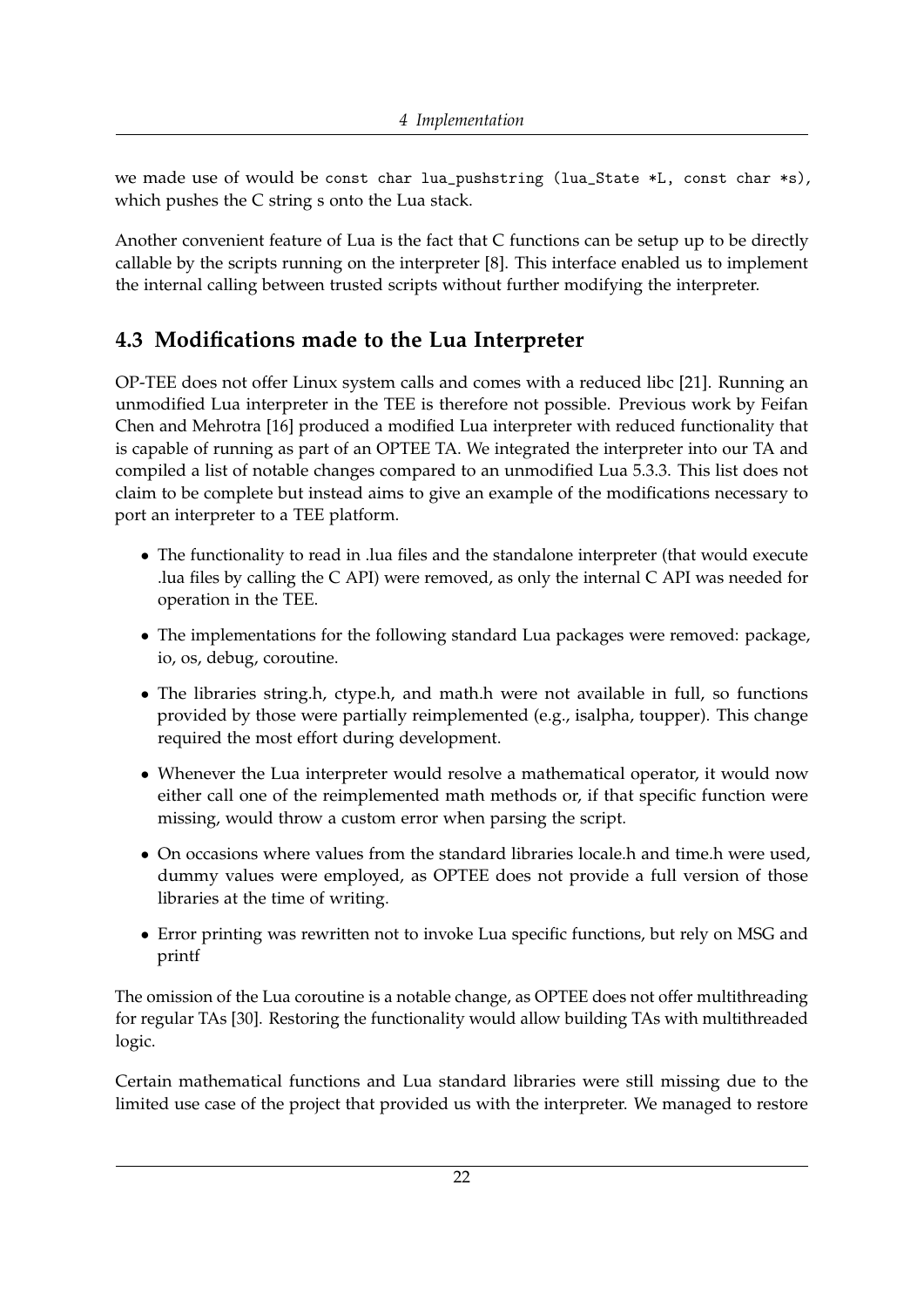<span id="page-28-2"></span>

| LUA TYPE NUMBER | An integer value                                                                      |
|-----------------|---------------------------------------------------------------------------------------|
| LUA TYPE STRING | A string value                                                                        |
| LUA TYPE CODE   | Any other arbitrary Lua element, represented as Lua code<br>that returns that element |

Table 4.1: The types of arguments accepted by run\_script and run\_saved\_script

mathematical operators like fmod for testing purposes, but a full reimplementation of Lua's math library was out of scope for this work. Along with this thesis, we include a git repository<sup>[1](#page-28-1)</sup> where the changes made to the Lua interpreter can be further explored by inspecting differences in the commit history.

## <span id="page-28-0"></span>**4.4 Interacting with the Lua Interpreter**

In the following paragraphs, we will discuss the implementation of the core function call\_lua in the C language and the internal representation of both the script and the input arguments. We decided to use strings containing the source code as the representation for the scripts. This format helped with error printing and debugging, and we could directly make use of Lua's *load* buffer interface, which receives the script text as a byte array. For Lua, in particular, bytecode could be a viable alternative [\[31\]](#page-54-5).

The internal, serialized representation of the arguments consists of two parts: A void pointer input that would either refer to an integer or a byte array and a flag input\_type that denotes how to interpret the data. The three possible types of arguments are listed in Table [4.1.](#page-28-2) In order to pass the data to the Lua script, we defined the two helper functions stack\_from\_args and args\_from\_stack. The deserializer (stack\_from\_args) manipulates the Lua stack so that a Lua representation of the input data lays on top of the stack for the script to use. The serializer (args\_from\_stack) pops the uppermost value from the Lua stack, determines its type, and creates a representation (output pointer, output\_type integer) that can be passed to other C functions.

Both integers and strings have direct representations in C, meaning the interpreter can directly use the data. The serializer only has to know in what format to push the data to the Lua stack. The deserializer can use the C types int and char\* to represent the return values in C. As there are no such equivalents for other Lua data types, we used a special string representation for the remaining types: These values are encoded by strings containing automatically generated Lua scripts that consist of a single return statement, which directly returns the value. To deserialize the input, we let the interpreter execute the script, which automatically leaves the desired value at the top of the stack. For serialization, we use the

<span id="page-28-1"></span><sup>1</sup>https://github.com/adriansteffan/optee-lua-diff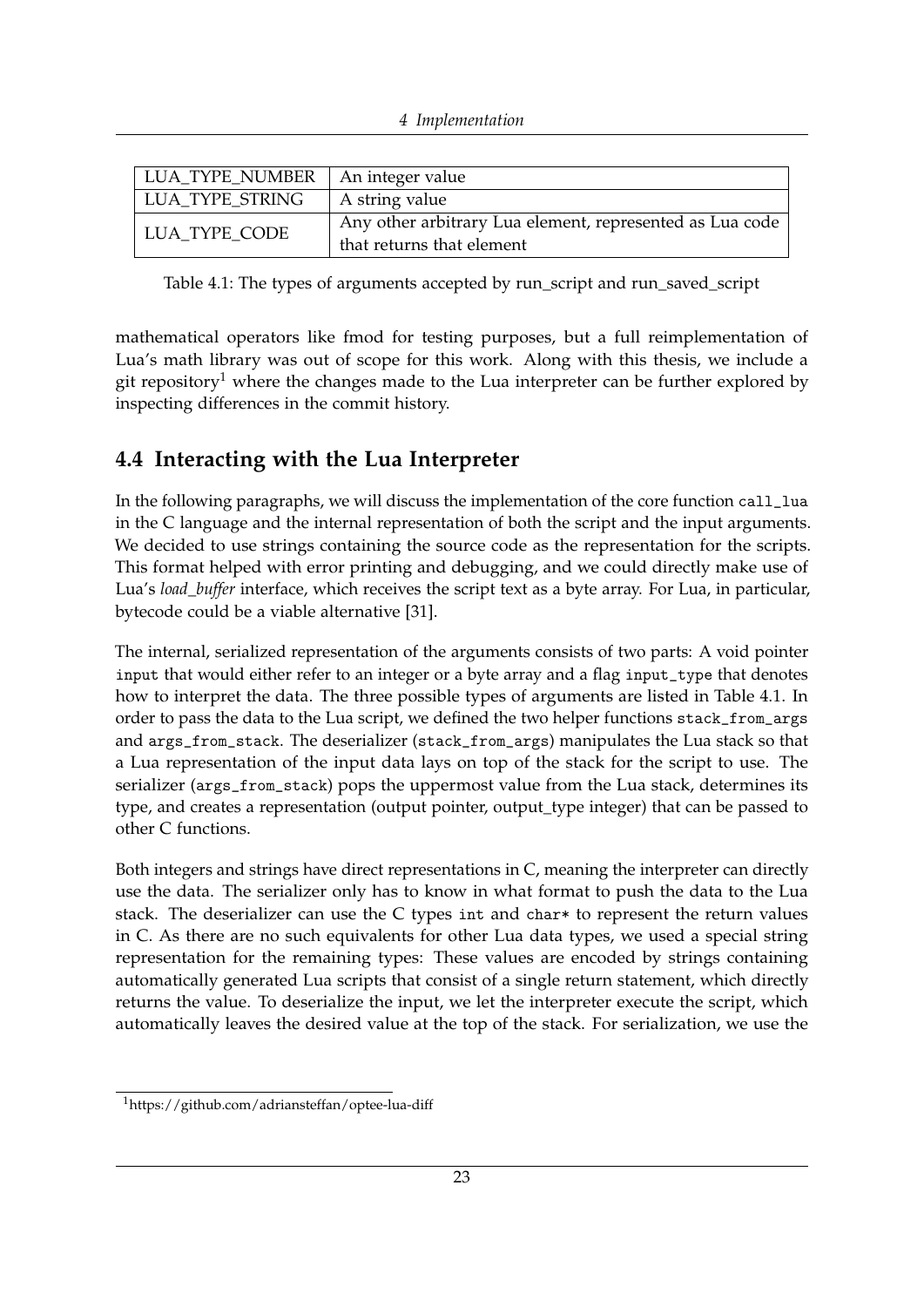open-source Lua script DataDumper [\[32\]](#page-54-6), which turns any Lua value into a script containing the described return statement. To run DataDumper, we execute it on the Lua interpreter with the stack we want to serialize. This usage highlights an interesting property of our system: As we have access to the full Lua API inside the TEE, we can not only run input scripts coming from the rich world, but we can also extend the functionality of our underlying TA using Lua, as we did with DataDumper.

Using code to transmit arguments results in a human-readable representation and enables us to transmit arbitrary Lua data types (excluding user data and C functions [\[32\]](#page-54-6)). However, as the loading of arguments includes the execution of potentially unsigned code, this could lead to security issues. We made use of this solution to show that the passing of arbitrary data is achievable; real-world deployments will need to use serialization that better fits their security needs.

The C function that runs Lua scripts on our interpreter, call\_lua, can be seen in Figure [4.1.](#page-30-0) It runs whenever we invoke a Lua script through run\_script, run\_saved, or when performing an internal call between scripts. It first creates a new Lua state and loads the available Lua standard libraries. Next, the C function that enables the calling of other trusted scripts is loaded into the state and exposed to scripts. The TA then loads the script into the buffer with luaL\_loadbuffer and proceeds to deserialize the input arguments. Afterward, the loaded script is executed by calling pcall(), the return value is taken from the stack, and output and output\_type are set accordingly. Finally, the Lua state is destroyed with lua\_close(), as we do not keep state between script runs.

Having established how we represent the data when interacting with the interpreter, we will now look at how it is passed through the system's trusted side.

## <span id="page-29-0"></span>**4.5 The GlobalPlatform Client API**

To invoke TA functions from a C program running in the rich world, the TEE Client API defines the TEEC\_InvokeCommand interface. This function expects three notable arguments: A reference to the current session, an integer specifying the TA function we want to call, and a TEEC\_Operation struct. This struct includes a TEEC\_Parameter array of length four, which acts as the primary way of passing arguments to the TA.

Each of the four TEEC\_Parameter elements can either represent a "value" which is a struct containing two integers (referred to as a and b), or a pointer to a client owned, shared memory buffer. These TEEC\_Parameter will also be manipulated by the TA to contain return values after the function concludes. The tables [4.2,](#page-31-0) [4.3,](#page-31-1) and [4.4](#page-31-2) give an overview of how we utilized the TEEC\_Parameter to pass data to and from the TA for the three interfaces described in the design chapter.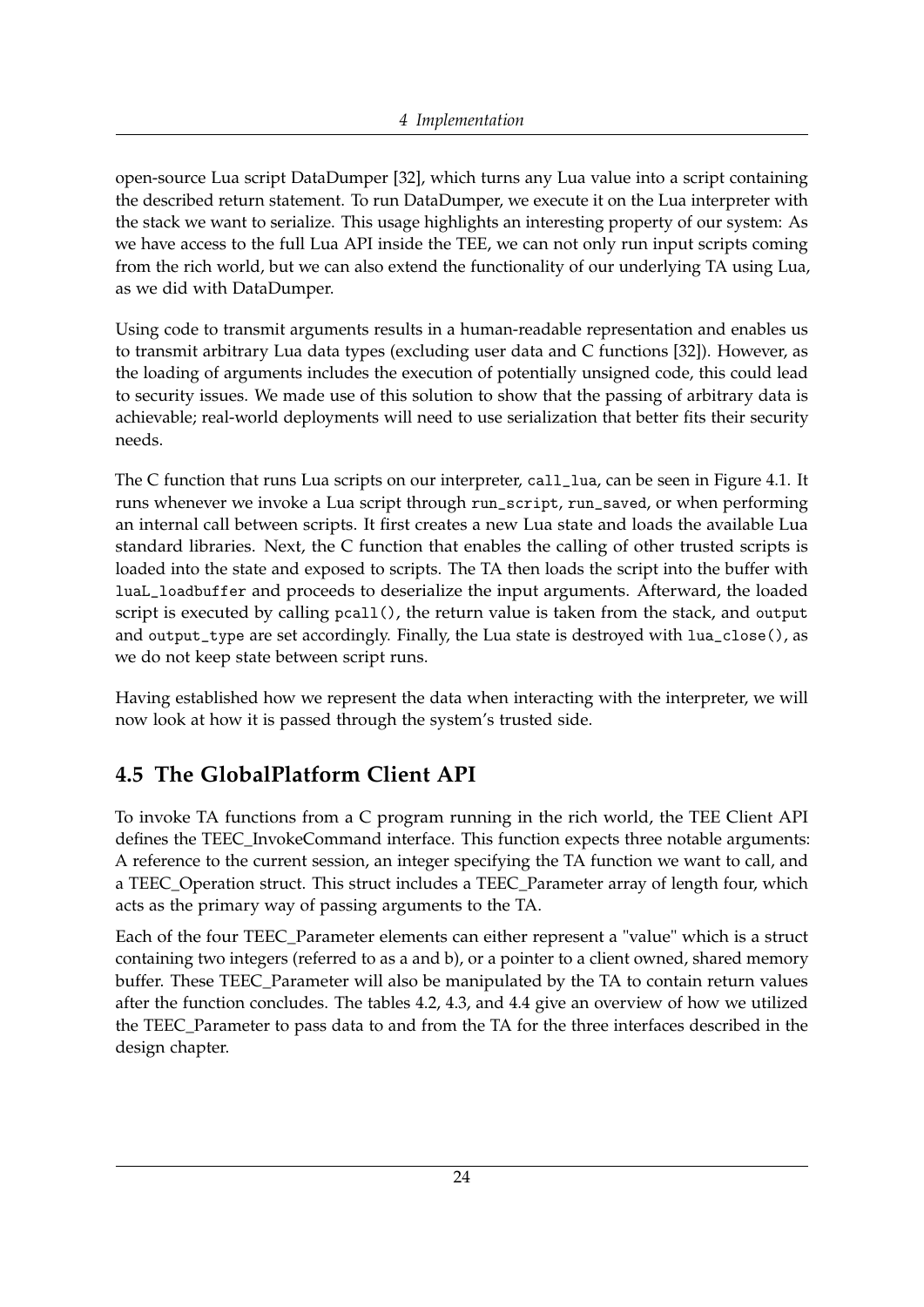```
void call_lua(char* script, size_t script_len, void* input, int input_type,
   void** output, int* output_type){
    /* create Lua state */
   lua_State *L = luaL_newstate();
   luaL_openlibs(L);
   /* Register the function for calling interal Lua scripts with the state */lua_pushcfunction(L, internal_TA_call);
   lua_setglobal(L, "internal_TA_call");
   /* Load the lua script from the buffer */
   luaL_loadbuffer(L, script, script_len, "lua_script");
   /* Push argument on the stack */stack_from_args(L, input, input_type);
   lua_pcall(L, 1, 1, 0);
   /* Return value of operation */
   args_from_stack(L, -1 ,output, output_type);
lua_close(L);
```
Figure 4.1: The code of the TAs core function, call\_lua

}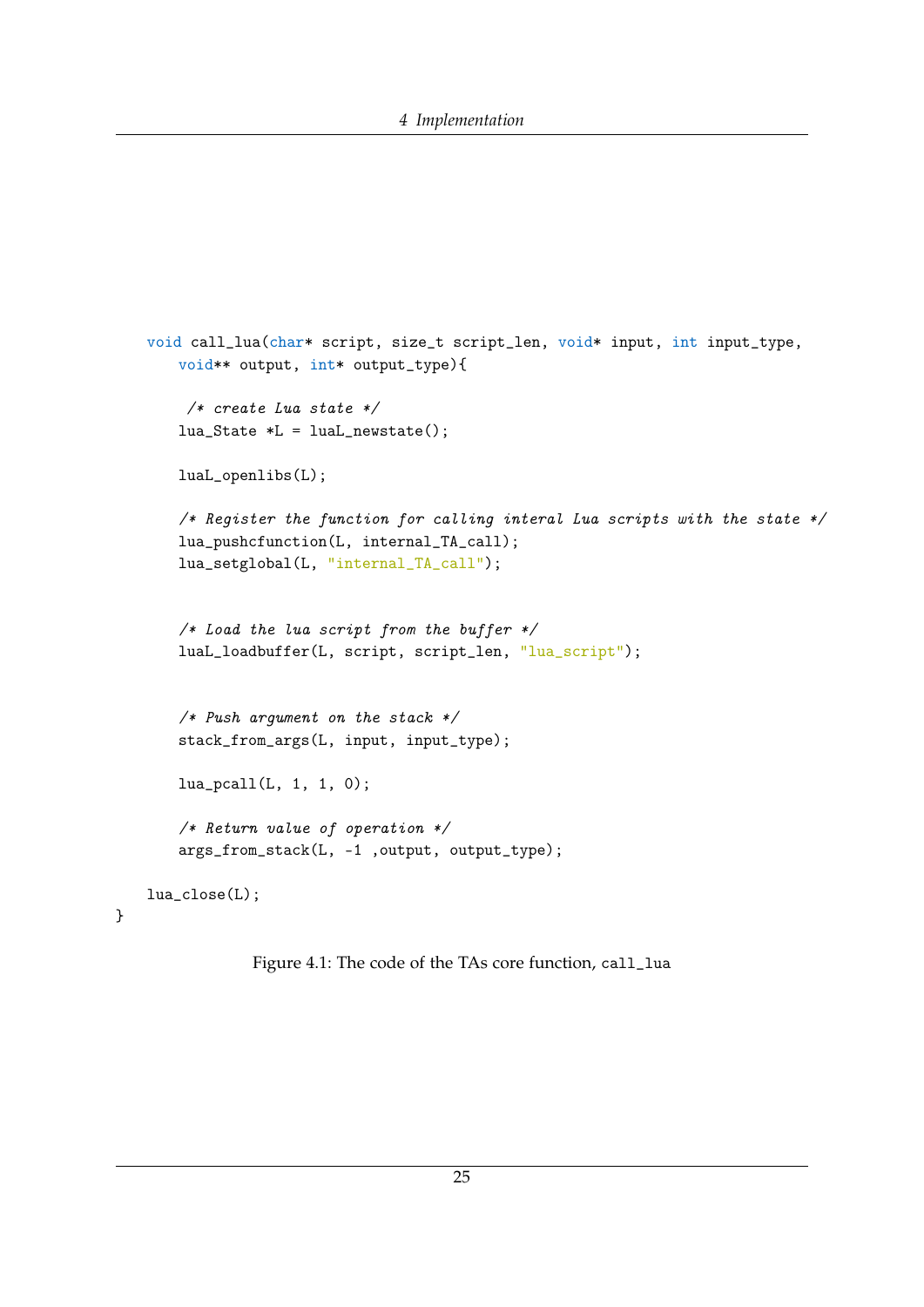<span id="page-31-0"></span>

| params[0] | (memref) input buffer containing the encrypted (or plaintext) lua script |  |
|-----------|--------------------------------------------------------------------------|--|
|           | (value) a: Input parameter type specifying what datatype is contained    |  |
|           | in the params structure                                                  |  |
| params[1] | b: (Optional) numerical input argument, gets replaced by numerical       |  |
|           | return value                                                             |  |
|           | (value) a: A flag to indicate if the input data is plaintext or en-      |  |
| params[2] | crypted+signed                                                           |  |
|           | b: unused                                                                |  |
|           | (memref): (Optional) A memory buffer for transmission of strings and     |  |
| params[3] | arbitrary arguments as Lua code                                          |  |

Table 4.2: Parameter array for run\_script

<span id="page-31-1"></span>

| (memref) input buffer containing the name of the Lua script<br>params[0]              |                                                                                                    |  |  |
|---------------------------------------------------------------------------------------|----------------------------------------------------------------------------------------------------|--|--|
| params[1]<br>(memref) input buffer containing the encrypted (or plaintext) Lua script |                                                                                                    |  |  |
| params[2]                                                                             | (value) a: A flag to indicate if the input data is plaintext or en-<br>crypted+signed<br>b: unused |  |  |
| params[3]                                                                             | unused                                                                                             |  |  |

Table 4.3: Parameter array for save\_script

<span id="page-31-2"></span>

| params[0] | (memref) input buffer containing the name of the Lua script          |  |
|-----------|----------------------------------------------------------------------|--|
|           | a: Input parameter type specifying what datatype is contained in the |  |
| params[1] | params structure                                                     |  |
|           | b: (Optional) numerical input argument, gets replaced by numerical   |  |
|           | return value                                                         |  |
| params[2] | unused                                                               |  |
|           | (memref): (Optional) A memory buffer for transmission of strings and |  |
| params[3] | arbitrary arguments as Lua code                                      |  |

Table 4.4: Parameter array for run\_saved\_script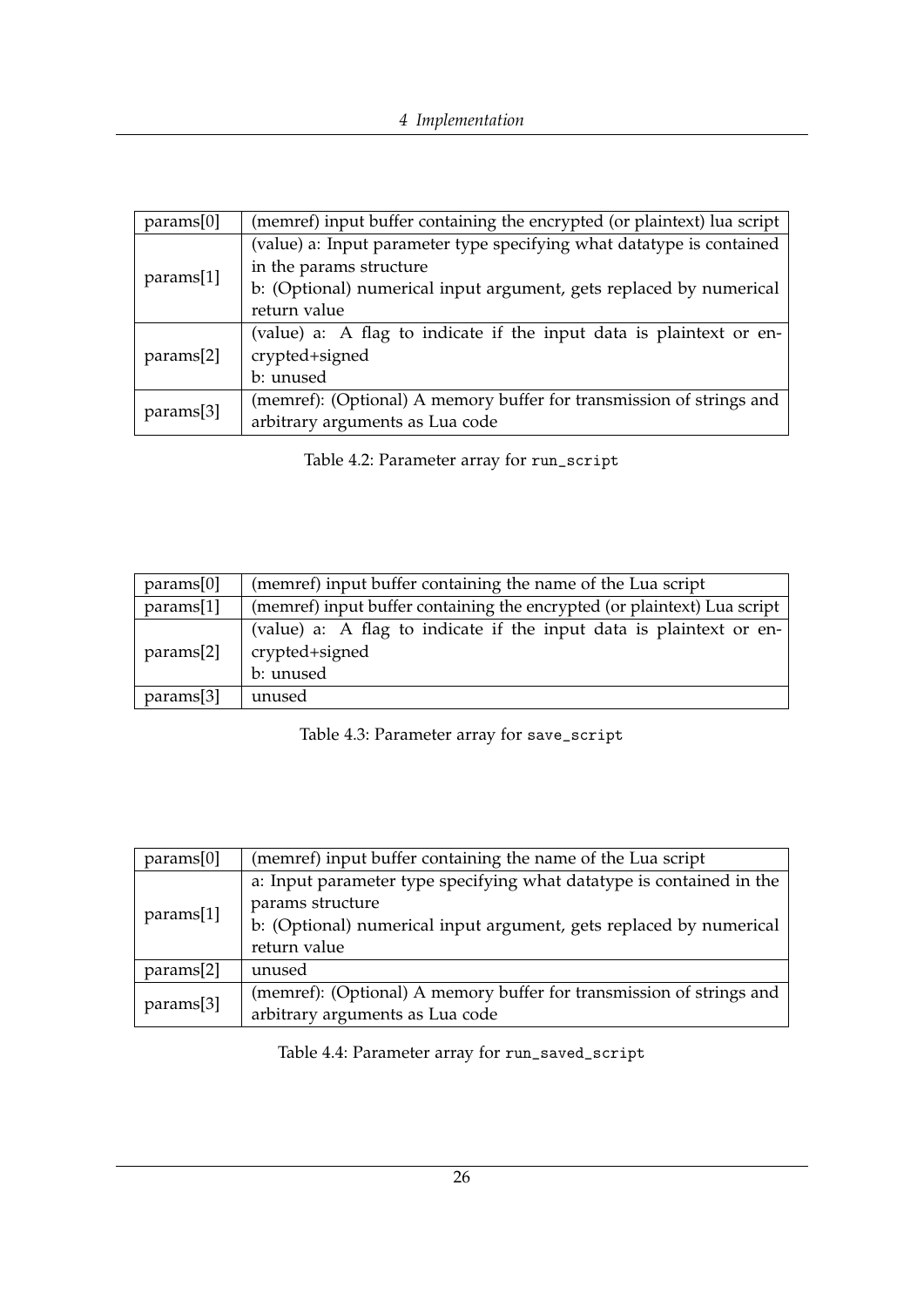<span id="page-32-1"></span>

Figure 4.2: The call graph of the internal functions in our system

## <span id="page-32-0"></span>**4.6 Call Flow in the Trusted Application**

After invoking TEEC\_InvokeCommand on the rich side, OPTEE will context switch context to the TEE and call TA\_InvokeCommandEntryPoint, which calls one of our internal functions. Figure [4.2](#page-32-1) shows the relationships between these functions, excluding args\_from\_stack and stack\_from\_args. We will also describe the purpose of these functions in the following paragraph.

run\_script: The entry point invokes run\_lua\_script, which uses a helper function args\_from\_params to extract values from the TEEC\_Parameter array into the input pointer and the input\_type flag that call\_lua expects. After call\_lua concludes, it uses the helper function params\_from\_args to pass the return values of call\_lua back into the params array so that the rich world can access them.

run\_saved\_script: The entry point invokes a function called run\_saved\_lua\_script, which also uses args\_from\_params to extract arguments. These values are then passed to run\_saved\_internal along with the script name. As the functionality provided by run\_saved\_internal is also needed for internal calls, the separation of run\_saved\_lua\_script and run\_saved\_internal was sensible. run\_saved\_internal loads the script from the persistent storage as detailed in Section [3.2.3,](#page-20-0) and passes the script string as well as the arguments to call\_lua. For processing the return values, run\_saved\_script utilizes params\_from\_args in the same way as run\_script.

internal\_TA\_call: This function is exposed to the scripts running on the interpreter. Therefore, it is directly called from the scripts and gets the current interpreter state as an input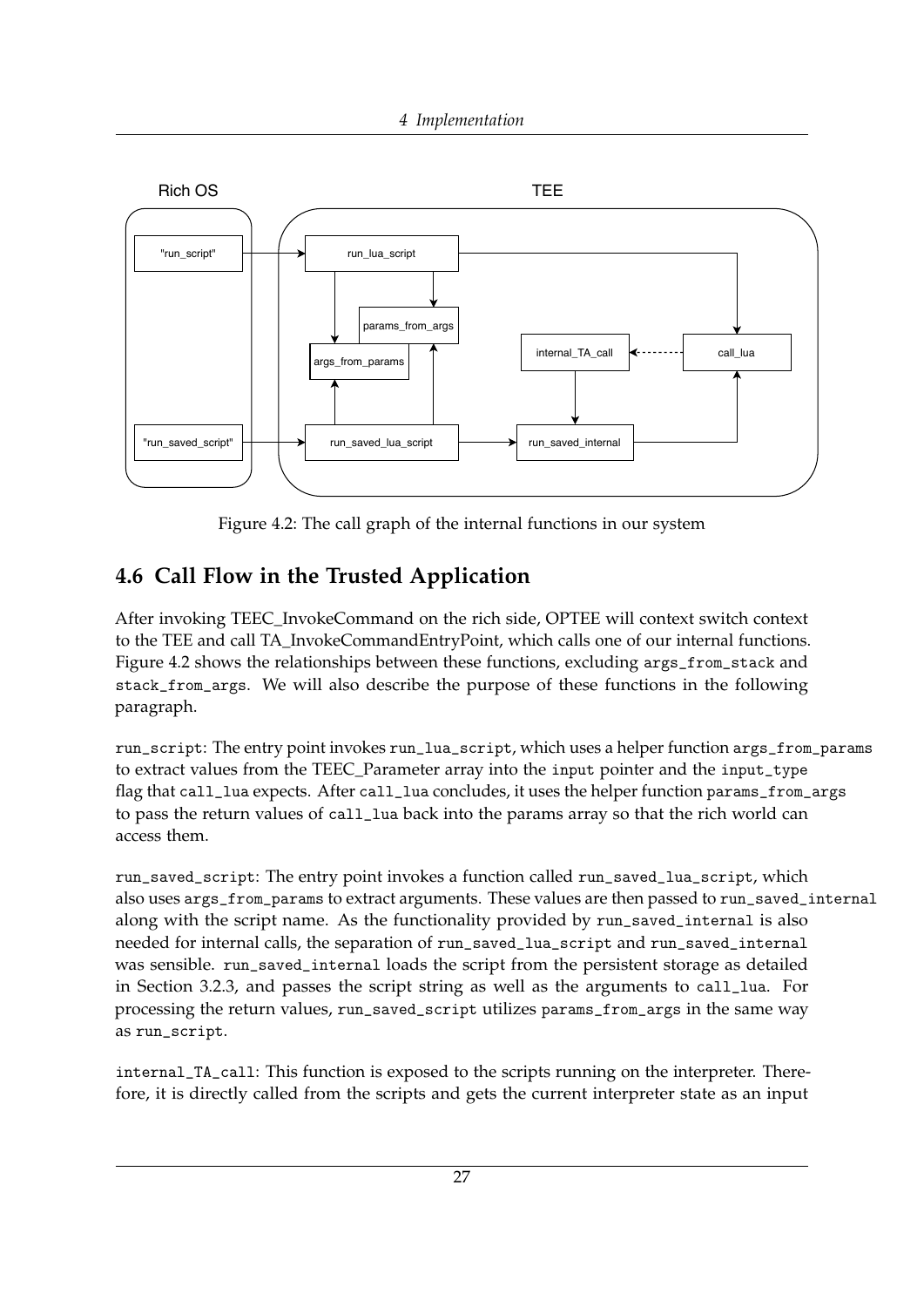parameter. We decided to keep the script state strictly separated and follow our design by having internal\_TA\_call invoke run\_saved\_internal to call the predeployed Lua script. As discussed in section [3.2.3,](#page-20-0) we need to serialize the Lua arguments before passing them to run\_saved\_internal and deserialize the return values. For this, internal\_TA\_call uses the functions args\_from\_stack and stack\_from\_args in a similar way to call\_lua. After serializing the arguments, the TA calls run\_saved\_internal, which loads the script from the persistent storage and passes both the script string and the arguments to call\_lua. If our objective were to avoid the extra effort of serializing and deserializing the data twice, sharing interpreter state between scripts or defining functions that directly transfer data from one state to another would be considerations.

We will explore the inner workings of save\_script in the next section.

## <span id="page-33-0"></span>**4.7 Persisting Scripts**

To make deployed scripts persistent, we make use of both the secure file storage of OPTEE and memory buffers. OPTEE allows for the saving of encrypted files to the rich file system, which can only be read by the TA that created them [\[33\]](#page-54-7). We use this mechanism to make scripts available for repeated invocation across multiple runs of the interpreter. Whenever a script is sent in via the save\_script interface, the TA opens a secure storage PersistentObject using the TEE\_CreatePersistentObject function provided by the GlobalPlatform API. The object's name is set to be equal to the received script\_id. The object is then populated with a byte array containing the script and written to the secure storage, overwriting any previously deployed file with the same identifier. When run\_saved\_script is invoked, the TA tries to load PersistentObject from the secure storage with the passed script\_id. If the loading succeeded, the TA reads the script data from the object and continues to invoke call\_lua.

Additionally, whenever a TA session is started, we create a hash table that is kept in memory. This table stores key-value pairs of the form (script\_id, script\_string). Whenever a script is saved in the file storage, we also store it in this table for the remainder of the TA instance's lifetime. During every invocation of run\_saved\_script, the TA performs a lookup on the provided script\_id and only hits the secure storage if this lookup was unsuccessful. We will discuss the performance implications of this in Section [5.2.3.](#page-39-1) A worthwhile addition to the system would be the ability to preemptively load scripts from the storage into the memory buffer on the TA startup. This feature was excluded as this memory system's main purpose was to test performance differences between memory and storage.

## <span id="page-33-1"></span>**4.8 Authenticating and Encrypting Lua Scripts**

This section aims to describe the actual algorithms used in implementing the Encrypt-then-MAC scheme discussed in Section [3.2.4.](#page-23-0) Our goal was to enable TAs to check the source of a trusted script and provide a mechanism to protect the Lua script's content. As this was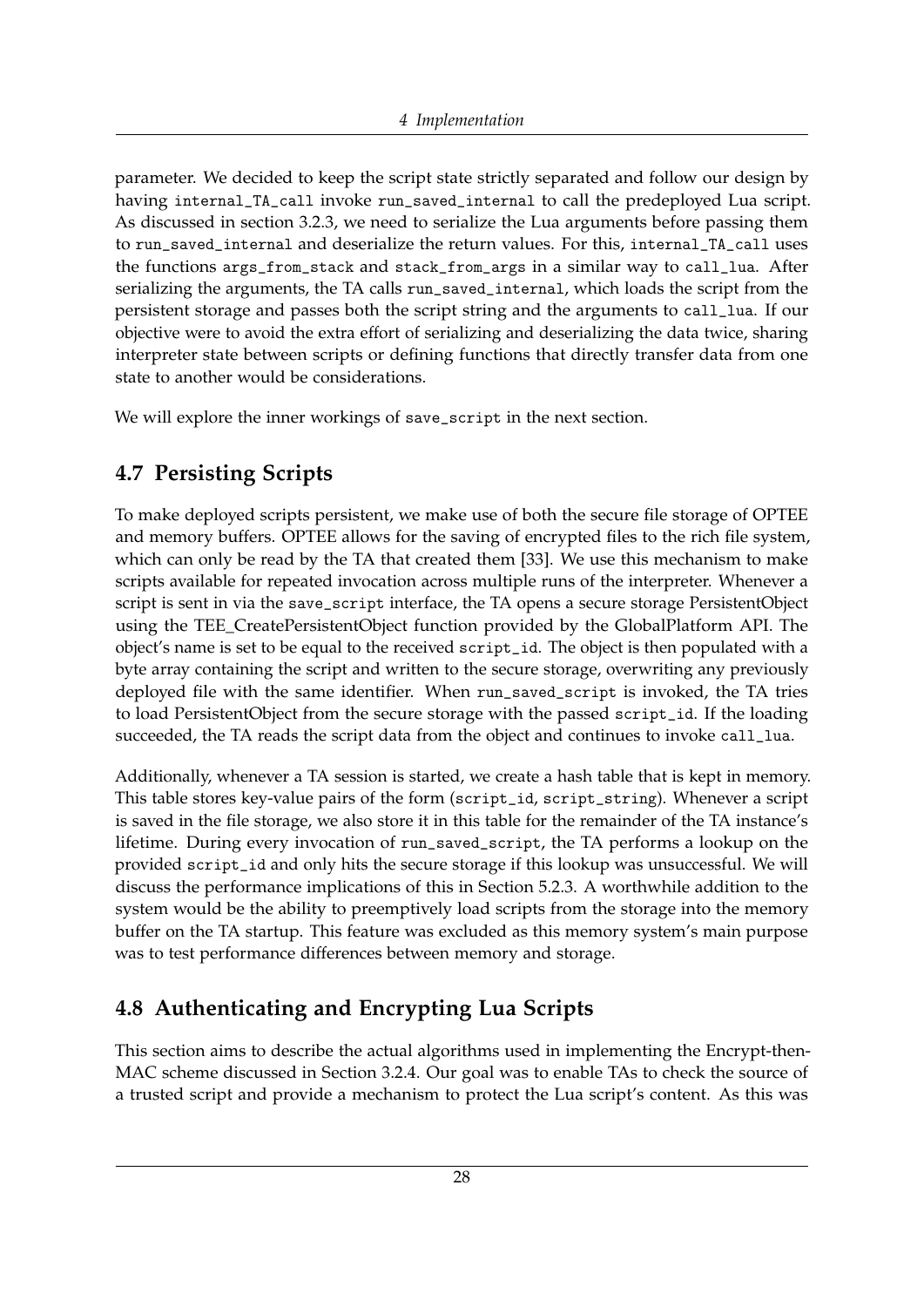built as part of a proof of concept implementation, we do not claim that the combination of algorithms provides security against all attacks. We strongly advise evaluating the security needs of a given project when adopting the presented methodologies.

In our simplified setup, the "source" of scripts is a python program responsible for encrypting and signing the Lua scripts that will be executed in the TEE. To perform the cryptographic algorithms in the python script, we use the PyCryptodome [\[34\]](#page-54-8) package. On the trusted side, the TA has access to the OPTEE implementations of the algorithms, as they are specified in the GlobalPlatform Internal TEE API [\[11\]](#page-52-11).

Our shared secret is a 256-bit key that is hardcoded into both the python script and the TAs source code. For the generation of the two keys necessary for encryption and MAC generation, we employ an HMAC-based Extract-and-Expand Key Derivation Function (HKDF) [\[35\]](#page-54-9). While not included in the GlobalPlatform API, OPTEE offers an extension that enables HKDF by adding a new operation type to the TEE\_DeriveKey API function [\[36\]](#page-54-10). Alongside the shared secret, we also provide a random, non-secret 128-bit salt for the HKDF extraction.

**Encryption and signing.** We use the first of the two resulting keys to encrypt the provided Lua script symmetrically according to the Advanced Encryption Standard (AES) Cipher Algorithm [\[37\]](#page-54-11). We specifically cipher the data using counter mode, using a random, nonsecret 64-bit initialization vector or "nonce". We then concatenate the nonce and the ciphertext according to the Encrypt-then-MAC procedure. The result is used together with the second generated key to generate a MAC using a SHA512 checksum [\[38\]](#page-54-12). We then append the salt, MAC, nonce, and ciphertext to get the byte array that represents our secured script. To summarize, the Python script takes in regular .lua files and generates .luata files, which consist of data organized in the following format:

[Salt (16 Bytes)][MAC (64 Bytes)][Nonce (8 Byte)][AES encrypted Lua script]

**Signature checking and decryption.** This process is the same for both run\_script and save\_script. After HKDF is used to generate the two keys from the shared secret and transmitted salt, the TA generates the SHA512 HMAC over the nonce and ciphertext. If the result matches the transmitted HMAC, the application proceeds to decrypt the ciphertext using the second key. The resulting plaintext is the Lua script that can then be passed on to call\_lua or saved to the secure storage.

### <span id="page-34-0"></span>**4.9 Rich World Application**

This section will cover the implementation of our system on the untrusted side. We also used the C language in this part of the application, as OPTEE implements C interfaces to interact with trusted applications, like they are defined in the TEE Client API Specification [\[12\]](#page-53-1).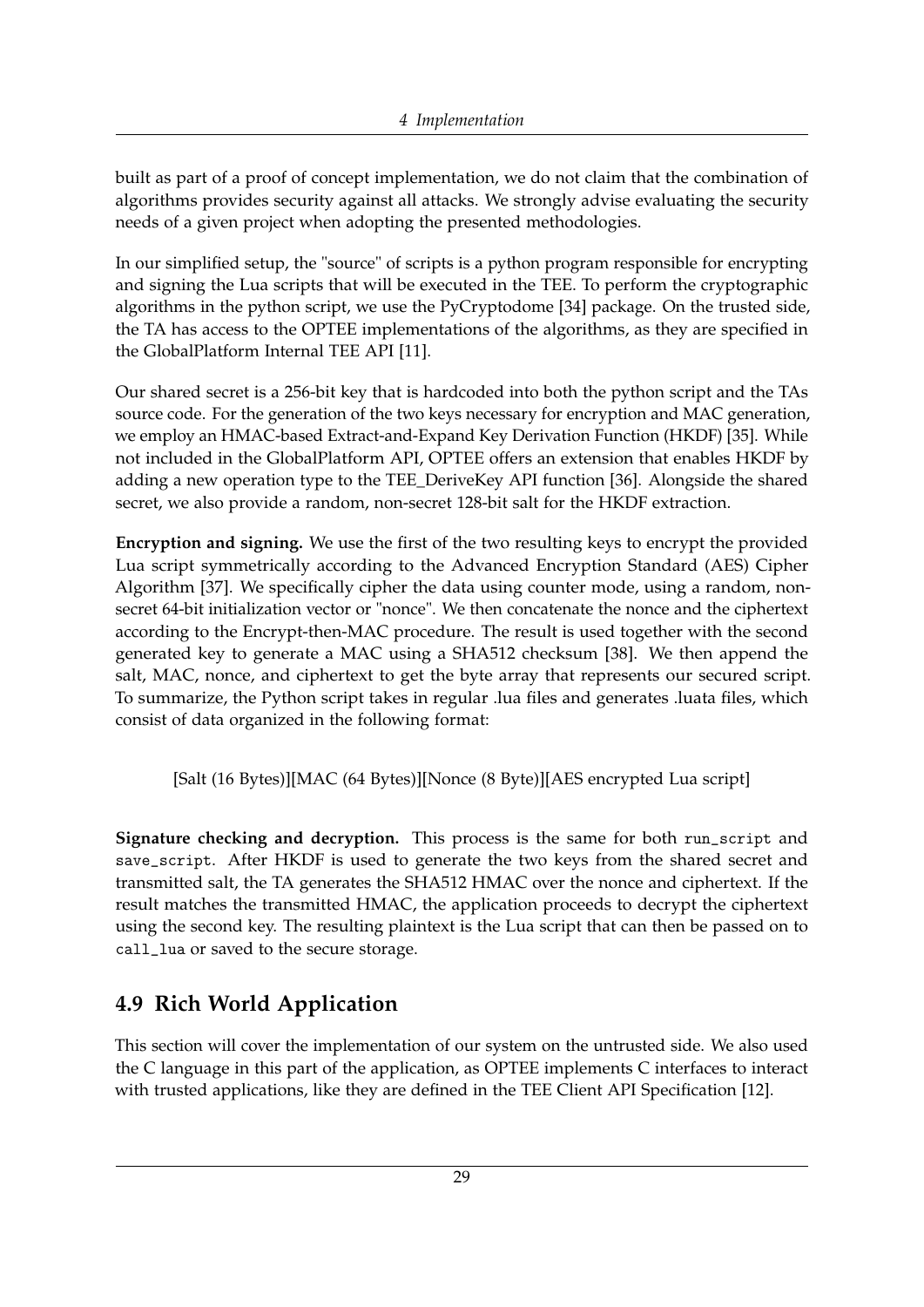```
application_name
  host
    main.lua
  t^2trusted_fun1.lua
     trusted_fun2.lua
```
<span id="page-35-0"></span>Figure 4.3: The file structure for applications using both the trusted and untrusted side

To run scripts on the untrusted side, we need a language interpreter. For simplicity, we decided to use the Lua scripting language on the rich side as well. As the libc of OPTEE on the rich side has similar limitations as on the trusted side, certain functionality would have to be reimplemented. By choosing Lua, we could reuse the same modified interpreter that was employed on the trusted side. As a result, we defined a unified "Lua" module that we included with both applications during the build process. Using Lua also meant that we could use the same (de)serialization methods for arguments in both worlds, further reducing implementation effort. While the usage of two distinct scripting languages is possible by design, our experience shows that using the same scripting language in both worlds results in an easier development process.

The next paragraph will go over each significant step that happens during the rich world application's execution.

We invoke the rich interpreter via the command line, passing a folder with the structure shown in Figure [4.3](#page-35-0) as an argument that contains both the secure and non-secure scripts. We can specify two optional arguments -s and -u. -s tells the interpreter to prefer save\_script when calling TAs, as the interpreter sends in the scripts using run\_script on every call by default. -u tells the interpreter to use unencrypted .lua files for TA scripts instead of our custom .luata format. This argument was used for testing the encryption feature and should be disabled in real-world deployments.

After being started, the application opens a session with the trusted interpreter. It then proceeds to load all the trusted scripts from the /ta folder and passes them to the save\_script interface. Even if we decide to send in the scripts with every invocation to a trusted function, we still need to ensure that internal calling between scripts is functional. Thus, preemptively sending in all scripts to the TA is required. Next, a Lua state is set up in the same way as described in call\_lua. We bind the C function TA\_call to the interpreter, which enables scripts to invoke TA scripts. The main.lua from the /host folder is then loaded in and executed. Whenever the main script calls a TA function, the interpreter serializes the arguments and invokes either the run\_script or run\_saved\_script interface, depending on the presence of the -s flag. When the call to the TA returns, the return value is deserialized and put on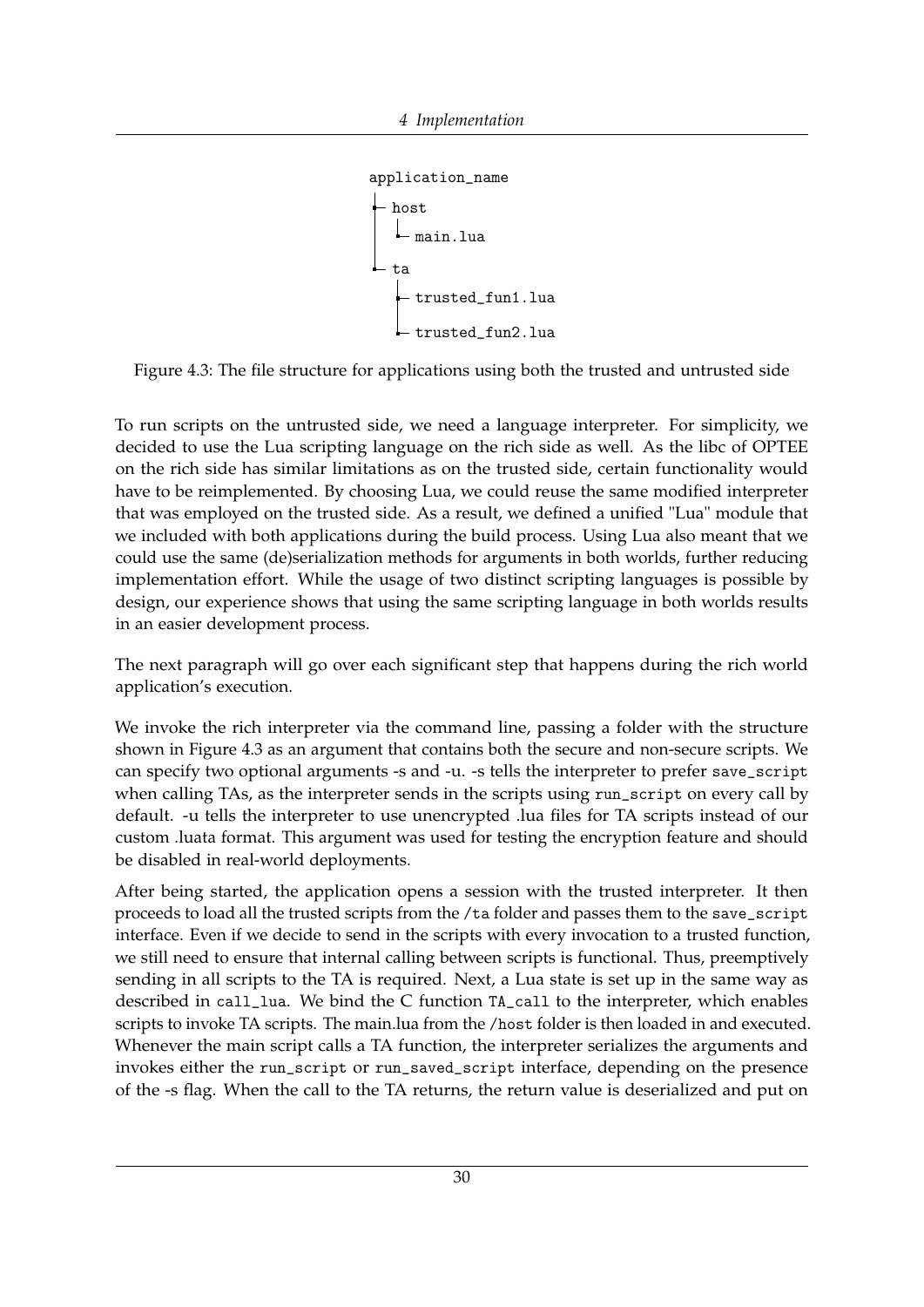the main script's stack. After the execution of main.lua concludes the session with the TA is closed, and the program exits.

By exposing our TA's interfaces to scripts running on the untrusted side, our implementation now allows us to develop applications that use both sides in a single scripting language. If we wanted to add the ability for scripts in the rich world to call regular TAs as well, we could achieve this by adding more C bindings similar to TA\_call.

#### <span id="page-36-0"></span>**4.10 Summary**

We chose OPTEE for the TEE implementation because it is open source and well documented. Because Lua offers a great C API and an implementation of the Lua interpreter that could run on OPTEE already existed, we decided to use Lua as our system's target language. We documented the changes made to the interpreter while porting, most notable were the reimplementations of functionality normally found in the unavailable (in OPTEE) math.h and string.h. We proposed mappings in the tables [4.2,](#page-31-0) [4.3,](#page-31-1) and [4.4](#page-31-2) to link our interfaces from the system design section to the arguments passable via TEEC\_InvokeCommand. Additionally, we visualized the way data is passed through our internal functions in Figure [4.2.](#page-32-1) Using the internal functions offered by OPTEE enabled us to make scripts persist in the secure storage and implement cryptographic measures to decrypt .luata scripts and check their authenticity. For the untrusted side of our implementation, we reused the Lua interpreter from the trusted side. With the rich world interpreter included, our implementation has shown that it is possible to compose applications using the TEE entirely from scripts targeting language interpreters. In the next chapter, we want to show that this approach is viable by going over basic performance measures and an example application.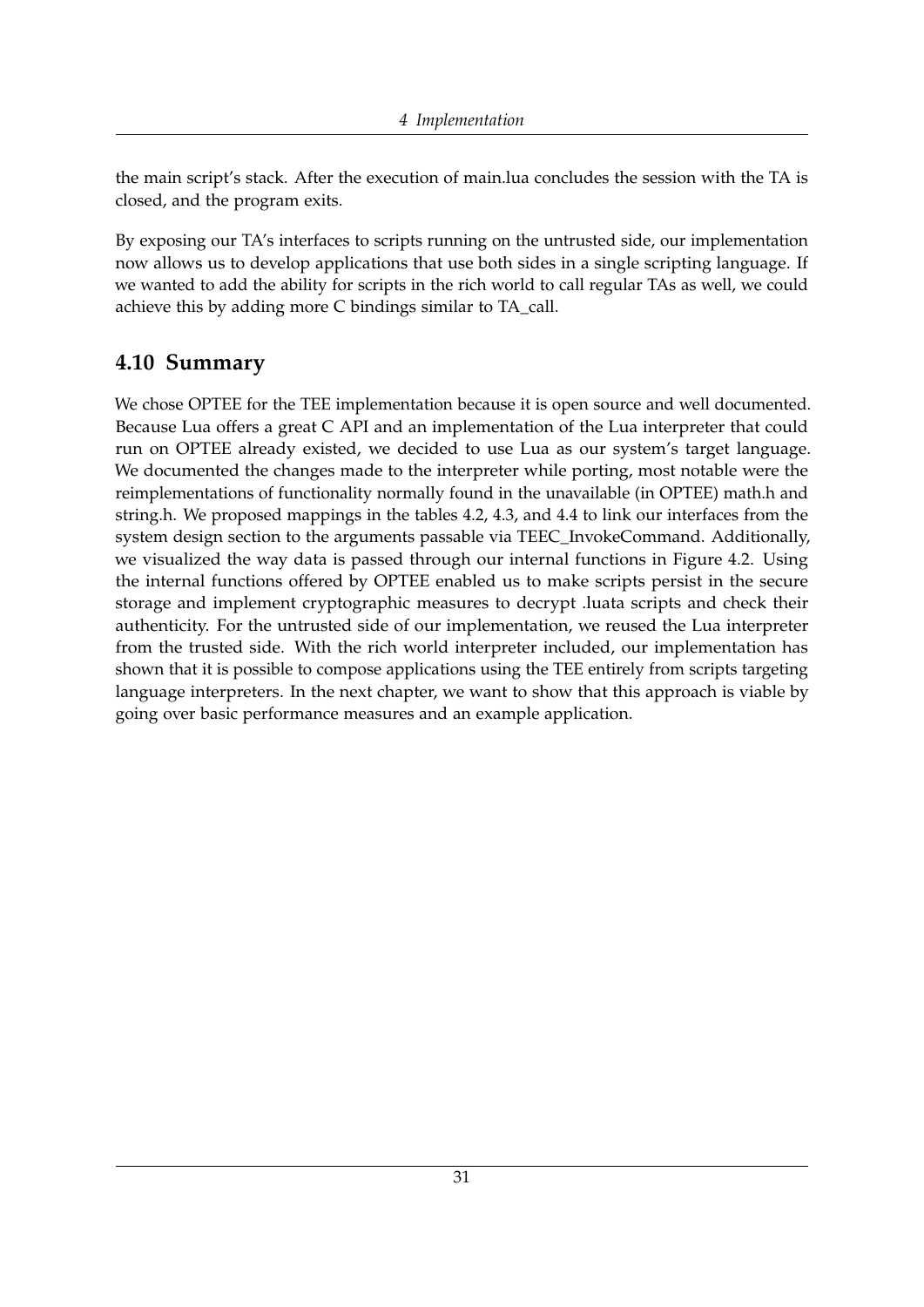## <span id="page-37-0"></span>**5 Evaluation**

This chapter will assess the proposed system's practicability by detailing the performance tests we conducted on the reference implementation. Furthermore, it aims to give a better understanding of the tradeoffs between different approaches discussed in the design section. The presented results are primarily intended to be compared among themselves and should not be seen as indications of the absolute performance of C or Lua in general.

## <span id="page-37-1"></span>**5.1 Experiment Setup**

We conducted our experiments on a Raspberry Pi 3 Model B with Quad-Core 1.2GHz Broadcom BCM2837 64bit CPU and 1GB of RAM. The setup was running the OP-TEE version 3.8.0, and the platform=rpi flag was set when building OPTEE from source.

For performance measurements, execution times are given in system time (determined using the gettimeofday [\[39\]](#page-54-13) syscall), meaning they specify the amount of time passed based on a real-world clock. We also measured the elapsed CPU time during our experiments but found no significant difference compared to system time.

To make our results more reliable, we repeated every trial 50 times and averaged the results. We found this to be sufficient across all performance tests as the variance in our data points was generally statistically insignificant.

All of the time-values were measured on the rich OS side. We took one timestamp right before a call to the TA was made, and one directly after the function returned. We did not perform any time measurements inside the trusted environment because the standard library's time measuring functionality was not available in the TEE. As our goal was to show the system's general practicability, we found this to be sufficient, as these durations are what a user of the system will care about in the end. OPTEE does, however, offer a more sophisticated framework for benchmarking and profiling the performance of TEEs [\[40\]](#page-54-14). We recommend using this framework for a more detailed understanding of what parts have the most significant impact on the performance.

## <span id="page-37-2"></span>**5.2 Input and Storage**

This section evaluates the mechanics for sending scripts into the TEE and storing/loading them on the trusted side. We aim to answer the following questions: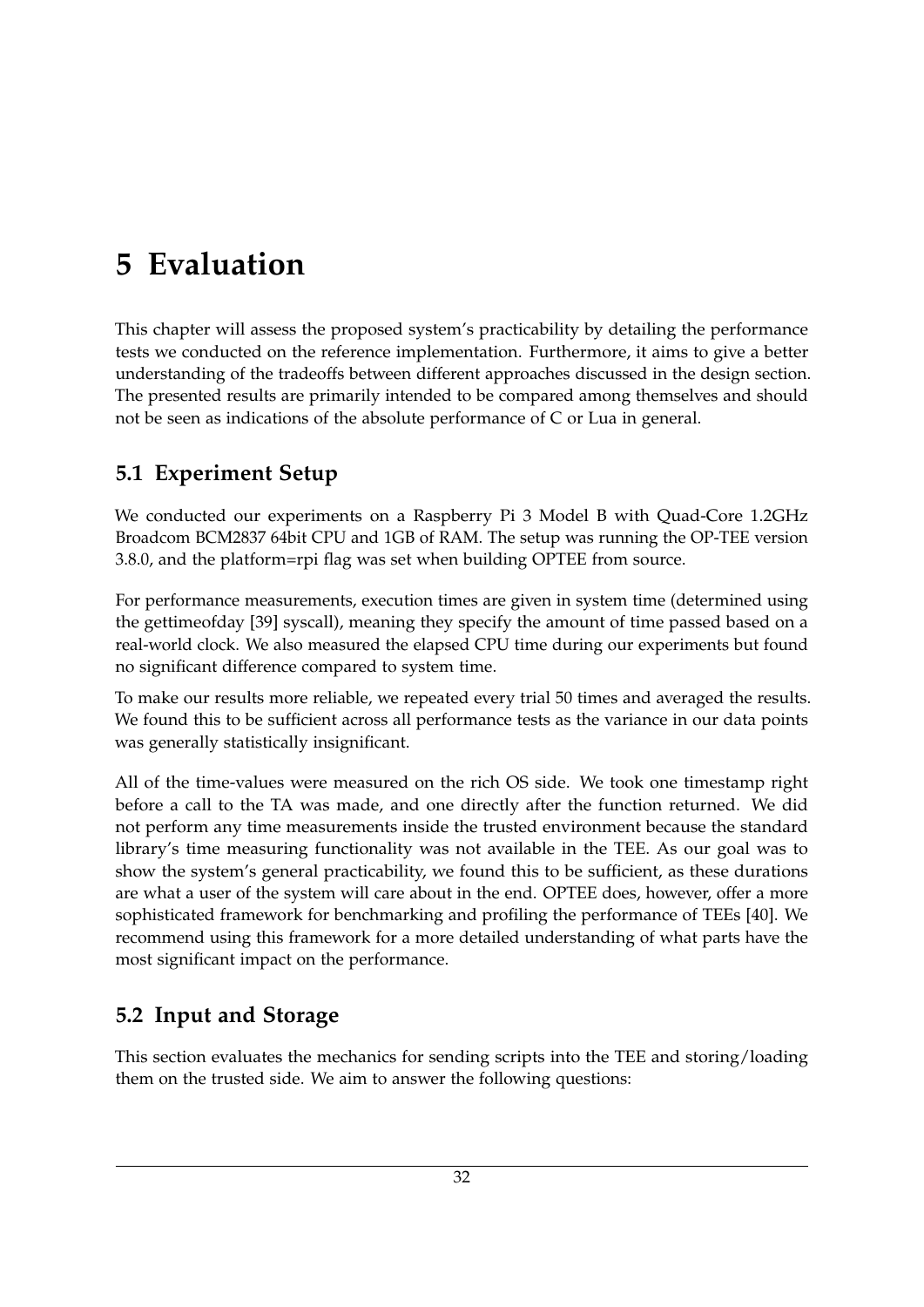- How long does it take for scripts to be ready for execution when sending them into the TEE?
- How long does it take to put a script into the TEE persistently?
- How does the execution time differ for the three methods of loading scripts: sending them in, loading them from memory in the TEE, loading them from the secure storage?
- How much overhead does our encryption schema introduce for loading in the scripts?

#### <span id="page-38-0"></span>**5.2.1 Loading Scripts into the Interpreter**

To get a general idea of how much time it takes for scripts to reach the interpreter in the TA, we sent in three Lua scripts of differing sizes. To isolate the time it took to load in the files, we ran a slightly modified version of our TA. Once the TA reached the point where the scripts would be loaded into the interpreter, it instantly returned to the rich world, where a timestamp would be taken.

Looking at the summarized data in Figure [5.1,](#page-38-1) we can determine that the constant overhead for loading in a script is 0.42 ms in the average case. Furthermore, the data points hint at a linear correlation between the file size and input time, which would be expected. However, to get the exact relation between file size and loading time, more measurements would need to be taken.

<span id="page-38-1"></span>

| # of Lines | <b>Size</b> | Average Elapsed Time (ms) Standard Deviation |       |
|------------|-------------|----------------------------------------------|-------|
|            | 14 Bytes    | 0.42                                         | 0.039 |
| 10000      | 97.67 KiB   | 2 17                                         | 0.084 |
| 100000     | 976 KiB     | 19 1                                         | 0.358 |

Table 5.1: Loading times in relation to file size

After being sent into the TEE, a script needs to be loaded into the Lua interpreter via the load\_buffer function before execution. To see how much overhead this process introduces, we extended our modified TA from the last experiment: It now also loads the input scripts into the interpreter state and then returns to the rich world. To see if there are performance differences for varying statement types, we sent in three different scripts. All three consisted of 10.000 lines of code (LoC). One file repeated a statement that incremented a variable, one was made up of code comments, and the last one contained empty do end blocks. (do end creates a separate variable scope in Lua. This experiment was chosen to measure the effect of control flow statements on the loader.) The examined scripts were close in file sizes.

Figure [5.2](#page-39-2) shows that even though the line count and filesize were similar across all three files, loading times differed significantly. These results indicate that the overhead introduced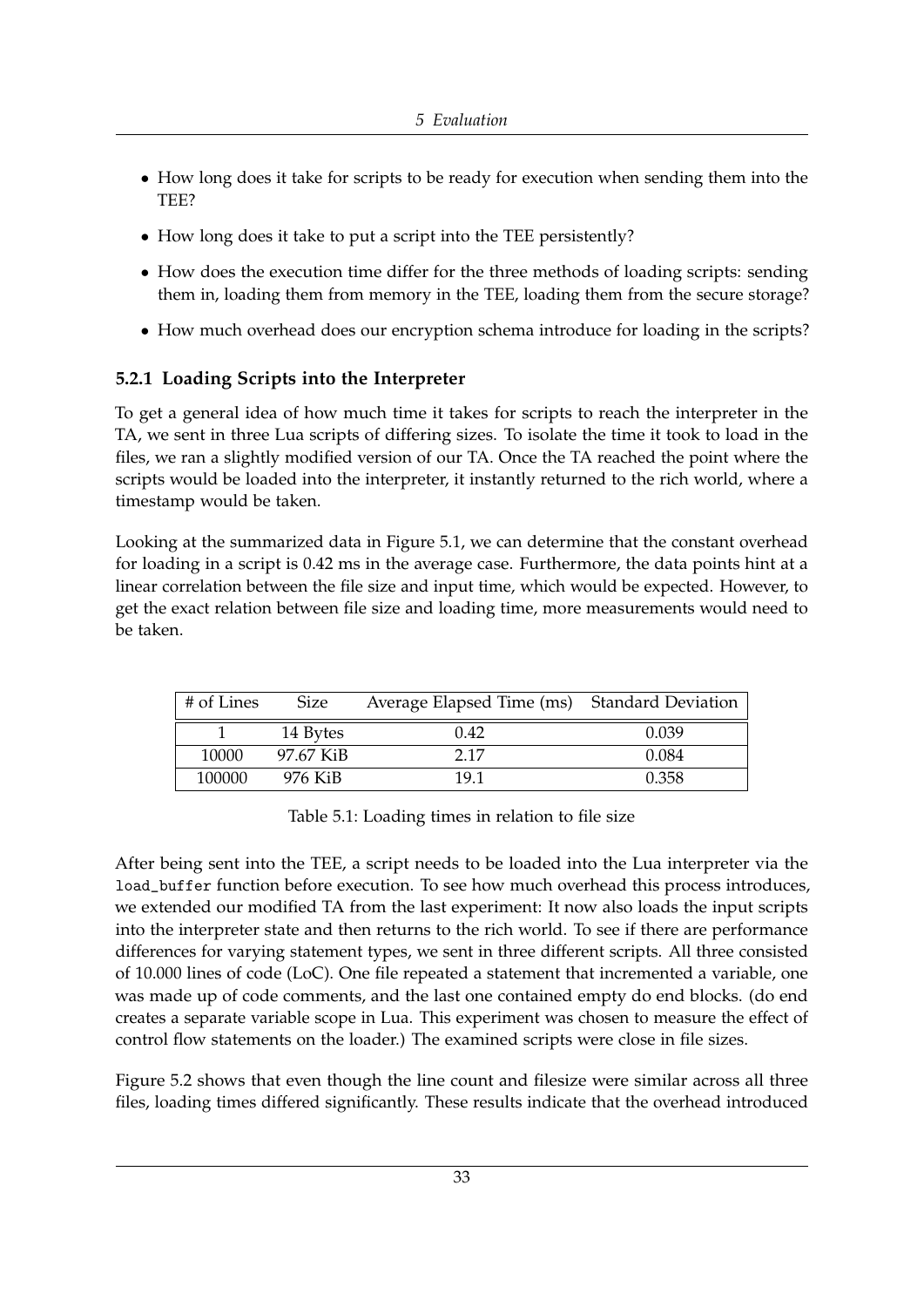| 5 Evaluation |  |
|--------------|--|
|--------------|--|

<span id="page-39-2"></span>

|             | Line Type Average Elapsed Time (ms) Standard Deviation |       |
|-------------|--------------------------------------------------------|-------|
| Comments    | 4.56                                                   | 0.072 |
| Controlflow | 21.22                                                  | 0.43  |
| Increment   | 72.64                                                  | 0.340 |

Table 5.2: Loading times including load\_buffer

by load\_buffer is highly dependant on the type of lines, with more complex expressions likely introducing an even higher overhead. Furthermore, it is noteworthy to compare the processing time of the 10.000 increment script with the values in the previously discussed Table [5.1.](#page-38-1) We see that the time to send the file into the TEE is insignificant compared to the time it takes to load the script into the interpreter.

We conclude that optimizing scripts for load\_buffer will result in more significant performance gains than reducing file sizes. While the Lua script loader's internal workings are out of the scope for this work, we can state that changing the number of comments and control flow statements will have little impact on a script's loading time in our system.

In terms of usability, it is up to the target application to determine if loading times like these are acceptable. However, we do expect scripts used in real-world applications to be significantly smaller than the 10.000 lines of code we used in our experiments.

#### <span id="page-39-0"></span>**5.2.2 Storing Scripts Persistently**

For building persistent APIs, it is not only important to assess how long it takes for scripts to arrive in the environment, but also how much time it takes to save them to our persistent data structures. To measure this time, we ran the TA save\_script function with the small and medium-sized scripts used in the previous experiments as inputs (due to memory limitations of our TA setup, we were unable to evaluate this functionality with the 100.000 LoC script).

Besides assessing the differences caused by filesize, we also wanted to specify the performance difference between our two proposed methods of persisting scripts: keeping them in memory with a dictionary or storing them in the trusted storage.

Table [5.1](#page-40-0) shows the results of our experiment. As expected, saving the scripts in the trusted storage takes significantly longer than storing them in the dictionary kept in memory (278x for the small script and 70x for the medium-sized one). Note that there are only a limited number of cases where one could utilize this performance. If scripts should persist across multiple TA runs and instances, they eventually need to be saved to the trusted storage.

#### <span id="page-39-1"></span>**5.2.3 Sending in vs. Memory vs. Storage**

In the previous paragraph, we examined the performance that can be expected when storing scripts persistently. Arguably, the time it takes to access the stored scripts is even more critical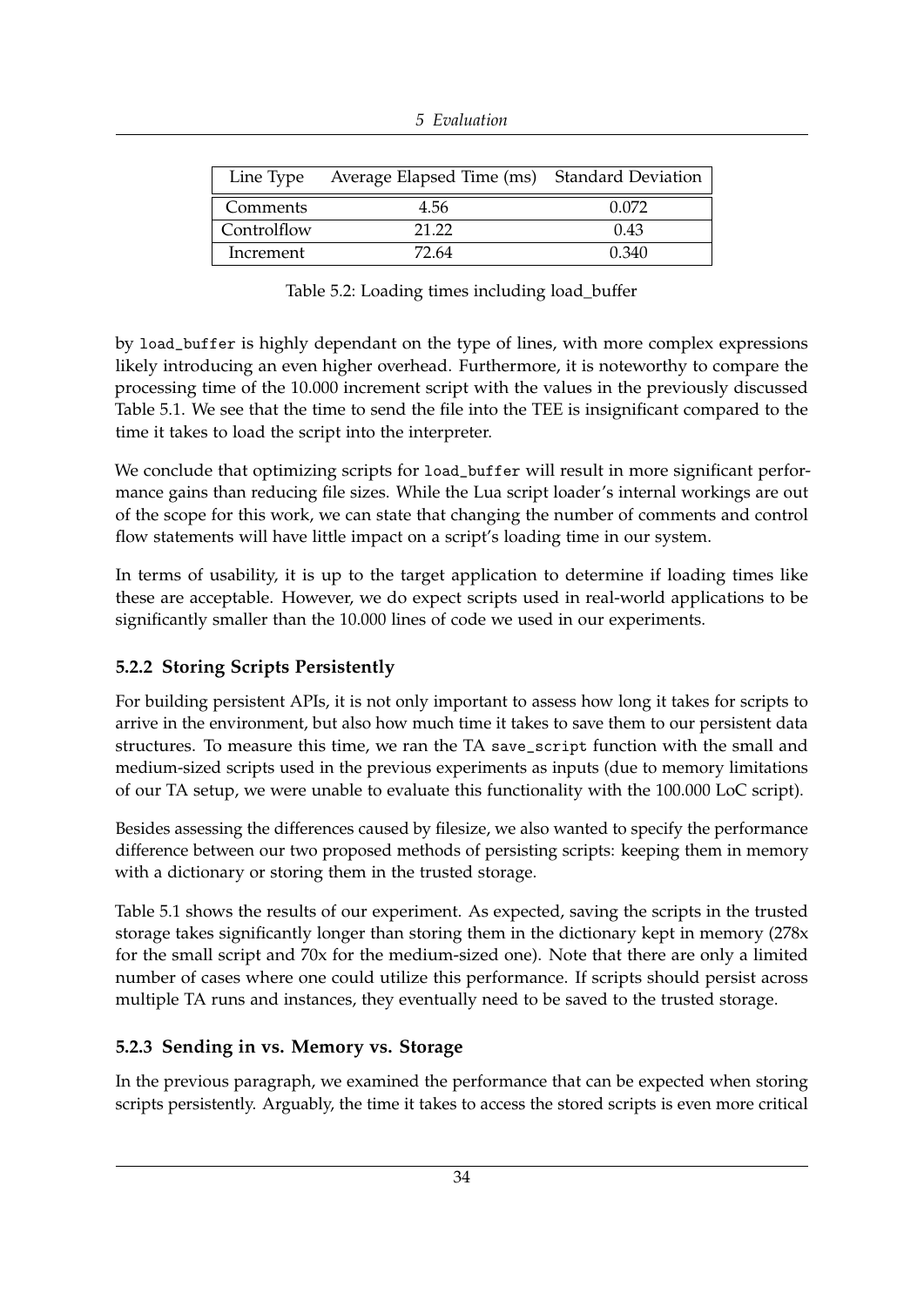<span id="page-40-0"></span>

Figure 5.1: Elapsed time to store scripts persistently, small (1 LoC) and medium (10.000 LoC)

for the system's operation. Thus, we compared the time it took to load scripts in the following ways:

- Passing scripts in with the TA call
- Loading scripts from memory
- Loading scripts from the storage as the first storage access
- Loading scripts from the storage as a consecutive storage access

We witnessed a significant performance difference when comparing the first time a TA accessed the secure storage compared to the subsequent reads. Thus, we measured these cases separately. We again used the small and medium-sized Lua scripts and returned to the rich world before the script would be loaded into the interpreter. Figure [5.2](#page-41-1) compares the four cases listed above in terms of elapsed time.

Similar to our results for storing scripts, it can be seen that accessing the storage is significantly slower than accessing the scripts in memory (81x for the small script and 42x for the mediumsized one when looking at the first access). For implementations, this means that if a script is to be invoked multiple times, it could be beneficial to load it from the storage into memory at the startup of the TA.

It makes sense that the measured times for sending in the script and loading it from the data structure in memory are similar. Both methods are reading the string directly from memory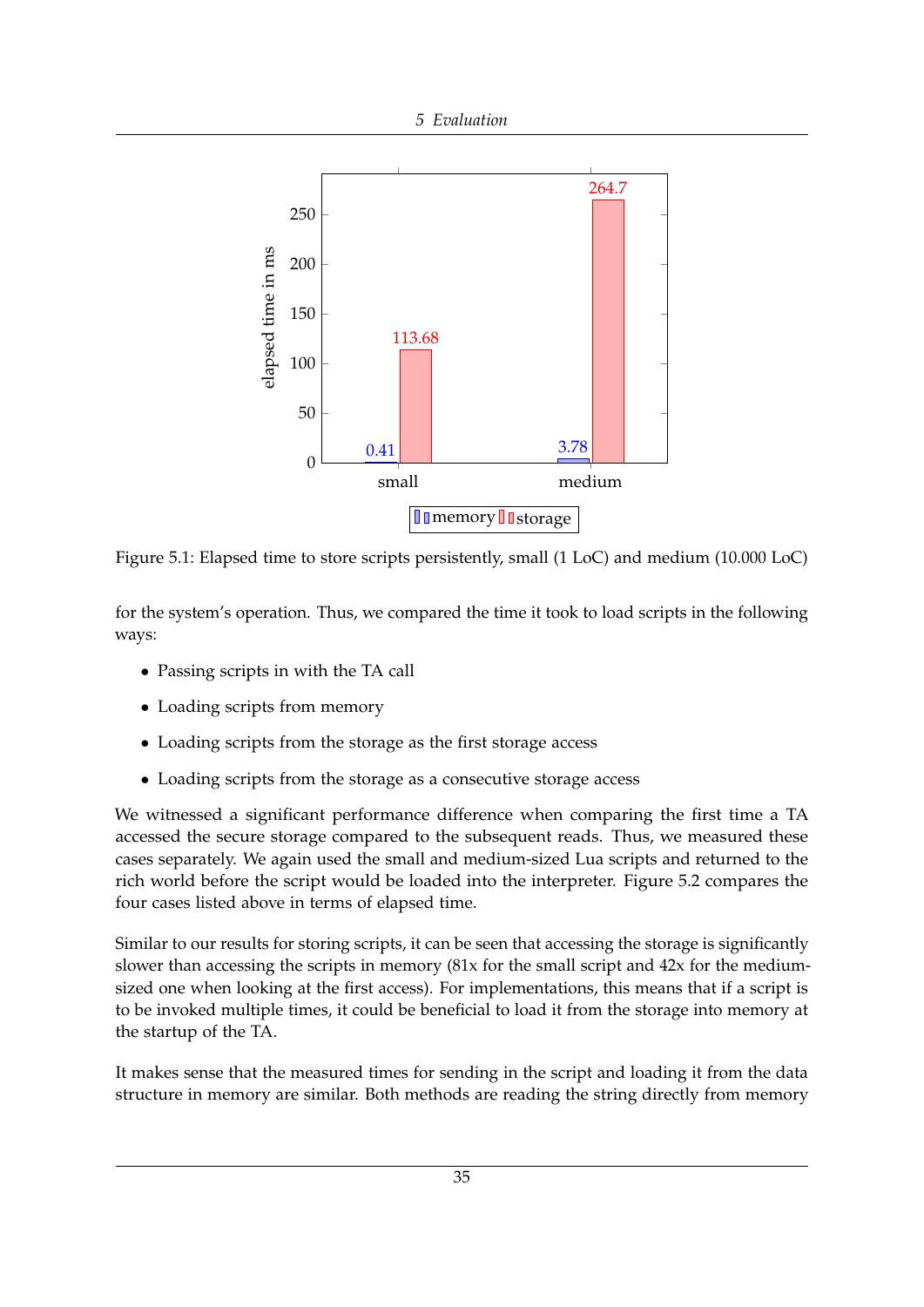<span id="page-41-1"></span>

Figure 5.2: Elapsed time to load persistent scripts, small (1 LoC) and medium (10.000 LoC)

available to the TA, with the persistent memory access adding overhead for performing a lookup to find the script. Thus, if we only look at the performance inside the TA, sending in scripts with every call to the TA is the most performant option of getting scripts to the interpreter.

We do not have practical implications for the difference between the first and consecutive storage accesses but reserve the exploration of this behavior for future work.

#### <span id="page-41-0"></span>**5.2.4 Encryption Overhead**

Lastly, we were interested in how much overhead our Encrypt-then-MAC schema introduced for loading in scripts. The used scripts and TA setup were the same as the experiment of Section [5.2.2.](#page-39-0) Figure [5.3](#page-42-1) compares the loading times for plaintext scripts and ones that were sent in encrypted.

We can see that checking the signature and decrypting the files before loading them adds a significant waiting time before the scripts are ready to be run. Our current setup does not support hardware acceleration for the employed security algorithms, which is one reason for the lower performance. Inefficiencies in our usage of the OPTEE APIs could be another plausible explanation for the slowdown, as optimization was not a priority in the reference implementation. A more in-depth review of the security features provided by OPTEE would give us a better understanding of what causes the slowdown.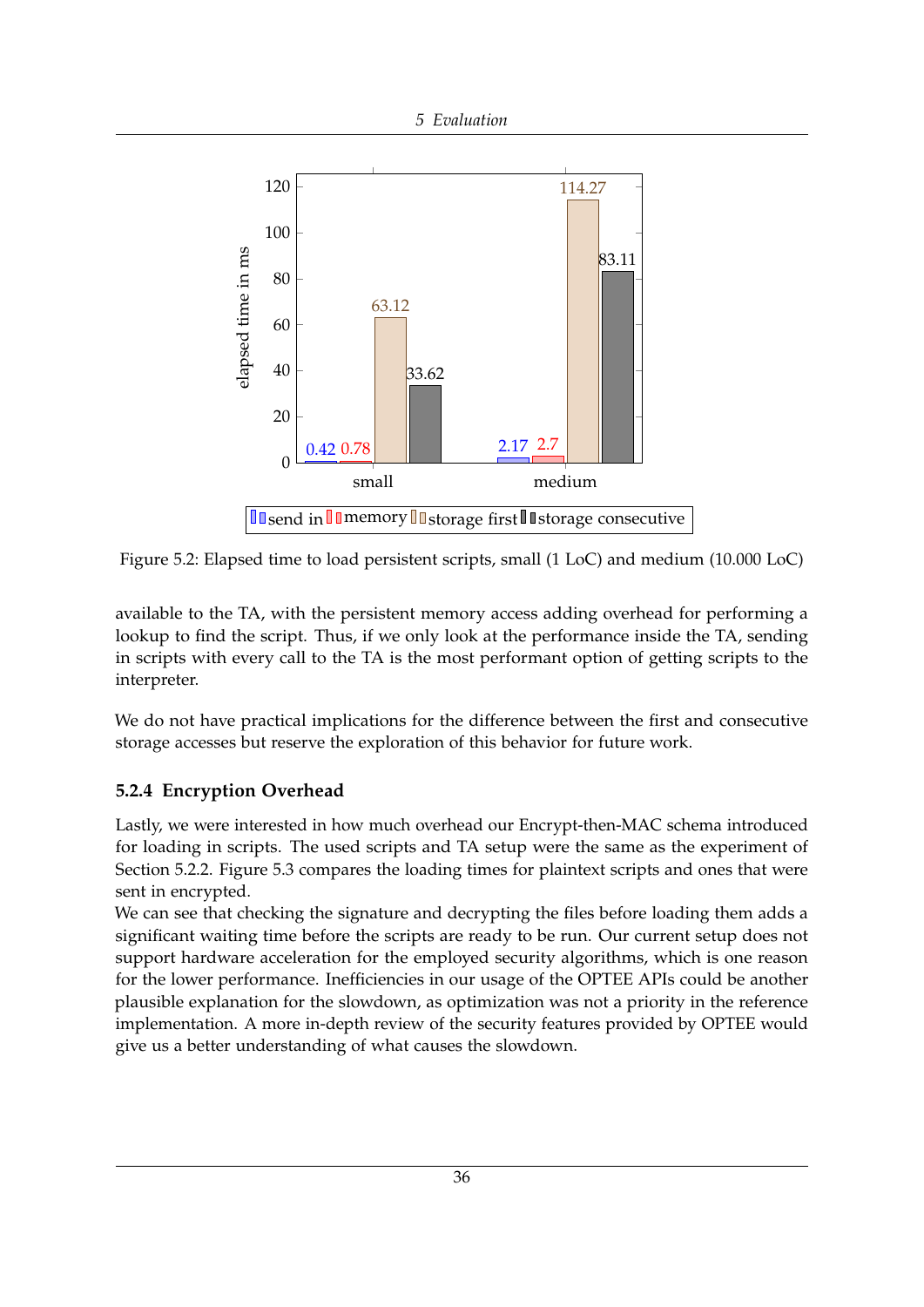<span id="page-42-1"></span>

Figure 5.3: Loading time difference for plaintext scripts and encrypted ones, small (14 Byte) and medium (97.67 KiB)

### <span id="page-42-0"></span>**5.3 Performance Measures**

This section aims to overview the performance tradeoffs that we make by running Lua scripts on our system over native TAs written in C. We will look at the following three scenarios to compare performance:

- Execution in the TEE
- Execution on the rich OS of OPTEE
- Execution on an unmodified Raspberry Pi OS

The first scenario aims to capture the system's general performance, while the latter two serve to provide references that can be compared against these results. We were primarily interested in the relationship between execution time and the number of executed instructions, as well as the performance difference between Lua and C. Both the Lua script and the C program consist of a single for-loop that performs an increment operation on a variable with every iteration. We measured the execution times of both the Lua script and the C program from 0 up to 1.000.000 loop iterations with a step size of 10.000. To prevent the C compiler from optimizing the loop, we put an asm("") statement in the loop body [\[41\]](#page-54-15). This statement has no effect other than preventing loop unrolling.

We chose this test program over more complex benchmarks as the modified interpreter does not offer all of Lua's functionality yet. Additionally, using a small program in size prevents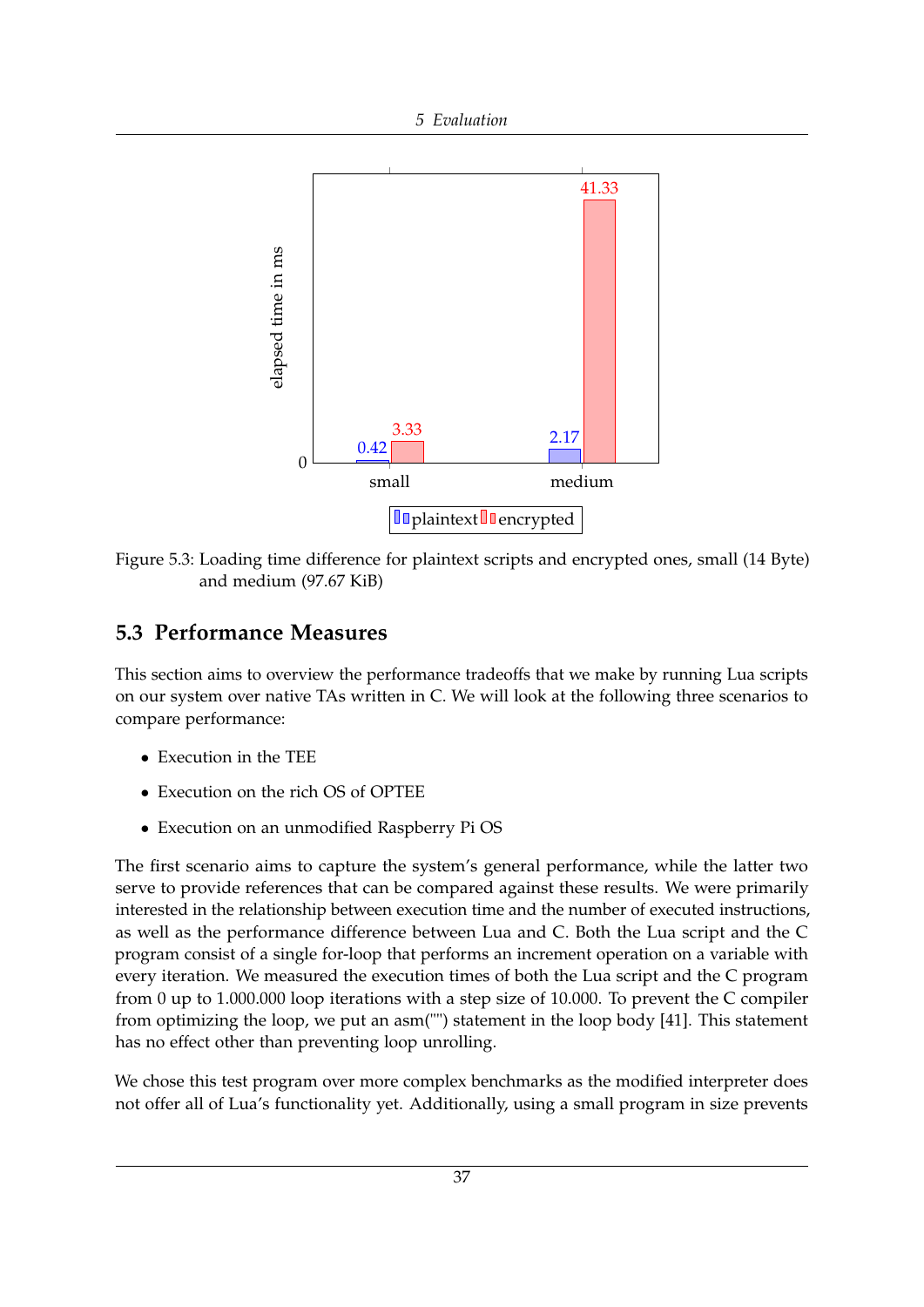loading times (discussed in Section [5.2\)](#page-37-2) from heavily influencing the result. Even though loading time will have to be considered for the system's operation in the real world, these experiments aim to compare the pure execution time as closely as possible.

#### <span id="page-43-0"></span>**5.3.1 Performance: OPTEE Trusted Execution Environment**

<span id="page-43-2"></span>For measuring the performance in the TEE, the C program was realized as a TA function that would run as soon as the TA was invoked. Furthermore, we passed the Lua script to the TA with each call to the run\_script function to minimize the loading overhead.



Figure 5.4: Performance tests conducted on the trusted side

Figure [5.4](#page-43-2) shows the performance of the two tested programs in the TEE. We can determine that the initial overhead that our interpreter introduces compared to  $C$  is 0.916ms on average, as that is the difference in the case where zero increments happen. After that, the execution times increase linearly with the number of loop iterations for both the Lua script and C program. The execution time of the Lua script is, on average, 43.2x higher than the time it takes to run the C code.

#### <span id="page-43-1"></span>**5.3.2 Performance: OPTEE Rich World**

To see if the execution in the TEE introduces additional overhead, we repeated the comparison on the untrusted side. As discussed in the implementation section, we used the same modified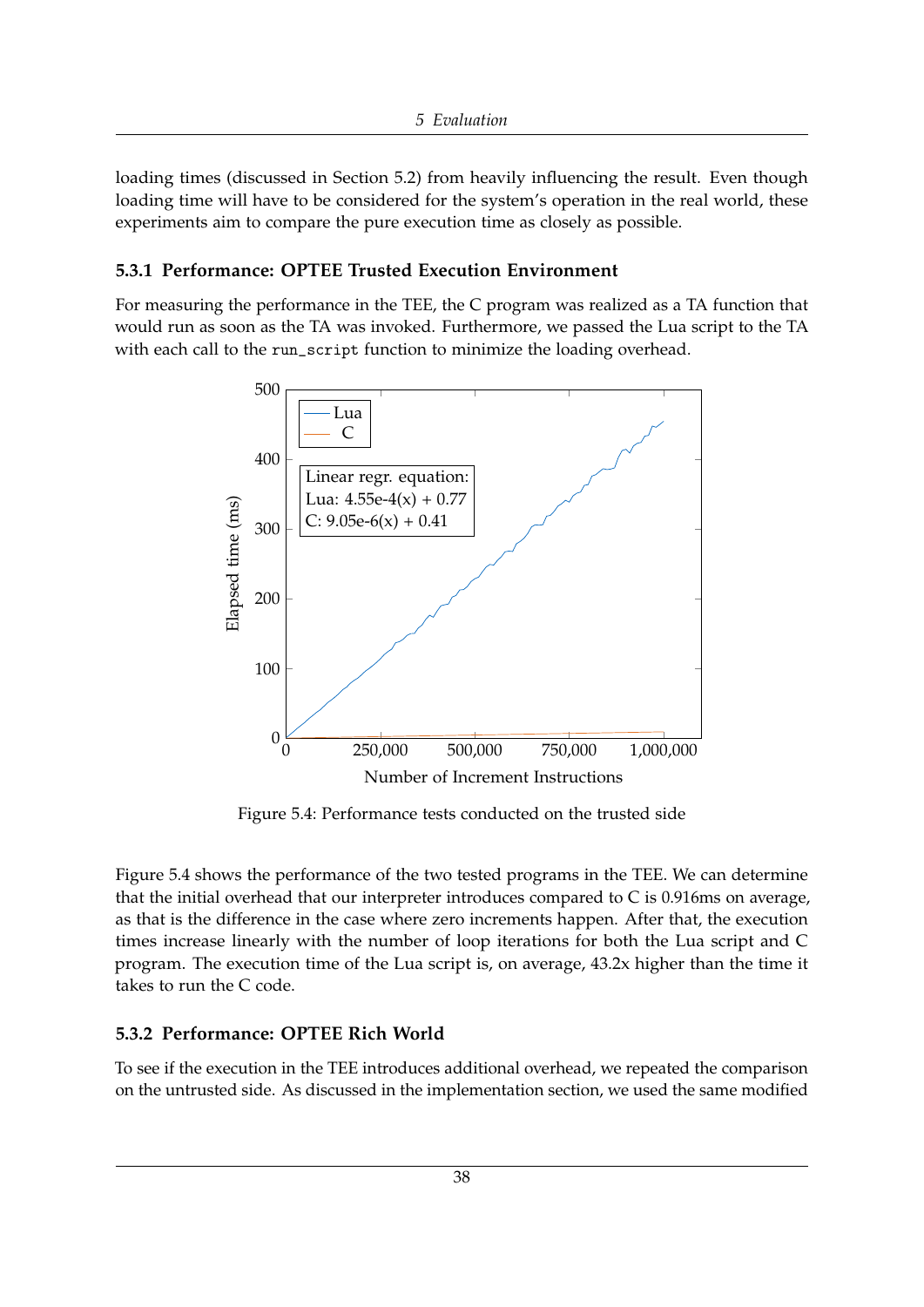version of the Lua interpreter on both the trusted and untrusted side. Looking at Figure [5.5,](#page-44-1) we can see that the difference in performance between C and our Lua interpreter (58.4x on average) is comparable to the experiment conducted on the trusted side. This finding indicates that running our code in the trusted environment does not amplify the performance difference between Lua and C. However, both Lua and C suffer a performance decrease of around  $2x$  (1.82x for C, 2.41x for Lua) compared to the trusted side. At the time of writing, we can provide no plausible explanation for this phenomenon, which is why the exact cause of the performance difference is the subject of further research.

<span id="page-44-1"></span>

Figure 5.5: Performance tests conducted on the untrusted side

#### <span id="page-44-0"></span>**5.3.3 Performance: Raspberry Pi OS**

To get an additional reference point as to how Lua compares to C in performance, we also ran the two programs on Raspberry Pi OS (Version 5.4) [\[42\]](#page-55-0). To execute the Lua scripts, we used an unmodified Lua Interpreter (Version 5.3.3) [\[43\]](#page-55-1). The results of this experiment can be seen in Figure [5.6.](#page-45-1) While the execution times for the C program are similar to the ones measured on OPTEE, the Lua interpreter is, on average, 2.2x times faster than in the previous experiment.

This result shows us that running our modified Lua interpreter on OPTEE further increases the overhead Lua scripts usually have compared C. However, determining the exact cause of this increase is not trivial. One possible source of the slowdown could be the modifications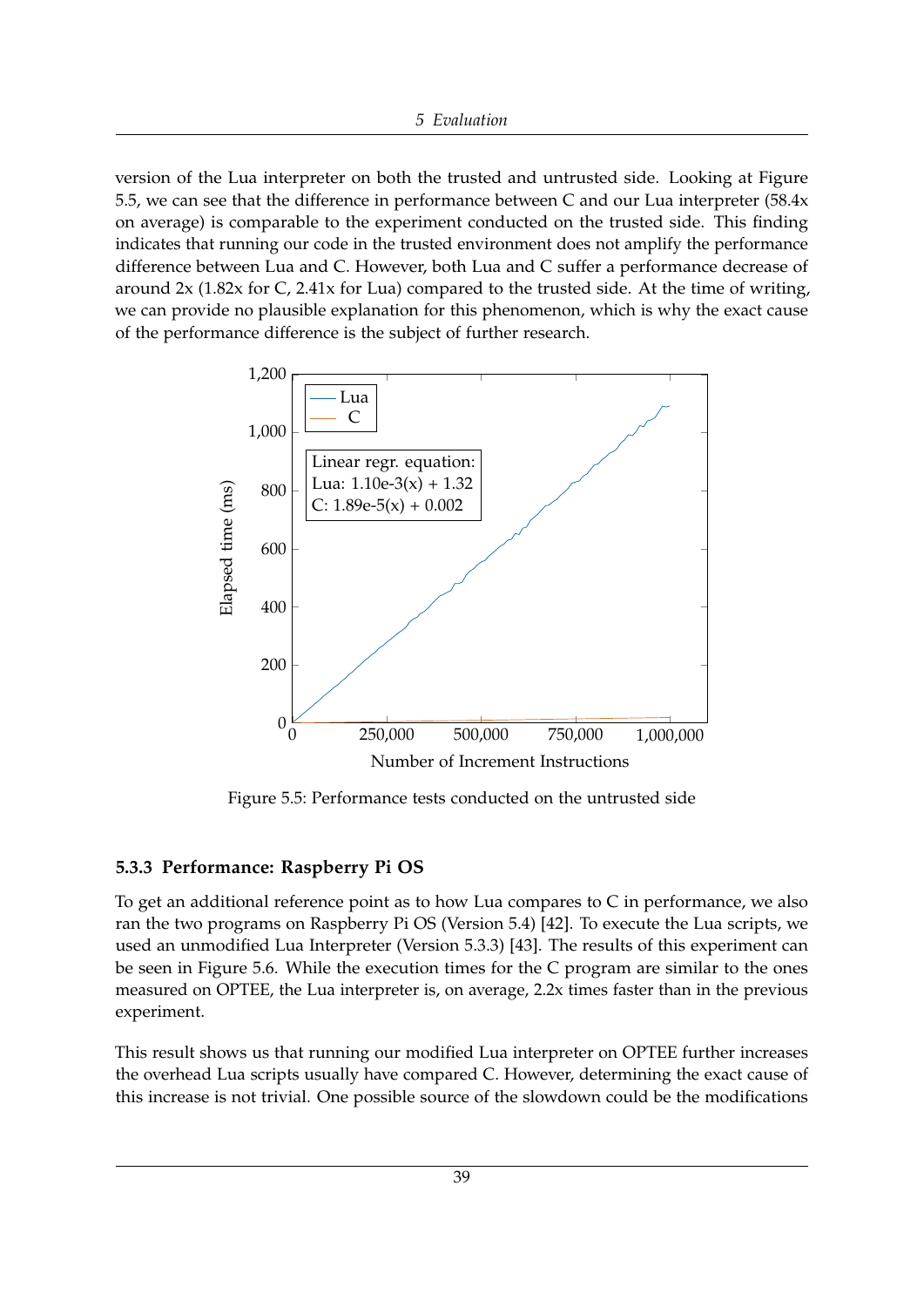<span id="page-45-1"></span>

Figure 5.6: Performance tests conducted on Raspberry Pi OS

made to the Lua interpreter. Similarily, OPTEE's implementation of standard C functions used by the interpreter could be less performant than the ones provided by Raspberry Pi OS.

The modified interpreter uses OPTEE specific library functions and cannot operate on Raspberry Pi OS. In turn, the regular Lua interpreter does not run on OPTEE due to the reduced libc. Thus, we could not test the two variables "interpreter runs on OPTEE" and "script runs on modified interpreter" independently. A more fine-grained analysis of both OPTEE and the Lua interpreter's modifications would be necessary to get better insights into the exact cause of the amplified overhead.

#### <span id="page-45-0"></span>**5.3.4 General Observations and Summary**

Our experiments showcased the expected performance overhead when using our system over regular TAs. We further demonstrated that the overhead falls in the same order of magnitude as the performance difference between Lua and C on non-OPTEE machines.

For further comparison, in experiments testing the LuaJIT, it was found that C is about 75 times faster than the plain Lua interpreter for benchmarks involving mathematical operations [\[44\]](#page-55-2). While the performance difference also falls in the same order of magnitude as our observations, we could not replicate math-based benchmarks, as our modified interpreter was still missing this functionality. Implementing these mathematical operators and running such benchmarks for better comparability constitutes crucial future work.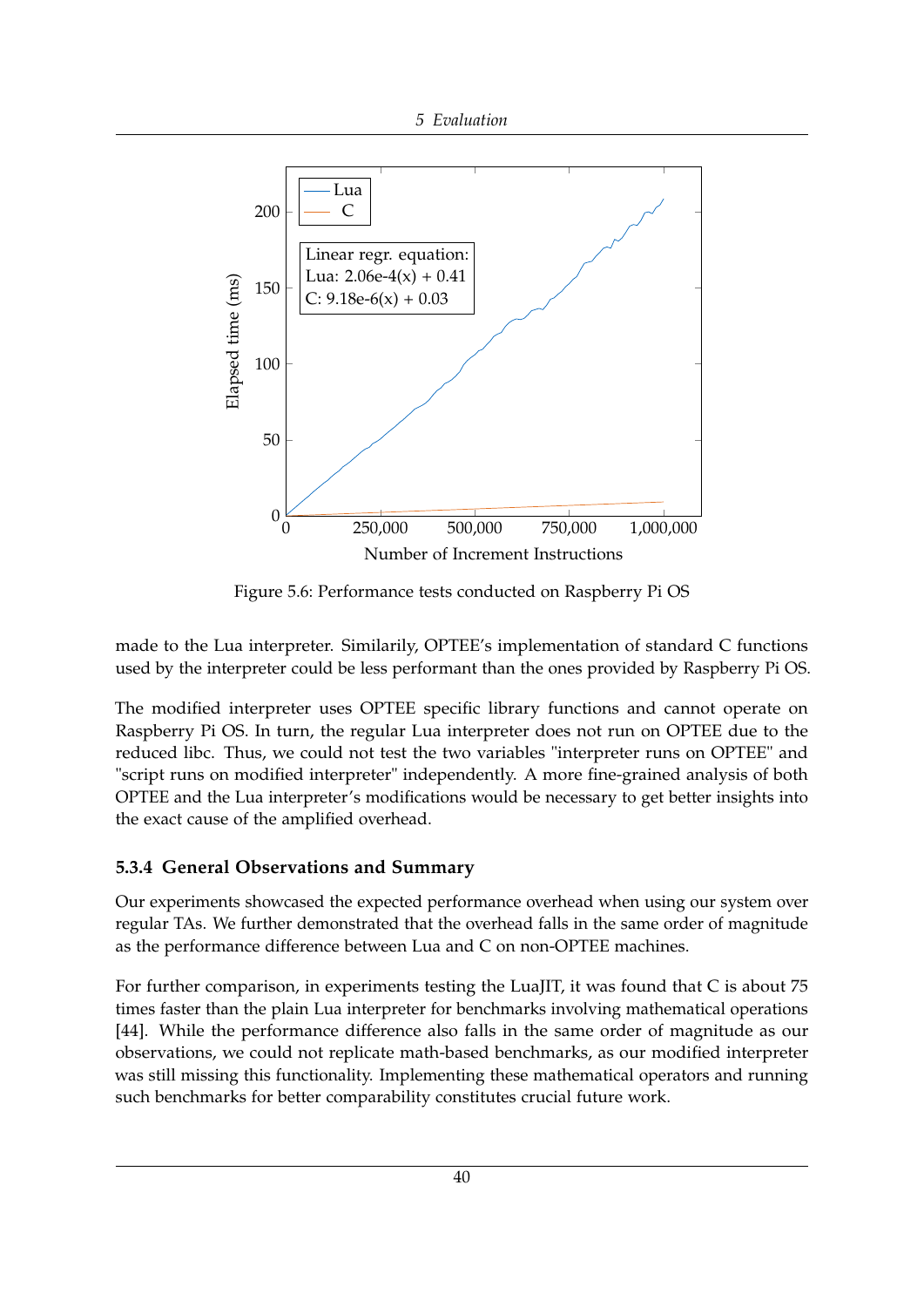It depends on the real-world use case if the overhead that our system introduces compared to regular TAs written in C is tolerable. Note that in real-world scenarios, singular Lua scripts will likely perform a much smaller number of operations than in our experiments. In such cases, the performance difference in comparison to regular TAs will not be as critical. Furthermore, we want to highlight that Lua's worse performance can be circumvented for frequently used functionality in the TEE. As the Lua interpreter allows developers to expose C functions to Lua scripts, the TA can be modified to include C bindings for operations where performance is important.

## <span id="page-46-0"></span>**5.4 Example Application**

In the following section, we will look at a simple application that is meant to present an example use case of our system and show how the Lua scripts interact in practice.

Assume an application on the rich os side is running a database and authenticates users via passwords. The database stores its password hashes using the MD5 message-digest Algorithm (MD5) [\[45\]](#page-55-3). We chose this algorithm to construct a simple Lua program that demonstrates the system's capabilities. The actual security it provides in the case of password leaks was not a focus of this example. Say the developers of the application wants to delegate the verification of the password to the TEE. For this, they write two scripts similar to the ones shown in the figures [5.7](#page-47-0) and [5.8.](#page-47-1) The trusted script is responsible for the generation of the hash and the comparison with the database value. The developers know that the system already has a deployed Lua script that generates MD5 hashes, so they can use the functionality by utilizing the internal calling interface. To replicate this for our example, we reused an open-source implementation of the MD5 algorithm written in pure Lua [\[46\]](#page-55-4). (We deliberately chose to use a premade open-source script for this. Even though our TA does not offer all the Lua interpreter's functionality in its current state, this example shows that it already manages to run decently complex Lua scripts.)

Whenever the application verifies a password hash, it makes a call to the TA and passes the script, the entered password, and the hash into the TEE. On the trusted side, the script calls the predeployed MD5 script on the entered password, causing the TA to load the script from the internal storage and execute it. After the hash is generated, the trusted script compares the generated hash to the one provided by the database. It then returns a flag to the script running on the rich side, indicating whether the hashes matched or not.

On average, running this example application took 892.9 ms in total (sd: 13.01 ms). Of this time, 347.8 ms were spent executing scripts in the TEE (sd: 0.582 ms). While the execution time might seem high for this particular operation, it should be kept in mind that this was run on lower-end hardware, we did not optimize the MD5 script for performance, and we included the time to load all the scripts from the rich storage. Additionally, the two trusted scripts were also deployed via the save\_script interface first instead of being already present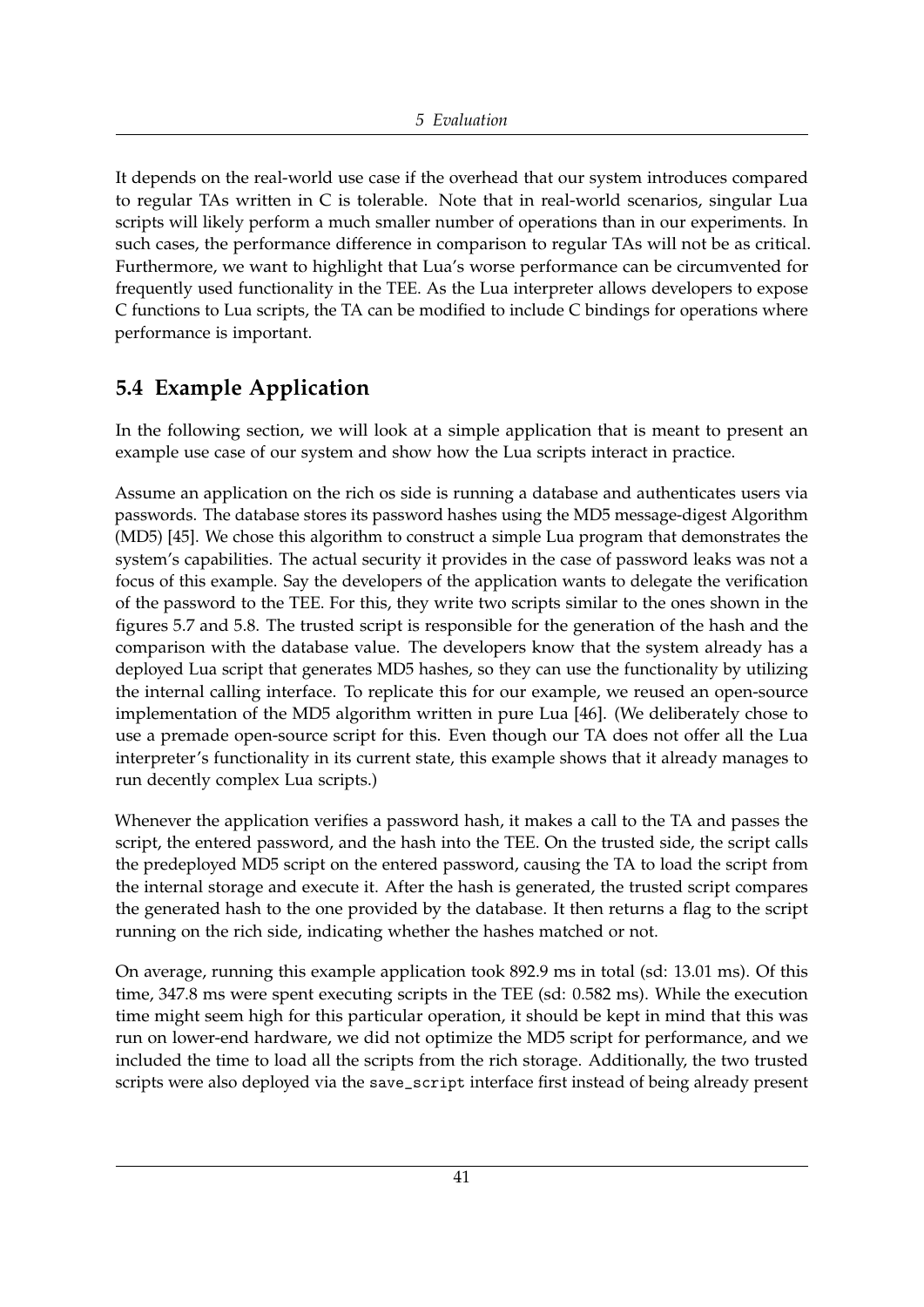in the TEE. We predict that specialized real-world setups with pre-deployed scripts can achieve much greater performance.

```
-- Lua script running in the Rich OS
entered_password = "connectedmobility"
stored_hash = "bb96d9aa8db126749770da804eb1076e"
arg = entered_password..","..stored_hash
if TA_call("password_match", arg) == 1 then
   --print("Success") -- continue to authenticate user
else
    --print("Invalid password") -- abort
end
```

```
return 0
```
Figure 5.7: The Lua script running on the untrusted side.

```
-- Lua script running in the Trusted Execution Environment
arg = \ldots-- Extract the password and hash values form the input string
pwd, hash = argutext{.}((\ulcorner\land\ldots]\urcorner), ([\ulcorner\land\ldots]\urcorner)")
if hash == internal_TA_call("md5", pwd) then
    return 1
end
return 0
```
Figure 5.8: The Lua script running in the TEE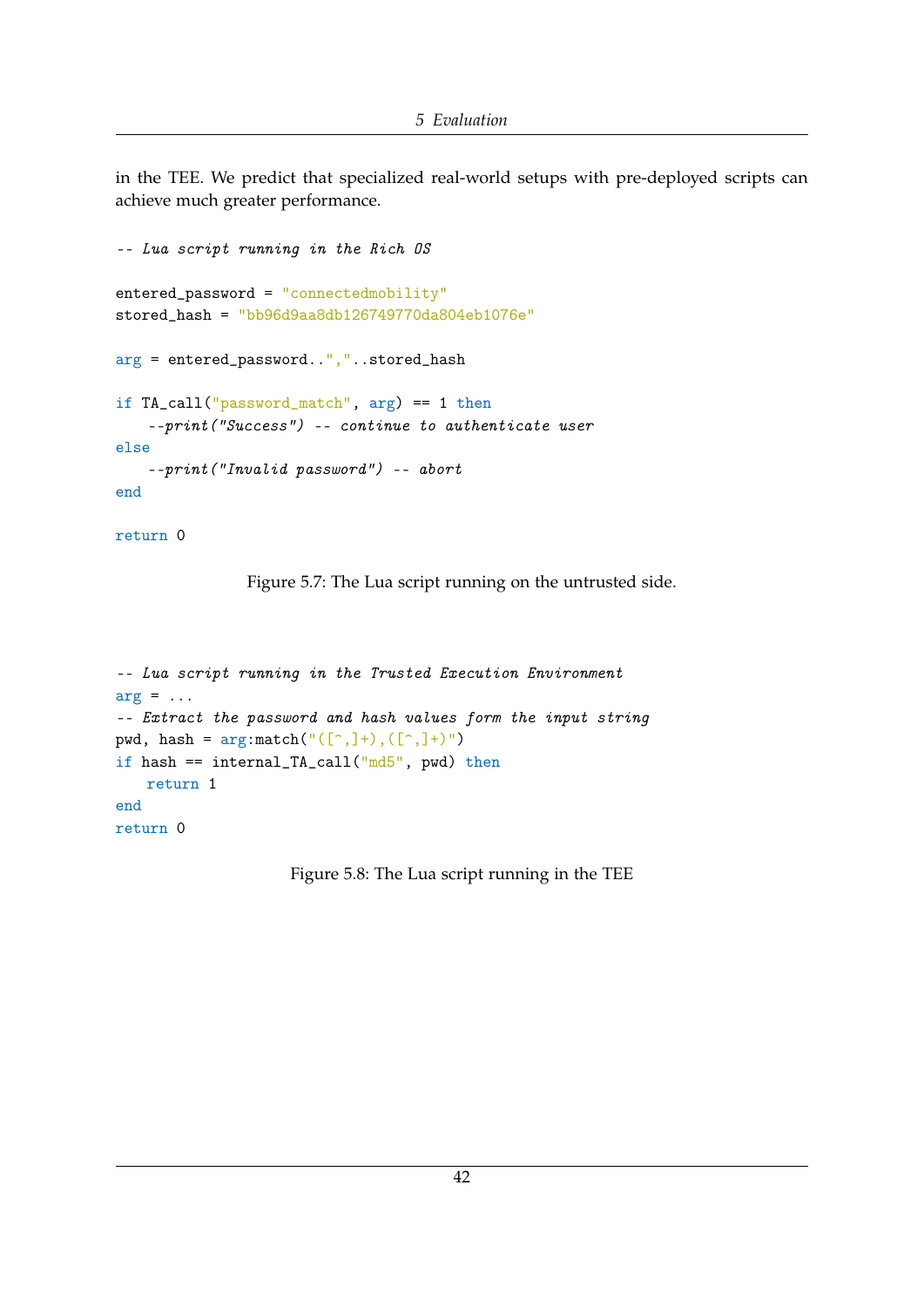## <span id="page-48-0"></span>**6 Conclusion**

In this thesis, we surveyed the usage of language interpreters to facilitate the dynamic loading of programs in TEEs. We first established that using scripts as TAs had the advantages of being platform-independent and portable. We then proposed a TA that enables the execution of scripts in a TEE by embedding a language interpreter. In the design section, we further discussed how to deal with passing arguments to the script, how the interpreter state is handled, and how to enable the persistent deployment of scripts to the TEE. Lastly, we complemented the TA with an interpreter on the non trusted side, so that scripts could consume the functions offered by the scripts running in the TEE.

Our implementation demonstrated that running interpreters inside of TEEs is possible on Arm TrustZone. While doing so, we also showcased a combination of technologies (Lua, OPTEE) that could be used to build a system like the one proposed. Additionally, our discussion of the implementation highlighted design challenges (interpreter modifications, mapping arguments to TEE Params) and presented patterns (reuse of internal functions) that generally apply to implementations of such a system.

Our evaluation examined various baseline properties of our system and provided performance estimates for our core operations. We found that the performance decrease of our system compared to native TAs falls in the same order of magnitude as slowdown typically found in comparisons of interpreted languages and C. Finally, we demonstrated our system's ability to host semi-complex programs by running an example application that included a pure Lua implementation of the MD5 hashing algorithm.

Looking at both our system's properties and the evaluation, we conclude that the utilization of language interpreters offers more flexibility than using regular TAs, but suffers a performance overhead. This overhead is potentially higher than the expected slowdown introduced when one uses scripting languages instead of C. With further research, we hope that this performance gap can be better understood or even significantly reduced. It will be interesting to see what kind of applications can make use of the tradeoff that we introduced.

Alongside this work and the concepts presented in it, we also release our implementation as an open-source repository. We hope that these artifacts provide a base for further research in the area of language interpreters running in trusted execution environments.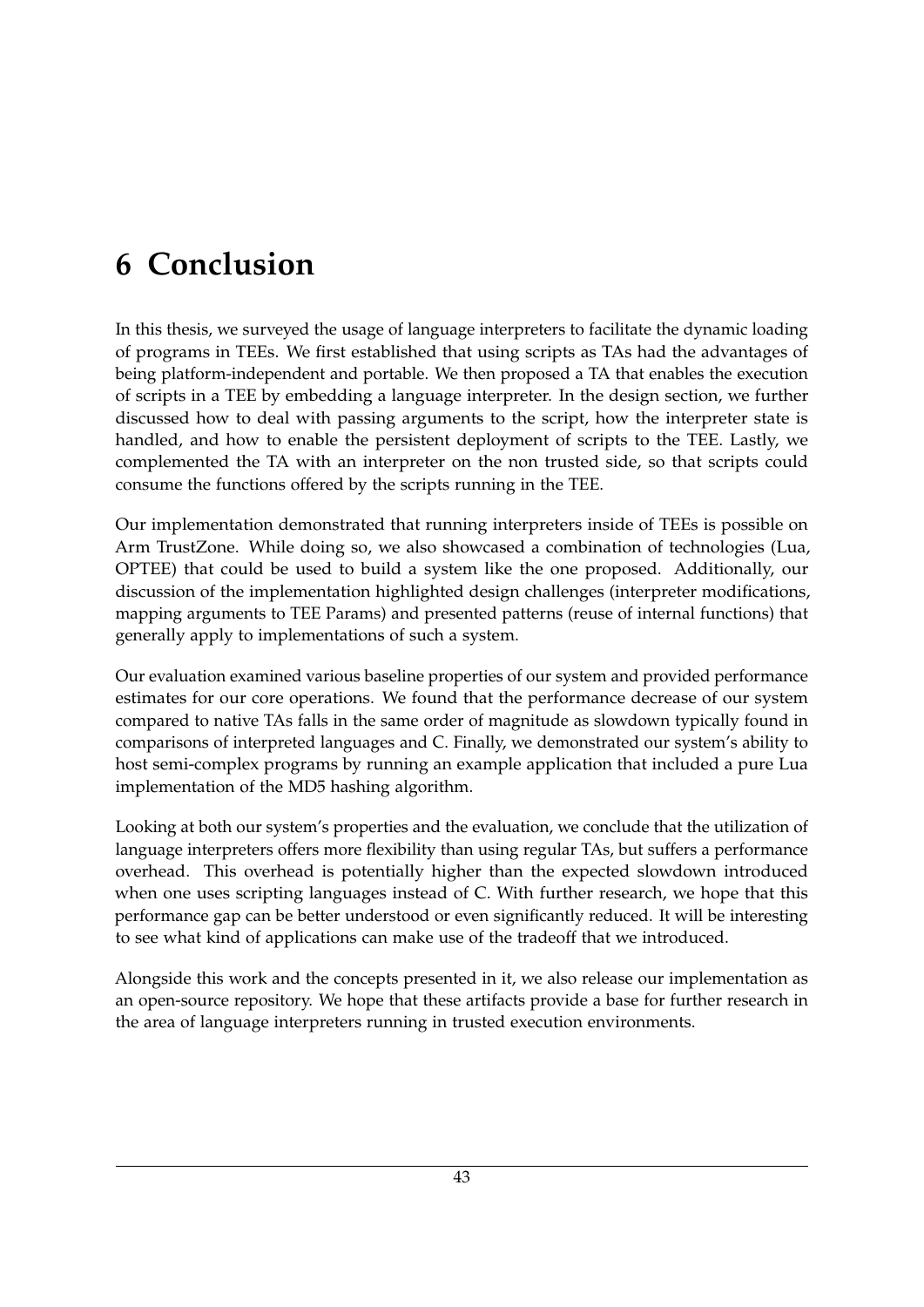### <span id="page-49-0"></span>**6.1 Future Work**

The scope of this thesis was limited. The main goal of our system design was to describe a small set of features required to fulfill the goals laid out in the design section, our implementation served mainly as a proof of concept, and the evaluation section primarily focused on the fundamental properties of the system. Logically, there are various ways in which future work on the topic could be conducted:

- Completing the port of the modified Lua interpreter to include all functions of regular Lua. Having all Lua functions available would allow us to run common benchmarks on our interpreter to get a better idea as to how the performance compares to regular TAs.
- Extending our system design and TA implementation with functions useful for operation, such as the ability to delete deployed scripts and preload persistent scripts from storage to memory. Evaluating the latter feature could give insight into what optimizations would work well for building persistent APIs from scripts.
- Finding more use cases for a system like ours could yield insights into useful features and possible limitations that were not considered in this work.
- A closer survey of platforms other than OPTEE and Arm TrustZone could help us categorize what concepts presented in this work apply across all architectures and which are results from the technologies used. Similarly, looking at other scripting languages for implementations might reveal some characteristics that would make them especially suitable for a system like ours.
- A more thorough evaluation of our reference implementation using the OPTEE benchmarking framework would help us sort out the open questions raised in the evaluation section. Furthermore, this kind of analysis would help profile our system, find the performance bottlenecks, and help with optimizations to further close the performance gap to regular TAs.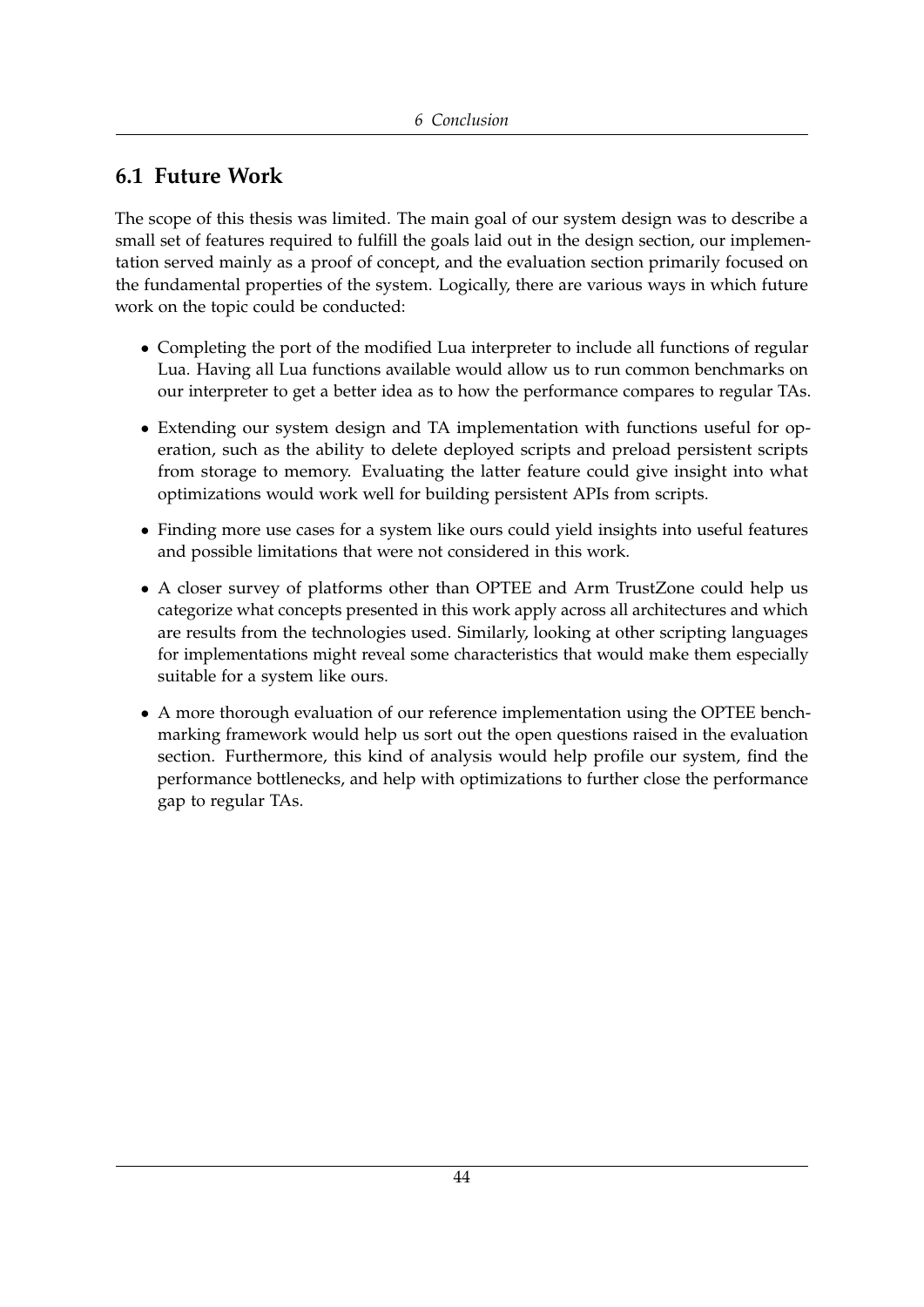# <span id="page-50-0"></span>**List of Figures**

| 2.1 |                                                                                         | 5  |
|-----|-----------------------------------------------------------------------------------------|----|
| 2.2 |                                                                                         | 6  |
| 3.1 |                                                                                         | 10 |
| 3.2 |                                                                                         | 14 |
| 3.3 | The sequence diagram for calls to save_script and run_saved_script $\dots$ .            | 17 |
| 3.4 | The sequence diagram showing the wrapper communicating between the TA                   |    |
|     |                                                                                         | 20 |
| 4.1 | The code of the TAs core function, call_lua $\ldots \ldots \ldots \ldots \ldots \ldots$ | 25 |
| 4.2 | The call graph of the internal functions in our system $\dots \dots \dots \dots \dots$  | 27 |
| 4.3 | The file structure for applications using both the trusted and untrusted side.          | 30 |
| 5.1 |                                                                                         | 35 |
| 5.2 |                                                                                         | 36 |
| 5.3 | Loading time difference for plaintext scripts and encrypted ones                        | 37 |
| 5.4 |                                                                                         | 38 |
| 5.5 | Performance tests conducted on the untrusted side                                       | 39 |
| 5.6 | Performance tests conducted on Raspberry PiOS                                           | 40 |
| 5.7 |                                                                                         | 42 |
| 5.8 |                                                                                         | 42 |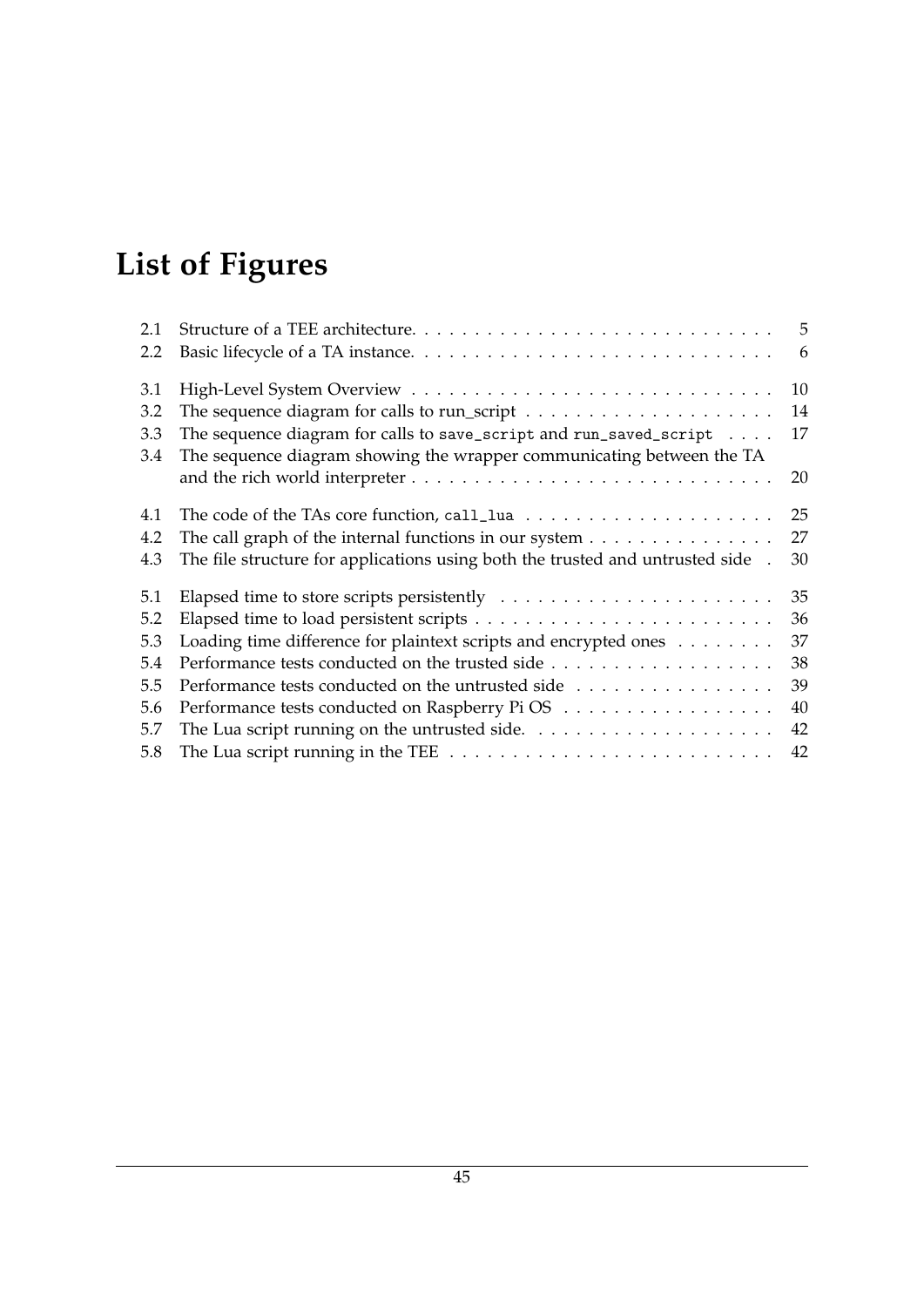## <span id="page-51-0"></span>**List of Tables**

| 4.1 The types of arguments accepted by run_script and run_saved_script 23 |  |
|---------------------------------------------------------------------------|--|
|                                                                           |  |
|                                                                           |  |
|                                                                           |  |
|                                                                           |  |
|                                                                           |  |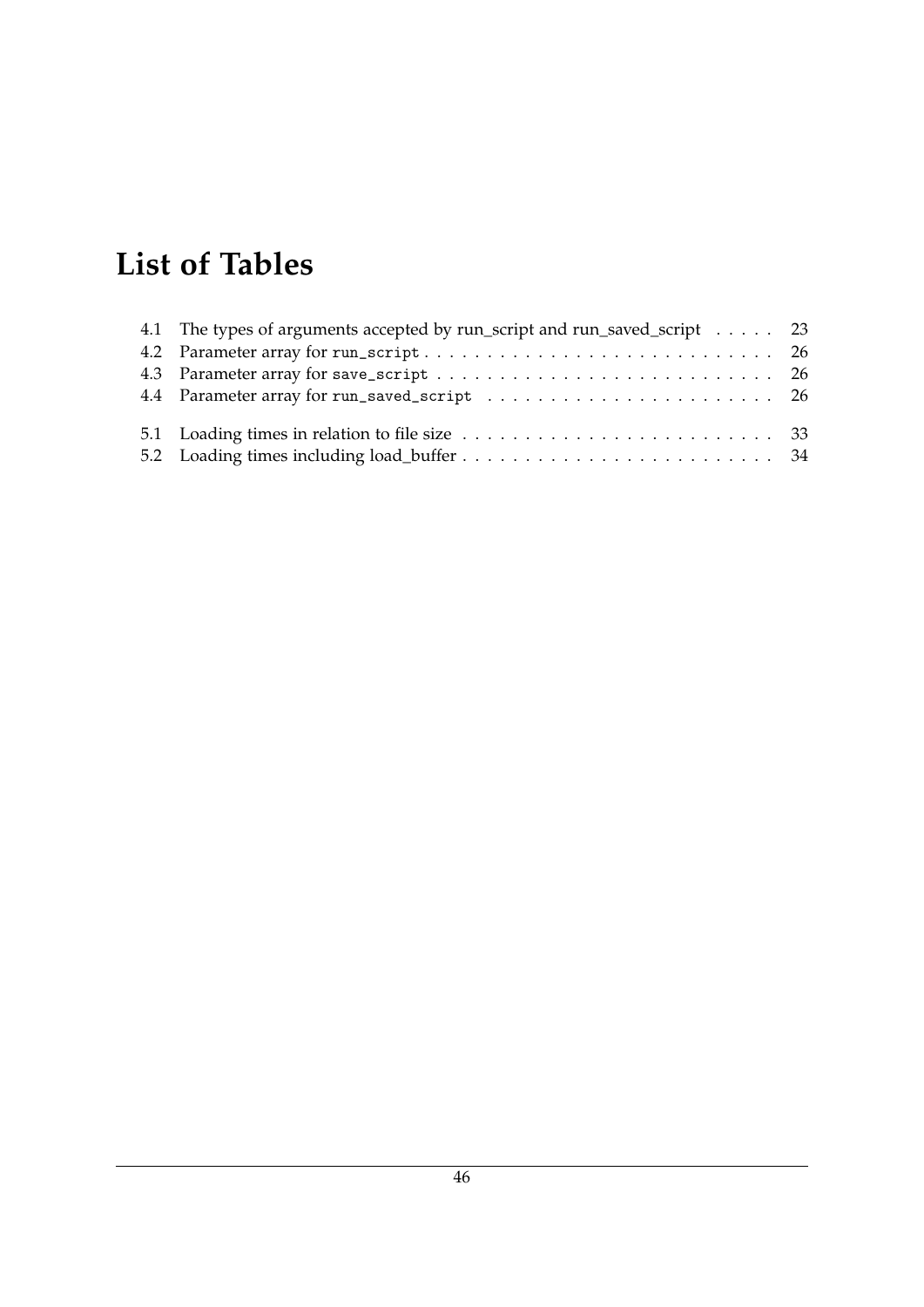## <span id="page-52-0"></span>**Bibliography**

- <span id="page-52-1"></span>[1] S. Hendrickson, S. Sturdevant, T. Harter, V. Venkataramani, A. C. Arpaci-Dusseau, and R. H. Arpaci-Dusseau. "Serverless Computation with OpenLambda". In: *8th USENIX Workshop on Hot Topics in Cloud Computing (HotCloud 16)*. Denver, CO: USENIX Association, June 2016. url: [https://www.usenix.org/conference/hotcloud16/workshop](https://www.usenix.org/conference/hotcloud16/workshop-program/presentation/hendrickson)[program/presentation/hendrickson](https://www.usenix.org/conference/hotcloud16/workshop-program/presentation/hendrickson).
- <span id="page-52-2"></span>[2] S. P. Bayerl, F. Brasser, C. Busch, T. Frassetto, P. Jauernig, J. Kolberg, A. Nautsch, K. Riedhammer, A.-R. Sadeghi, T. Schneider, E. Stapf, A. Treiber, and C. Weinert. "Privacypreserving speech processing via STPC and TEEs". In: *PPML 2019, Privacy Preserving Machine Learning Workshop, CCS 2019 Workshop, November 15, 2019, London, UK*. London, UNITED KINGDOM, Nov. 2019. url: <http://www.eurecom.fr/publication/6098>.
- <span id="page-52-3"></span>[3] T. Lee, J. Song, Z. Lin, S. Pushp, C. Li, Y. Liu, Y. Lee, F. Xu, C. Xu, and Z. Lintao. "Occlumency: Privacy-preserving Remote Deep-learning Inference Using SGX". In: May 2019, pp. 1–17. isbn: 978-1-4503-6169-9. doi: [10.1145/3300061.3345447](https://doi.org/10.1145/3300061.3345447).
- <span id="page-52-4"></span>[4] H. Wang, E. Bauman, V. Karande, Z. Lin, Y. Cheng, and Y. Zhang. "Running Language Interpreters Inside SGX: A Lightweight,Legacy-Compatible Script Code Hardening Approach". In: July 2019, pp. 114-121. DOI: [10.1145/3321705.3329848](https://doi.org/10.1145/3321705.3329848).
- <span id="page-52-5"></span>[5] F. Guerin, T. Kärkkäinen, and J. Ott. "Towards a Programmable World: Lua-based Dynamic Local Orchestration of Networked Microcontrollers". In: Oct. 2019, pp. 13–18. isbn: 978-1-4503-6933-6. doi: [10.1145/3349625.3355441](https://doi.org/10.1145/3349625.3355441).
- <span id="page-52-6"></span>[6] N. Langley. *Write once, run anywhere?* [https://www.computerweekly.com/feature/](https://www.computerweekly.com/feature/Write-once-run-anywhere) [Write-once-run-anywhere](https://www.computerweekly.com/feature/Write-once-run-anywhere). Accessed: 2020-10-10.
- <span id="page-52-7"></span>[7] W. C. Luiz Henrique de Figueiredo Roberto Ierusalimschy. *Lua: an Extensible Embedded Language*. [https://www.drdobbs.com/open-source/lua-an-extensible-embedded](https://www.drdobbs.com/open-source/lua-an-extensible-embedded-language/184410014)[language/184410014](https://www.drdobbs.com/open-source/lua-an-extensible-embedded-language/184410014). Accessed: 2020-10-10.
- <span id="page-52-8"></span>[8] R. Ierusalimschy. "Part IV · The C API". In: *Programming in Lua*. Lua.org, 2003.
- <span id="page-52-9"></span>[9] M. Sabt, M. Achemlal, and A. Bouabdallah. "Trusted Execution Environment: What It is, and What It is Not". In: *2015 IEEE Trustcom/BigDataSE/ISPA*. Vol. 1. 2015, pp. 57–64.
- <span id="page-52-10"></span>[10] GlobalPlatform. *GlobalPlatform*. <https://globalplatform.org/>. Accessed: 2020-10-10.
- <span id="page-52-11"></span>[11] GlobalPlatform, Inc. *GlobalPlatform Technology TEE Internal Core API Specification Version 1.1.2.50 (Target v1.2)*. [https : / / globalplatform . org / wp - content / uploads / 2018 /](https://globalplatform.org/wp-content/uploads/2018/06/GPD_TEE_Internal_Core_API_Specification_v1.1.2.50_PublicReview.pdf) 06/ GPD \_ TEE \_ Internal \_ Core \_ API \_ Specification \_ v1.1.2.50 \_ PublicReview.pdf. Accessed: 2020-10-5.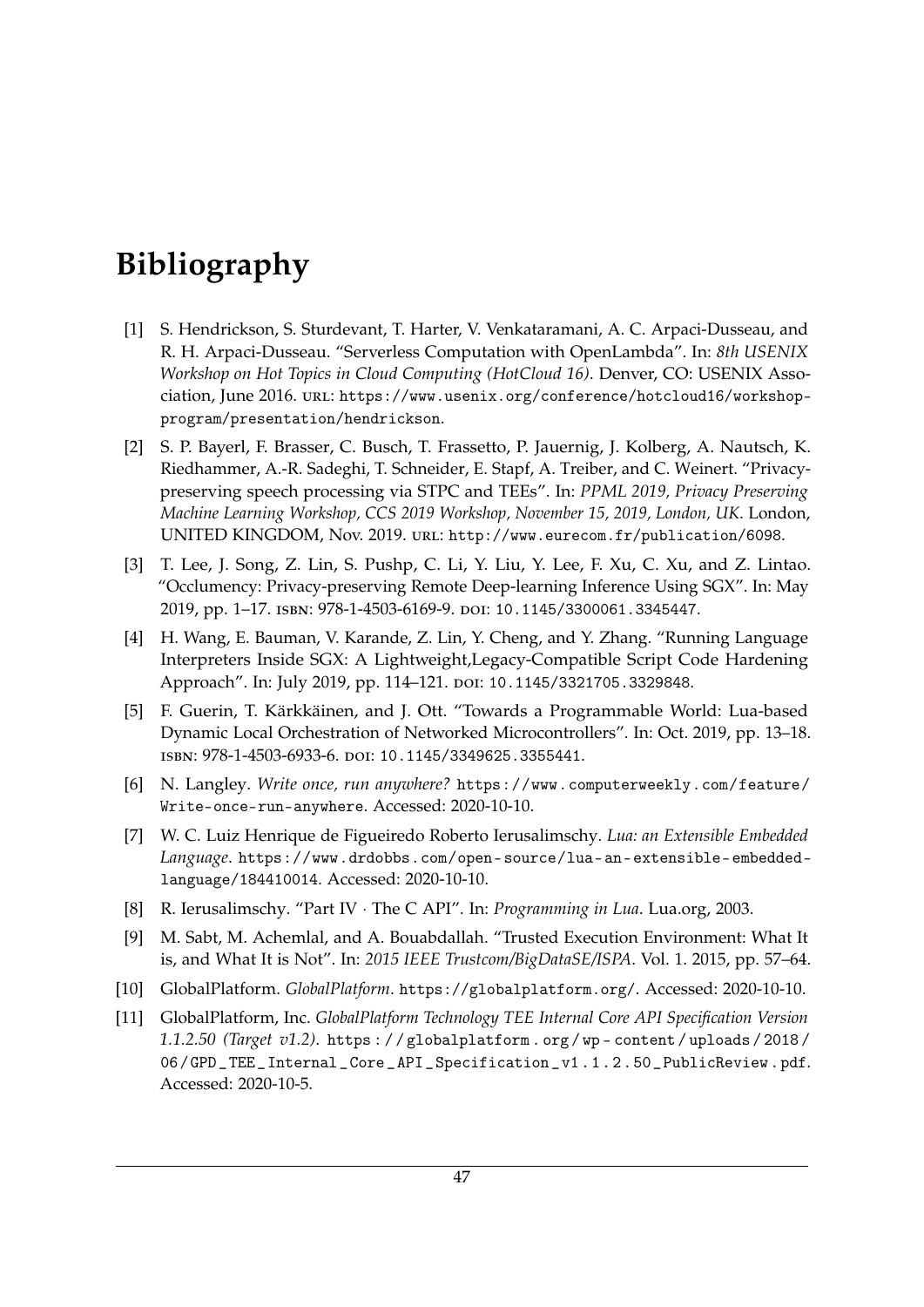- <span id="page-53-1"></span>[12] GlobalPlatform, Inc. *TEE Client API Specification v1.0 | GPD\_SPE\_007*. [https : / /](https://globalplatform.org/specs-library/tee-client-api-specification/) [globalplatform.org/specs- library/tee- client- api- specification/](https://globalplatform.org/specs-library/tee-client-api-specification/). Accessed: 2020-10-5.
- <span id="page-53-0"></span>[13] B. McGillion, T. Dettenborn, T. Nyman, and N. Asokan. "Open-TEE - An Open Virtual Trusted Execution Environment". In: (June 2015).
- <span id="page-53-2"></span>[14] S. Pinto and N. Santos. "Demystifying Arm TrustZone: A Comprehensive Survey". In: *ACM Comput. Surv.* 51.6 (Jan. 2019). issn: 0360-0300. doi: [10.1145/3291047](https://doi.org/10.1145/3291047). url: <https://doi.org/10.1145/3291047>.
- <span id="page-53-3"></span>[15] S. Pinto, A. Oliveira, J. Pereira, J. Cabral, J. Monteiro, and A. Tavares. "Lightweight multicore virtualization architecture exploiting ARM TrustZone". In: Oct. 2017, pp. 3562– 3567. doi: [10.1109/IECON.2017.8216603](https://doi.org/10.1109/IECON.2017.8216603).
- <span id="page-53-4"></span>[16] P. Mehrotra. "Cross-device Access Control with Trusted Capsules". MA thesis. The University of British Columbia, 2019, p. 74.
- <span id="page-53-5"></span>[17] Arm. *Arm TrustZone Technology*. [https://developer.arm.com/ip-products/security](https://developer.arm.com/ip-products/security-ip/trustzone)[ip/trustzone](https://developer.arm.com/ip-products/security-ip/trustzone). Accessed: 2020-10-5.
- <span id="page-53-6"></span>[18] Linaro. *Open Portable Trusted Execution Environment*. [https : / / www . op - tee . org/](https://www.op-tee.org/). Accessed: 2020-10-5.
- <span id="page-53-7"></span>[19] TrustedFirmware.org. *OPTEE Documentation: Supported Platforms*. [https : / / optee .](https://optee.readthedocs.io/en/latest/general/platforms.html) [readthedocs.io/en/latest/general/platforms.html](https://optee.readthedocs.io/en/latest/general/platforms.html). Even though this document is from the OPTEE documentation, it mentions the existence of differences in the platforms that support TEEs in general.
- <span id="page-53-8"></span>[20] TrustedFirmware.org. *OPTEE Documentation: Signing of TAs*. [https://optee.readthedoc](https://optee.readthedocs.io/en/latest/building/trusted_applications.html#signing-of-tas)s. [io/en/latest/building/trusted\\_applications.html#signing- of- tas](https://optee.readthedocs.io/en/latest/building/trusted_applications.html#signing-of-tas). Accessed: 2020-10-5.
- <span id="page-53-9"></span>[21] J. Wiklander. *Github comment specifying that there are no plans to provide a complete libc for TAs in OPTEE*. [https://github.com/OP-TEE/optee\\_os/issues/2411#issuecomment-](https://github.com/OP-TEE/optee_os/issues/2411#issuecomment-399011984)[399011984](https://github.com/OP-TEE/optee_os/issues/2411#issuecomment-399011984). Accessed: 2020-10-5.
- <span id="page-53-10"></span>[22] Python Software Foundation. *Python/C API Reference Manual*. [https://docs.python.](https://docs.python.org/3/c-api/index.html) [org/3/c-api/index.html](https://docs.python.org/3/c-api/index.html). Accessed: 2020-10-5.
- <span id="page-53-11"></span>[23] GlobalPlatform, Inc. *2.1.6 Instance in TypesGlobalPlatform Technology TEE Internal Core API Specification Version 1.1.2.50 (Target v1.2)*. [https : / / globalplatform . org / wp](https://globalplatform.org/wp-content/uploads/2018/06/GPD_TEE_Internal_Core_API_Specification_v1.1.2.50_PublicReview.pdf)  [content / uploads / 2018 / 06 / GPD \\_ TEE \\_ Internal \\_ Core \\_ API \\_ Specification \\_ v1 . 1 .](https://globalplatform.org/wp-content/uploads/2018/06/GPD_TEE_Internal_Core_API_Specification_v1.1.2.50_PublicReview.pdf) [2.50\\_PublicReview.pdf](https://globalplatform.org/wp-content/uploads/2018/06/GPD_TEE_Internal_Core_API_Specification_v1.1.2.50_PublicReview.pdf). Accessed: 2020-10-5.
- <span id="page-53-12"></span>[24] GlobalPlatform, Inc. *2.2.2 Trusted Storage API for Data and Keys in TypesGlobalPlatform Technology TEE Internal Core API Specification Version 1.1.2.50 (Target v1.2)*. [https://](https://globalplatform.org/wp-content/uploads/2018/06/GPD_TEE_Internal_Core_API_Specification_v1.1.2.50_PublicReview.pdf) [globalplatform.org/wp-content/uploads/2018/06/GPD\\_TEE\\_Internal\\_Core\\_API\\_](https://globalplatform.org/wp-content/uploads/2018/06/GPD_TEE_Internal_Core_API_Specification_v1.1.2.50_PublicReview.pdf) [Specification\\_v1.1.2.50\\_PublicReview.pdf](https://globalplatform.org/wp-content/uploads/2018/06/GPD_TEE_Internal_Core_API_Specification_v1.1.2.50_PublicReview.pdf). Accessed: 2020-10-5.
- <span id="page-53-13"></span>[25] R. S. P. Leach M. Mealling. *A Universally Unique IDentifier (UUID) URN Namespace*. RFC 4122. RFC Editor, July 2005. url: <https://tools.ietf.org/rfc/rfc4122.txt>.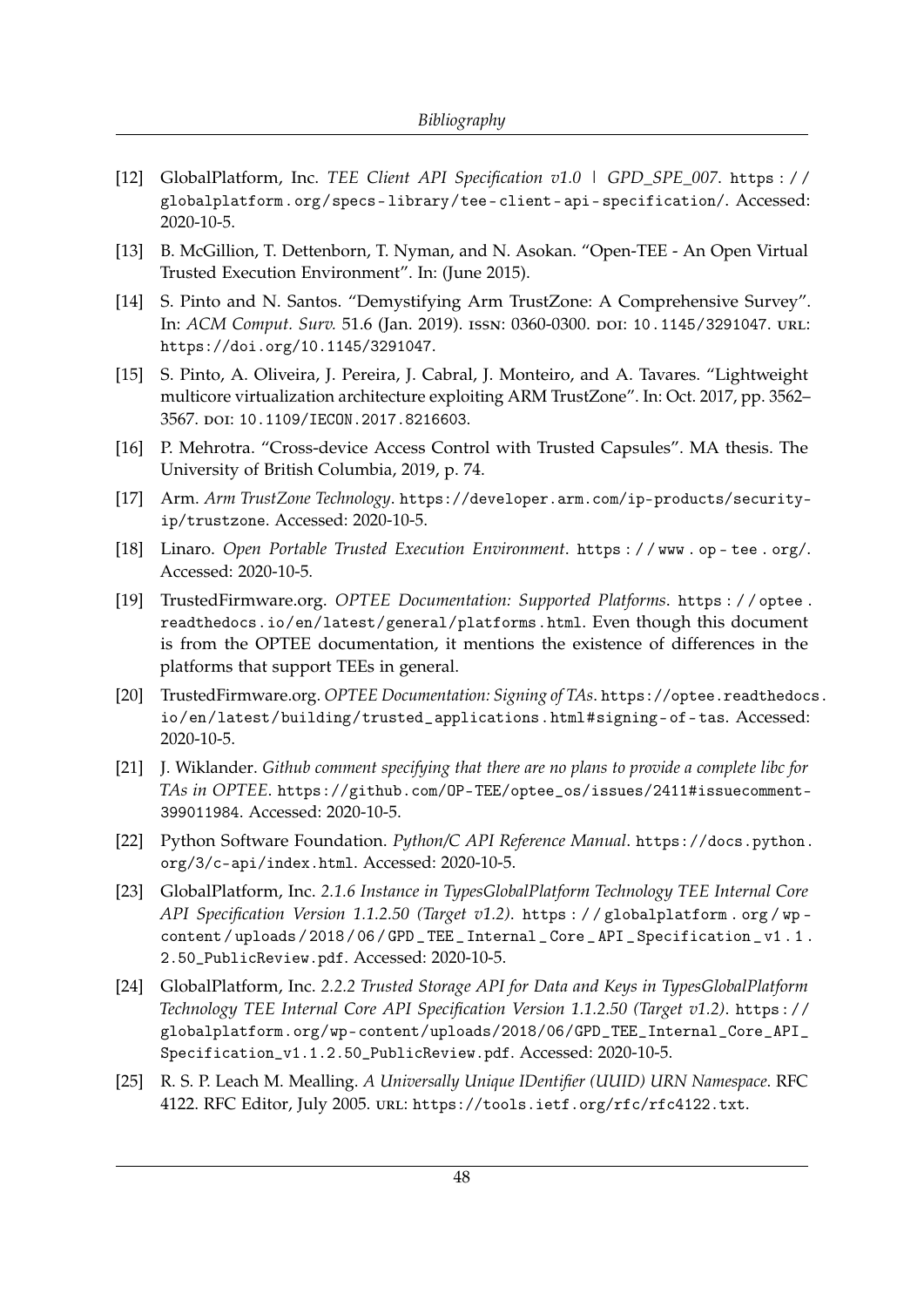- <span id="page-54-0"></span>[26] GlobalPlatform, Inc. *3.2.4 TEE\_UUID, TEEC\_UUID in TypesGlobalPlatform Technology TEE Internal Core API Specification Version 1.1.2.50 (Target v1.2)*. [https://globalplatform.](https://globalplatform.org/wp-content/uploads/2018/06/GPD_TEE_Internal_Core_API_Specification_v1.1.2.50_PublicReview.pdf) [org/wp-content/uploads/2018/06/GPD\\_TEE\\_Internal\\_Core\\_API\\_Specification\\_v1.](https://globalplatform.org/wp-content/uploads/2018/06/GPD_TEE_Internal_Core_API_Specification_v1.1.2.50_PublicReview.pdf) [1.2.50\\_PublicReview.pdf](https://globalplatform.org/wp-content/uploads/2018/06/GPD_TEE_Internal_Core_API_Specification_v1.1.2.50_PublicReview.pdf). Accessed: 2020-10-5.
- <span id="page-54-1"></span>[27] M. Bellare and C. Namprempre. "Authenticated Encryption: Relations among Notions and Analysis of the Generic Composition Paradigm". In: vol. 21. Dec. 2000, pp. 531–545. doi: [10.1007/3-540-44448-3\\_41](https://doi.org/10.1007/3-540-44448-3_41).
- <span id="page-54-2"></span>[28] TrustedFirmware.org. *Raspberry Pi 3*. [https://optee.readthedocs.io/en/latest/](https://optee.readthedocs.io/en/latest/building/devices/rpi3.html) [building/devices/rpi3.html](https://optee.readthedocs.io/en/latest/building/devices/rpi3.html). Accessed: 2020-10-10.
- <span id="page-54-3"></span>[29] R. Ierusalimschy. *Lua is fast*. <https://www.lua.org/about.html>. Accessed: 2020-10-5.
- <span id="page-54-4"></span>[30] TrustedFirmware.org. *Q: Is multi-threading supported in a TA?* [https://optee.readthedoc](https://optee.readthedocs.io/en/latest/faq/faq.html#q-is-multi-threading-supported-in-a-tal)s. io/en/latest/faq/faq.html#q-is-multi-threading-supported-in-a-tal. Accessed: 2020-10-5.
- <span id="page-54-5"></span>[31] W. C. Roberto Ierusalimschy Luiz Henrique de Figueiredo. *Lua 5.1 Reference Manual*. [http://www.lua.org/manual/5.1/manual.html#lua\\_load](http://www.lua.org/manual/5.1/manual.html#lua_load). Accessed: 2020-10-5.
- <span id="page-54-6"></span>[32] P. Rapin. *Data Dumper*. <http://lua-users.org/wiki/DataDumper>. Accessed: 2020-10-5.
- <span id="page-54-7"></span>[33] TrustedFirmware.org. *OPTEE Documentation: Secure storage*. [https://optee.readthedocs](https://optee.readthedocs.io/en/latest/architecture/secure_storage.html). [io/en/latest/architecture/secure\\_storage.html](https://optee.readthedocs.io/en/latest/architecture/secure_storage.html). Accessed: 2020-10-5.
- <span id="page-54-8"></span>[34] H. Eijs. *PyCryptodome's documentation*. [https://pycryptodome.readthedocs.io/en/](https://pycryptodome.readthedocs.io/en/latest/) [latest/](https://pycryptodome.readthedocs.io/en/latest/). Accessed: 2020-10-5.
- <span id="page-54-9"></span>[35] P. E. H. Krawczyk. *HMAC-based Extract-and-Expand Key Derivation Function (HKDF)*. RFC 5869. RFC Editor, May 2010. url: <https://tools.ietf.org/rfc/rfc5869.txt>.
- <span id="page-54-10"></span>[36] TrustedFirmware.org. *OPTEE Documentation: GlobalPlatform API, HKDF*. [https : / /](https://optee.readthedocs.io/en/latest/architecture/globalplatform_api.html#hkdf) [optee.readthedocs.io/en/latest/architecture/globalplatform\\_api.html#hkdf](https://optee.readthedocs.io/en/latest/architecture/globalplatform_api.html#hkdf). Accessed: 2020-10-5.
- <span id="page-54-11"></span>[37] K. M. U. Blumenthal F. Maino. *The Advanced Encryption Standard (AES) Cipher Algorithm in the SNMP User-based Security Model. RFC 3826. RFC Editor, June 2004. URL: [https:](https://tools.ietf.org/rfc/rfc3826.txt)* [//tools.ietf.org/rfc/rfc3826.txt](https://tools.ietf.org/rfc/rfc3826.txt).
- <span id="page-54-12"></span>[38] T. H. D. Eastlake 3rd. *US Secure Hash Algorithms (SHA and HMAC-SHA)*. RFC 4634. RFC Editor, July 2006. url: <https://tools.ietf.org/rfc/rfc4634.txt>.
- <span id="page-54-13"></span>[39] D. Eckhardt. *gettimeofday(2) — Linux manual page*. [https : / / man7 . org / linux / man](https://man7.org/linux/man-pages/man2/gettimeofday.2.html)  [pages/man2/gettimeofday.2.html](https://man7.org/linux/man-pages/man2/gettimeofday.2.html). Accessed: 2020-10-5.
- <span id="page-54-14"></span>[40] TrustedFirmware.org. *OPTEE Documentation: Benchmark framework*. [https://optee.](https://optee.readthedocs.io/en/latest/debug/benchmark.html) [readthedocs.io/en/latest/debug/benchmark.html](https://optee.readthedocs.io/en/latest/debug/benchmark.html). Accessed: 2020-10-5.
- <span id="page-54-15"></span>[41] D. S. Maia. *How to prevent GCC from optimizing out a busy wait loop?* [https://stackoverflo](https://stackoverflow.com/questions/7083482/how-to-prevent-gcc-from-optimizing-out-a-busy-wait-loop)w. [com/questions/7083482/how-to-prevent-gcc-from-optimizing-out-a-busy-wait](https://stackoverflow.com/questions/7083482/how-to-prevent-gcc-from-optimizing-out-a-busy-wait-loop)[loop](https://stackoverflow.com/questions/7083482/how-to-prevent-gcc-from-optimizing-out-a-busy-wait-loop). Accessed: 2020-10-5.